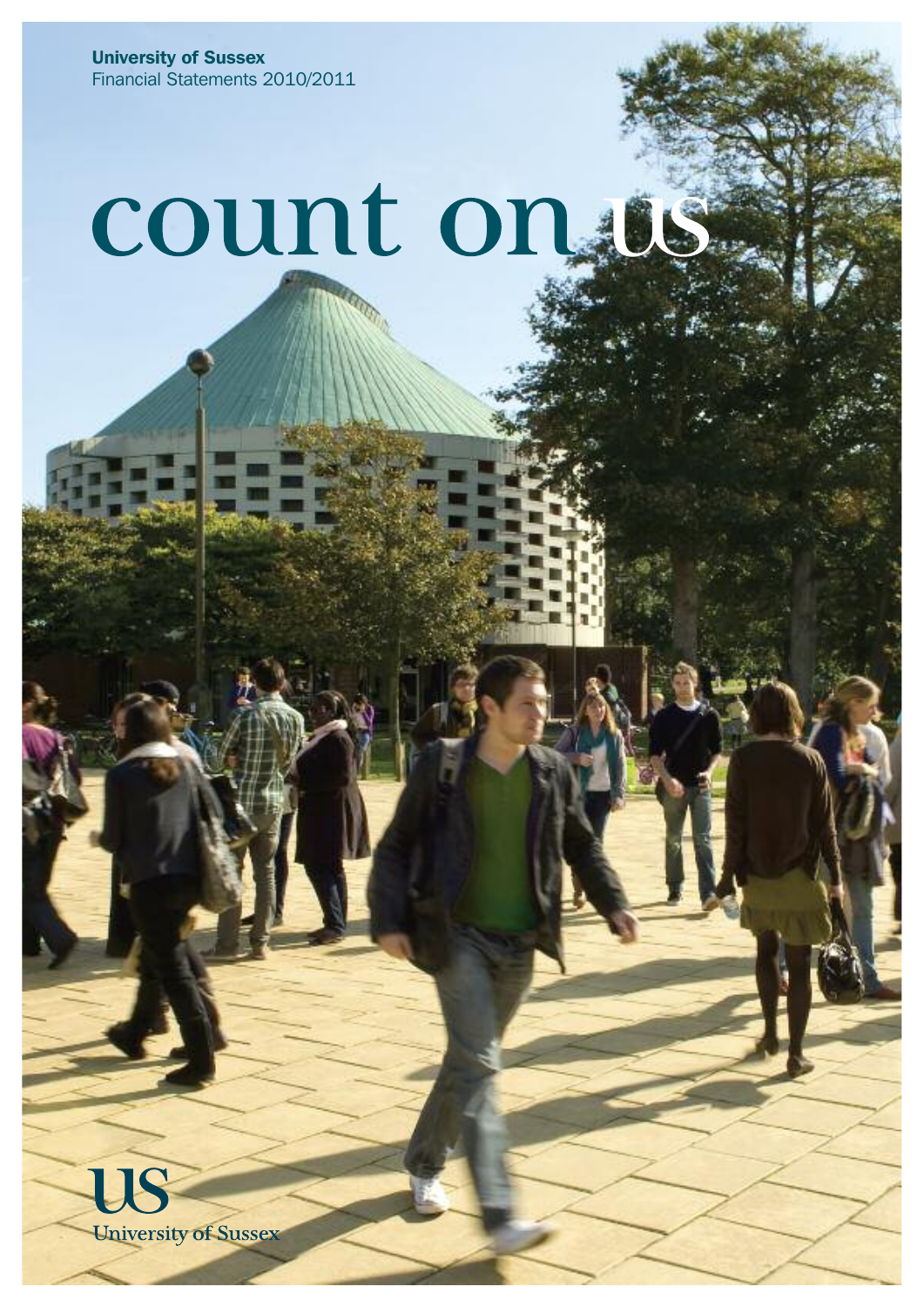# **Principal officers**

**Visitor Her Majesty The Queen** 

**Chancellor Sanjeev Bhaskar OBE** BA (Hatfield)

**Chair of Council Simon Fanshawe** BA (Sussex) Hon MA (Brighton)

**Treasurer Chris Brodie** 

**Vice-Chancellor Professor Michael Farthing** DSc (Med) (London) MD (London) FRCP FMedSc

**Deputy Vice-Chancellor Chris Marlin** BSc, PhD (Adelaide)

**Pro-Vice-Chancellor Professor Robert Allison** BA (Hull) PhD (London)

**Pro-Vice-Chancellor Professor Clare Mackie** BSc (Strathclyde) MSc (Glasgow) Phd (Strathclyde) MCPP MRPharms

**Registrar and Secretary J o h n D u ff y** MA (Glasgow) MBA (City)

**Director of Finance Allan Spencer** MA (Oxon) ACA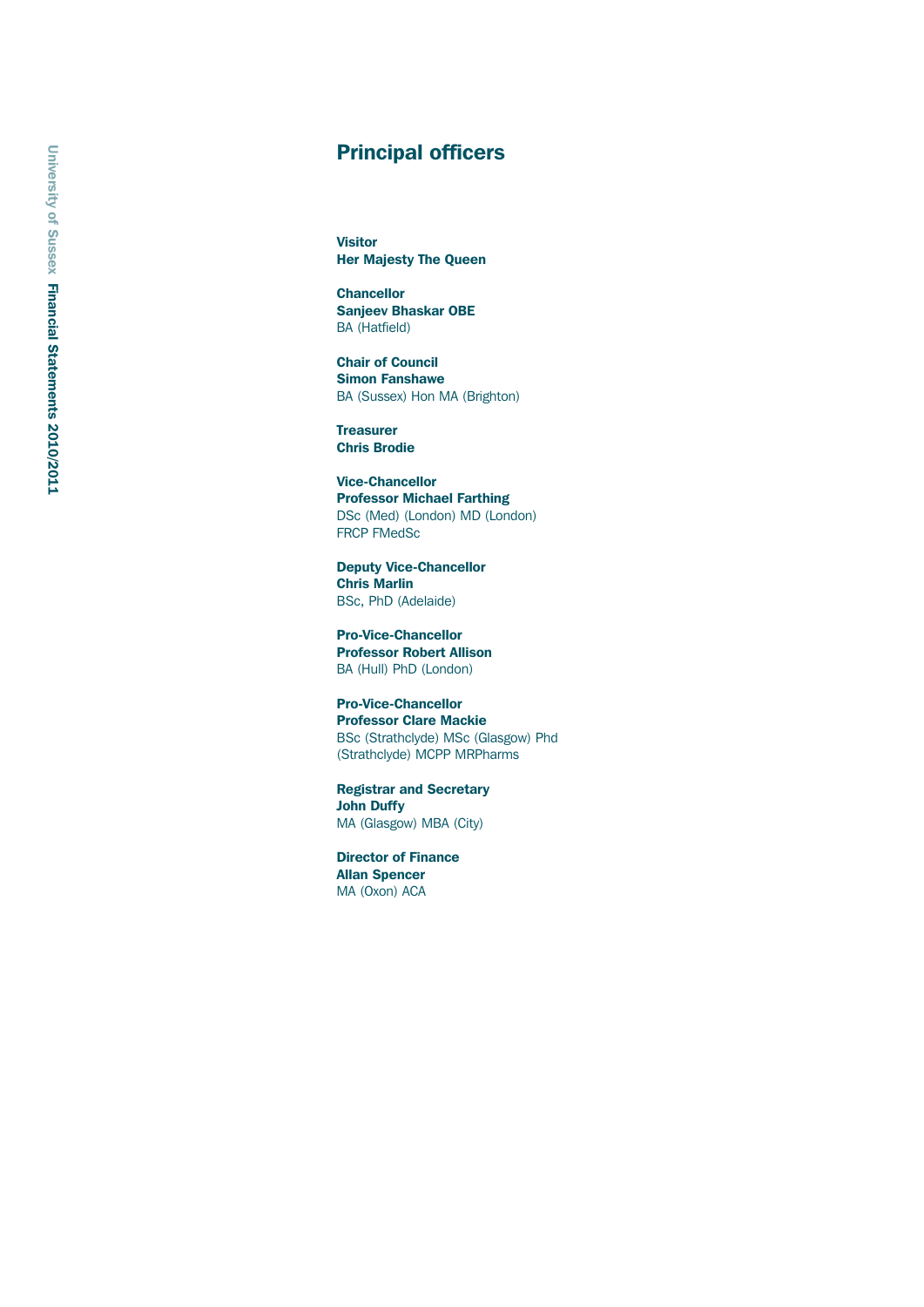# **Contents**

- 02 Operating and Financial Review
- 05 Corporate Governance
- 10 Responsibilities of the University's Council
- 11 Independent auditor's report to the Council of the University of Sussex
- 12 Consolidated Income and Expenditure Account
- 13 Consolidated Balance Sheet
- 14 University Balance Sheet
- 15 Consolidated Cash Flow Statement
- 15 Reconciliation of Net Cash Flow to Movement in Net Funds
- 15 Statement of Consolidated Total Recognised Gains and Losses
- **16 Statement of Accounting Policies**
- 19 Notes to the Financial Statements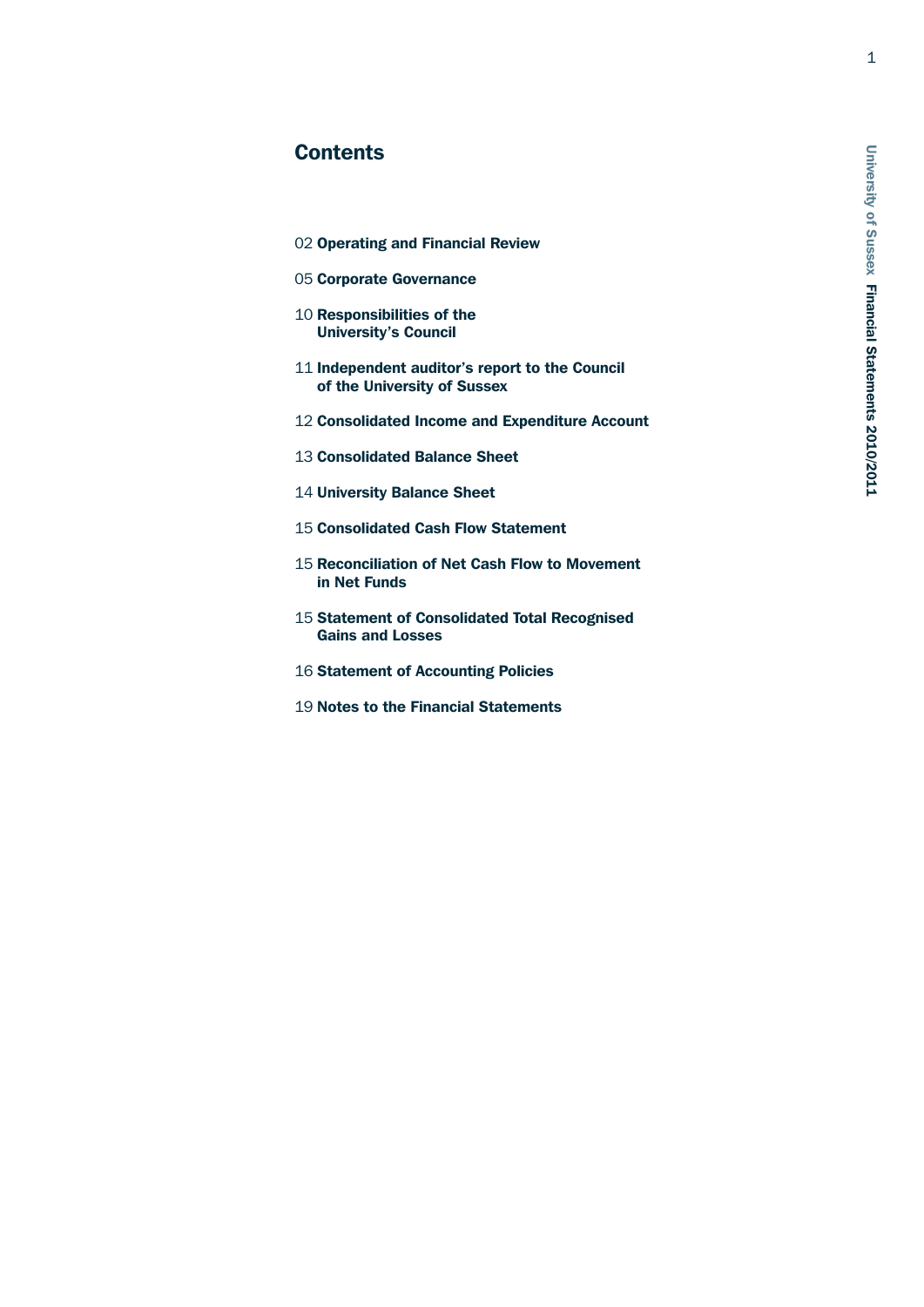# **Operating and Financial Review**

The University of Sussex is a leading higher education institution based at Falmer near Brighton, dedicated to excellence in academic achievement across a broad range of disciplines. It is research intensive, engaged in delivering individual and thematic research and intellectually demanding, research-led teaching. Council is committed to the continuing successful development of the University and to maintaining financial sustainability in support of this aim. The University is a charity established by Royal Charter and its charitable objectives and outputs are set out in the attached Corporate Governance and Public Benefit statement.

The Financial Statements for the Group comprise the consolidated results of the University and its subsidiaries, which undertake activities that for legal, commercial or taxation reasons are more appropriately undertaken through a limited company. The principal trading subsidiaries consolidated in the accounts are: Sussex Innovation Centre Development Limited, Sussex Innovation Centre Management Limited, University of Sussex Intellectual Property Limited and East Slope Housing Limited. In addition the University has a major share in the Brighton and Sussex Medical School (BSMS), which is accounted for as a joint venture according to Financial Reporting Standard (FRS) 9.

This statement is drawn up in accordance with the Accounting Standards Board's "Reporting Standard: Operating and Financial Review" and seeks to set the financial results in the context of the University's strategy and operations.

#### **Strategy and context**

The University is working towards a number of academic, financial and other objectives set out in the strategy *Making the future* published in 2009. This strategy sets out a vision for growth in quantity and quality of research and teaching & learning, supported by investments in capital, IT and learning and research infrastructure and increasing financial and environmental sustainability. The University's growth is being achieved not by incremental improvement but by targeted and focused projects. The strategy is being successfully implemented, overall, with strong progress towards many targets well ahead of the 2015 horizon set in *Making the future*.

The greatest growth contribution to date has come from International Student activity. This is a growing market for the UK as a whole and Sussex has played a part in expanding quality provision. Home/EU student numbers were still heavily regulated in 2010/11 and so offered little opportunity for significant growth. Research, our other principal activity has also been constrained by the pressure on available public and private funds. These areas have grown but less strongly. Other critical targets such as recognition of student experience have also been met early. Given the strong progress made in a number of these areas and the increase in opportunities for growth afforded by announced and likely future UK government policy changes, the University will be reviewing its strategy this year with the likely outcome that we will replace targets in many areas (especially in student recruitment at all levels and origins) with still more ambitious ones.

The University Council's prime target for achieving financial sustainability is that, taking one year with another, we publish surpluses of 4% of turnover. This objective serves as a benchmark for evaluating plans and performance and is largely being met: the operational surplus excluding nonrecurrent items has been in the range £3 million to £12 million in each of the last four years, only a little short of the average of £6-7 million required. A 4% surplus was met in 2010/11 and has been met twice in the last four years. Setting aside exceptional staff costs in 2009/10, the objective would have been met three out of the last four years.

Council has also set borrowing policies (for maximum level of borrowings and deployment between interest-only and amortising loans, and between fixed and floating interest rates) and capital investment targets which have been applied in full during the year. Council monitors performance of the institution through a number of Key Performance Indicators (KPIs) and risk measures at each meeting. Our KPIs and risk measurement and mitigation are specifically aligned to the University's objectives as set out in *Making the future*. Performance is assessed against a balanced range of targets which include financial and non financial measures. Despite the difficult prevailing economic conditions, our long term focus remains unaltered and our specific objectives continue to be for growth in targeted areas, to be delivered by specific action plans.

#### **Results for the year**

The Group consolidated income and expenditure (gross including our share of joint venture income and expenditure, since the medical school is a core part of our academic activities) and results after taxation for the year ended 31 July 2011 are summarised as follows:

| 2010/11 2009/10 2008/09 2007/08                                |       |                   |       |       |
|----------------------------------------------------------------|-------|-------------------|-------|-------|
|                                                                | £m    | £m<br>$f_{\rm m}$ |       |       |
| Income                                                         | 177.1 | 165.9             | 158.6 | 145.3 |
| Expenditure                                                    | 165.9 | 165.7             | 160.3 | 139.8 |
| (Deficit)/surplus<br>for the year before<br>disposal of assets | 11.3  | 0.2               | (1.7) | 5.5   |
| (Deficit)/surplus<br>for the year after                        |       |                   |       |       |
| disposal of assets                                             | 11.3  | 0.2               | (1.6) | 10.8  |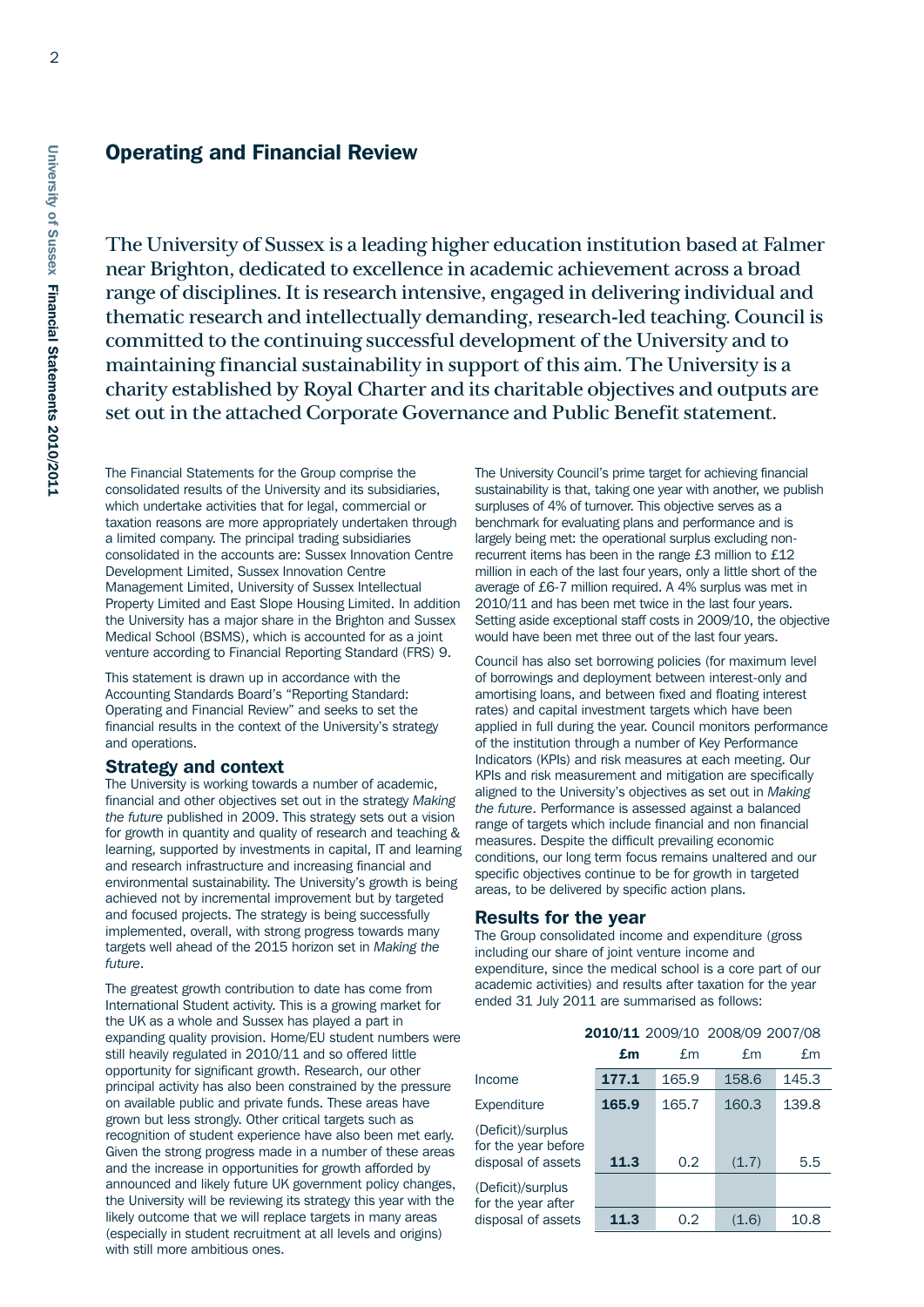The University's total income rose by 6.7% compared with the previous year.

Our strategy is for selective growth and diversification of our income base. Consolidation of the University's reputation for teaching excellence is key to this and to delivering our core activity. Total recurrent grants from funding councils again fell slightly due to the impact of public finance cuts to Higher Education. Real terms increases in income were achieved in Research grants and contracts income and other operating income. The major component of growth in revenue came from a further large increase in International Student fee income, which grew by 36% over 2009/10.

Within our cost base, pay unit costs increased as a result of nationally agreed cost of living rises, (settled this year at 0.4%), and the impact of incremental salary increases (around 2%). We have been implementing policy to increase the quality and functional suitability of our estate year on year; as result, spend on non-capitalised property maintenance funds was higher than last year.

As noted above the bottom line resulting surplus is £11.3m compared to a position just over breakeven after exceptional staff costs in 2009/10.

# **Balance Sheet review**

#### **Capital investment**

The University is currently in the third year of implementing a three year capital programme, comprising £120m of developments for the period to 2011/12. Projects have been carefully prioritised to support *Making the future*, addressing major academic, research and student services initiatives, while removing some of our poorer quality buildings and replacing them with new fit-for-purpose facilities. Our approach has been endorsed by the funding council through approval of our Capital Investment Fund Round 2 strategy submission.

The University is thus undertaking a series of major projects, making investments from funds from the HEFCE administered Capital Investment Framework, together with matched funding from internal resources and donations, coupled with access to bank borrowing. In total, capital investments in buildings of £42.7 million were made in 2010/11. These include a major redevelopment of the iconic Library building, the delivery of a new 777 bed-space residence at Northfield and the start of works on new facilities for social science research and teaching centred around our hugely successful expansion of Business and Management activity. We have also delivered a major facelift and refit of our catering facilities with a retail space occupied by Southern Co-operative. These facilities are already providing a major uplift to the student and staff experience.

#### **Financing, cashflow, and liquidity**

The University manages its liquid resources to minimise the cost of financing while meeting all its liabilities as they fall due. Council annually endorses a Treasury Management and Investment Policy which has been set in accordance with Treasury Management guidance published by CIPFA and which sets the framework for management of liquid resources and longer term endowment and other investments.

The University adopted a formal policy on borrowing and financing in 2009. This resulted in setting maximum borrowings for the University, for the time being at £105 million, of which around half was to be secured as core borrowings on longer term non-amortising arrangements on an interest only basis.

In accordance with these decisions, the University took out a £40 million long term interest-only facility with Barclays Bank plc, part drawn down in 2008/09 and the remainder early in 2009/10. In addition the University secured access to £50 million of amortising term funding from Lloyds TSB Bank plc for construction of Northfield residences and to complete all elements of the capital programme to 2011/12. The latter facility remained undrawn in 2010/11 though we have prudently entered into some interest rate management commitments over £20 million of the loan to protect against adverse long term interest rate movements. These loans started to be drawn down shortly after the balance sheet date and some £30 million remains undrawn at the date of signing the accounts.

The Consolidated Cash Flow Statement shows the cash generated by operations and the application of cash to capital investments. The University generated £16.4 million of cash from operating activities before interest, paid £2.9 million in net interest, repaid £0.7 million of net loan funding and invested some £37.5 million in capital developments. Short term and overnight cash reserves less overdrafts were reduced substantially at 31 July 2011 as the University chose not to draw down borrowings to which it had full contractual access, in order to keep net interest costs low. With the financing in place and careful management of operational performance, the University remains in a strong cash position.

#### **Pension funding**

The University fully adopts the FRS 17 "Retirement benefits" treatment of pension costs and assets/liabilities. The University participates in three major pension arrangements which all carry different accounting treatment under the accounting standard. Details are set out in the notes to the account.

The actuarial valuation of the USPAS scheme at 31 March 2009 was completed in Spring 2010. The University agreed a Recovery Plan with the Trustees (which was accepted in September 2010 by The Pension Regulator) which includes repaying the £47 million deficit over a period of 20 years from June 2010 to May 2030, through increased employer cash contributions, circa £2m per annum with lower repayments (c £1m per annum) in the first three years. The scheme will be revalued at 31 March 2012, but employer and employee contribution rates (under the cost-sharing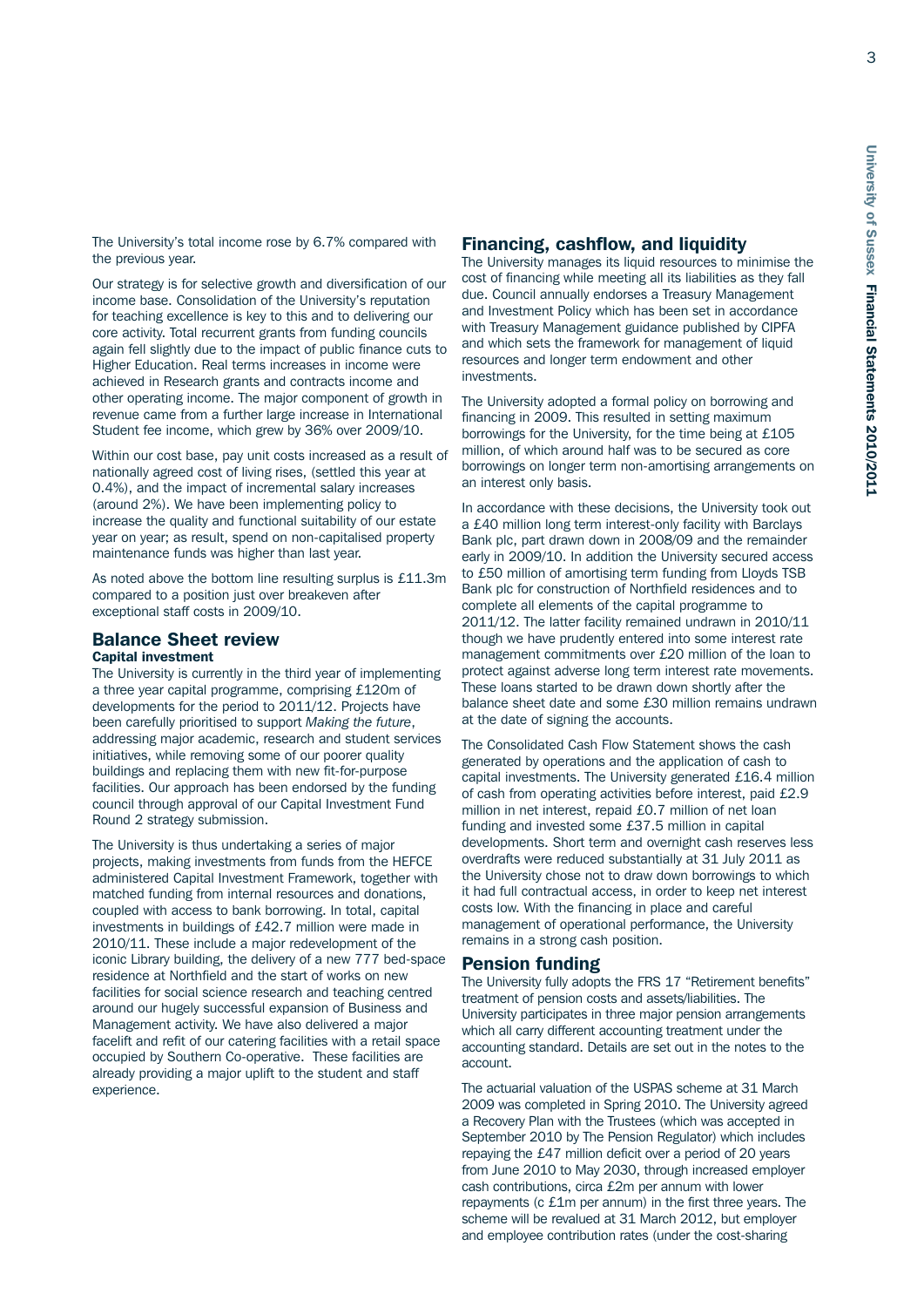# **Operating and Financial Review (continued)**

arrangement for cost increase) will not be reviewed until 2013/14.

The net liability on the USPAS self-administered trust scheme is held on our balance sheet. This would have increased but for the change in the Officials Pensions Act which replaces RPI with CPI to set the inflation rate which applies inter alia to pensions in payment. The outcome is a reduction of around £8.5 million in net liability, to £25.5 million at the balance sheet date.

While this scheme has significant financial impact on the University's financial position and cash contributions, we expect that the effect of closing the scheme to new entrants in 2009 and the high Recovery Plan payments agreed will mean that the risks are largely contained and that the opportunity for significant down-side change is lower than in past years and decreasing. Thus the risk that the 2012 valuation will lead to further cash payments is also reduced.

The USPAS scheme was closed to new entrants on 1 April 2009, when the University opened a new defined contribution Sussex Group Stakeholder Scheme pension scheme with life and health assurance benefits,. This scheme now has more than 100 active members and will be used for relevant categories of non academic/academic related staff when the UK Government auto-enrolment rules are applied over the next two years. As a defined contribution scheme with life and health assurance benefits, the cost of this scheme is recognised in the Income and Expenditure Account and there is no risk of costs to the University changing retrospectively once a year is complete.

In addition, the University has obligations to the national academic and academic related staff scheme, USS. As this is treated under accounting rules as a defined contribution scheme, it does not affect the University's published reserve position although it does represent a financial risk to the University. Employer contributions rose by 2% in October 2009, with no guarantee that further rises would not be required. The risk of further contribution rates rises, however, has been reduced by implementation in October 2011 of a set of changes to the scheme which, inter alia, set the scheme as a Career Revalued Benefits scheme for new joiners and make changes to benefits and contributions relating to the Final Salary scheme members. The scheme's triennial formal valuation is at 31 March 2011; the results are expected to be ratified late 2011 or early 2012. Given the valuation date and likely assumptions, it is expected that a deficit will be revealed but we currently consider that the likelihood of a significant rise in employer contribution rates is low. The scheme continues to introduce long term financial uncertainty but the sponsoring employers remain committed to it and share the view that the risk of major short term cost volatility has been reduced by the recent scheme changes.

#### **Reserves**

Consolidated reserve funds have benefited from the reduction in USPAS pension liability and the strong Income and Expenditure Account result, and been further boosted by increases in deferred capital grants and endowment funds. Reserves stand at £92.8 million compared to £70.8 million last year.

#### **Future outlook**

This continues to be a time of major change in Higher Education. Recent years have represented a relatively benign period of increasing income through the Full Economic Cost regime for funding research grants and contracts from public sponsors, the introduction of the new undergraduate fee regime and significant public capital funding streams. This is now clearly very shortly to be followed by a more difficult period as grant funding is cut to reduce public sector borrowing.

In the wake of the 2011 HE White Paper the University is preparing for a major switch in teaching funding for Home/EU Undergraduates, from grant to student fees, for 2012 entrants onwards. This will introduce increased accountability direct to students as well as increased income sensitivity to under- or over-recruitment. The changes in student number control will be complex to manage but the University will be in a position to target controlled growth in a number of areas which have been held back by previous public policy, enabling us to continue to offer a top quality higher education experience to larger numbers of students.

The severe reductions in capital grants require us to find other sources of income to maintain and increase our capital development plans. Lower funding of Research Councils and other grant awarding bodies also mean that success in bidding is harder than ever. We remain confident that the quality and impact of our research is such that we will continue to build on the success of the past few years in this increasingly competitive environment.

In this context, the *Making the future* strategy remains relevant and core to our overall objectives in increasing the size and maintaining the broad-based discipline shape of the University, through income diversification and targeted growth where circumstances are favourable, while investing in capital and infrastructure to improve the staff and student experience.

The University has incorporated elements of growth on a prudent basis in its budgets and forecasts for the coming years to reflect the plans that are in place. Project management disciplines and robust scrutiny and action on progress will ensure that management and governance within the University will track the success of these initiatives. While the operating environment is becoming more competitive and more uncertain in many areas, we remain confident that we will continue to grow and build on a position of financial and operational strength, to extend our academic activities and impact, based on our recognised core strengths.

**Simon H D Fanshawe** Chair of Council

**Professor Michael J Farthing** Vice-Chancellor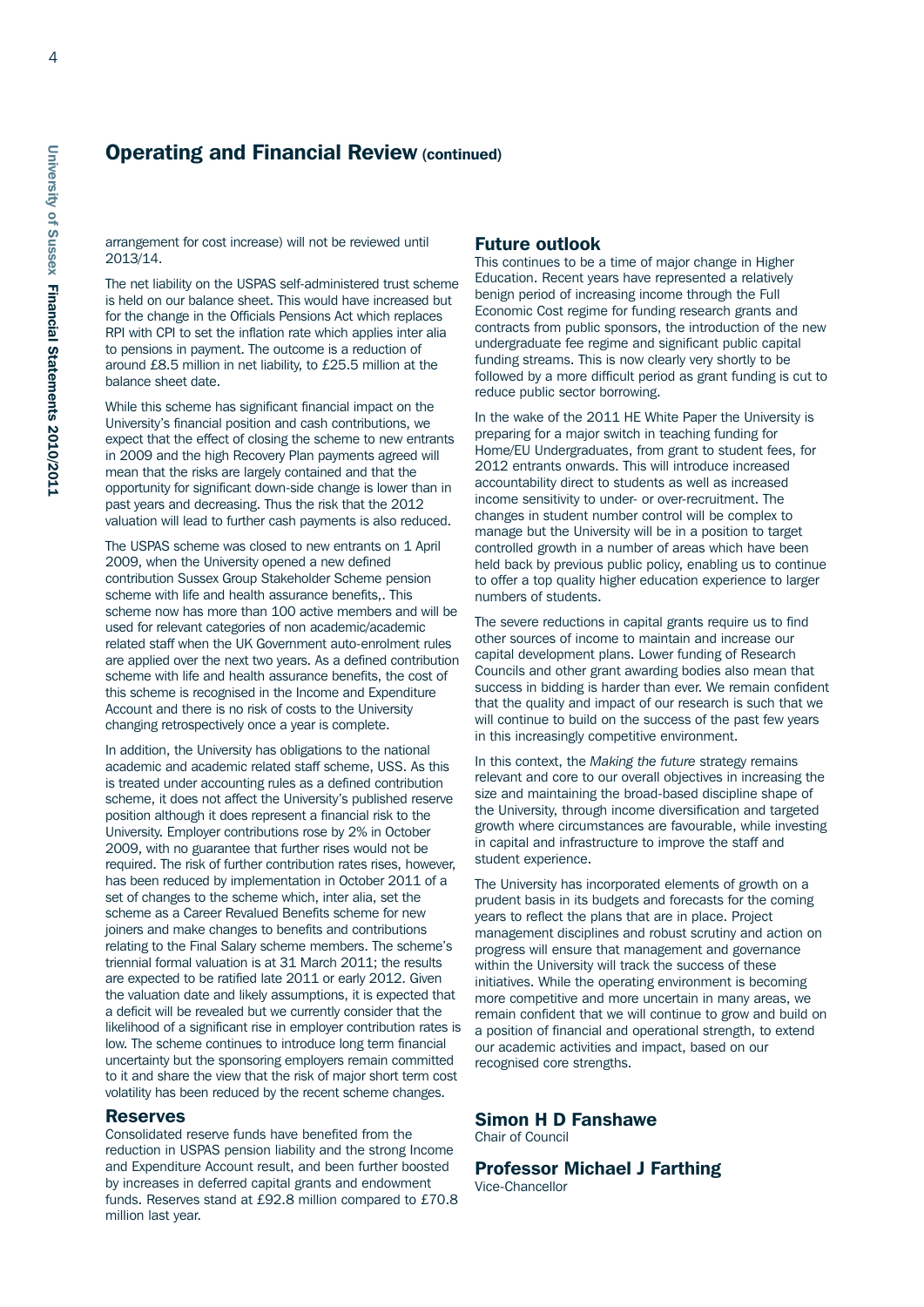#### **Corporate Governance**

The University is committed to best practice in all aspects of corporate governance. This statement describes the manner in which the University actively applies the principles set out in the Committee of University Chairs (CUC) Governance Code of Practice and in Section 1 of the Combined Code on Corporate Governance issued by the Financial Reporting Council, as applied to the higher education sector.Its purpose is to help the reader of the financial statements understand how the principles have been applied.

#### **Summary of the University's structure of corporate governance**

The University is an independent corporate body whose legal status derives from a Royal Charter. Its objects, powers and framework of governance are set out in the Charter and supporting Statutes. The Charter and Statutes are currently undergoing review and the revised version is likely to be submitted for approval to the Privy Council in December 2011.

The current Charter and Statutes establish three separate bodies, each with clearly defined functions and responsibilities, to manage and oversee the University's activities:

**Council** is the governing body of the University, responsible for setting the general strategic direction of the institution, for ensuring proper accountability, and for managing its finances, property and investments and the general business of the University. Council comprises independent, professional services, academic and student members appointed or elected under the Statutes of the University. The majority are independent, non-staff, non-student members. The roles of Chair and Vice-Chair of the Council are separate from the role of the University's Chief Executive, the Vice-Chancellor. Council has a membership of 25. These are the Vice-Chancellor, Deputy Vice-Chancellor; six independent members elected by Court; nine independent members appointed by Council; four academic members of the Senate; two other members of the academic staff; one member of professional services staff and the President of the Students' Union. It meets at least four times a year and has five committees and two joint committees, some of this substructure changing from September 2011. The matters specially reserved to Council for decision are set out in a list specifically approved by Council; by its own decision and under the Financial Memorandum with the Higher Education Funding Council for England (HEFCE), Council holds to itself the responsibilities for the ongoing strategic direction of the University, the monitoring of institutional effectiveness and approval of major developments. It receives regular reports from the senior executives on the day-to-day operations of the University and its subsidiary companies. The Chair, Vice-Chair and Treasurer are appointed from amongst the independent members. The University is fully compliant with the key recommendations of the Committee of University Chairs (CUC) code.

**Senate** is the main academic body of the University and draws its membership entirely from the staff and students of the University. Its principal role is to direct and regulate the teaching and research of the University. Its remit also permits discussion of any matter relating to the University and it offers comments to Council on a wide range of matters.

**Court** provides a public forum where members can raise matters about the University. Court meets once a year to receive the Annual Report and Financial Statements. It is also responsible for electing the University's Chancellor. The majority of the members of Court are from outside the University, representing the local community and other designated bodies with an interest in the work of the University.

**Strategy and Performance Committee** (SPC) operated throughout the academic year 2010/11 and is a joint committee of Council and Senate which oversees all aspects of resource allocation, financial planning, risk management, staffing matters and estate management. It is responsible, in particular, for advising Council on the overall financial strategy, treasury and investment matters (through the work of the Finance Sub-Committee), strategic capital investment, and the budgetary system. It had four sub-committees: Physical Resources Committee (responsible for the physical planning and environmental aspects of the University campus), Human Resources Committee (responsible for advising on the human resources strategy, staffing policies and staff terms and conditions of employment, and for general matters of staff management including equal opportunities, appraisal and reward, staff development and employer/employee relations); Information Services Committee (responsible for overseeing the library and information services strategy); and Scholarships, Bursaries and Awards Committee (responsible for overseeing policy on the award of bursaries and scholarships).

With effect from 1 September 2011 the Strategy and Performance Committee has been replaced by the Performance Committee and the Finance Sub-Committee has been replaced by the Finance & Investments Committee which reports direct to Council on annual budgets and financial forecasts, corporate finance, treasury and investment policy, purchasing policy and capital projects. Responsibilities of the Physical Resources Committee and Information Systems Committee are now combined under a management committee, Capital Planning Committee, which will recommend approvals of major capital works after review for approval by Finance and Investments Committee.

**Audit Committee** provides assurance on governance, accounting integrity, internal controls, data integrity, risk management, the efficient use of resources and the University's responses to whistle-blowing and fraud. It comprises three independent members of Council who are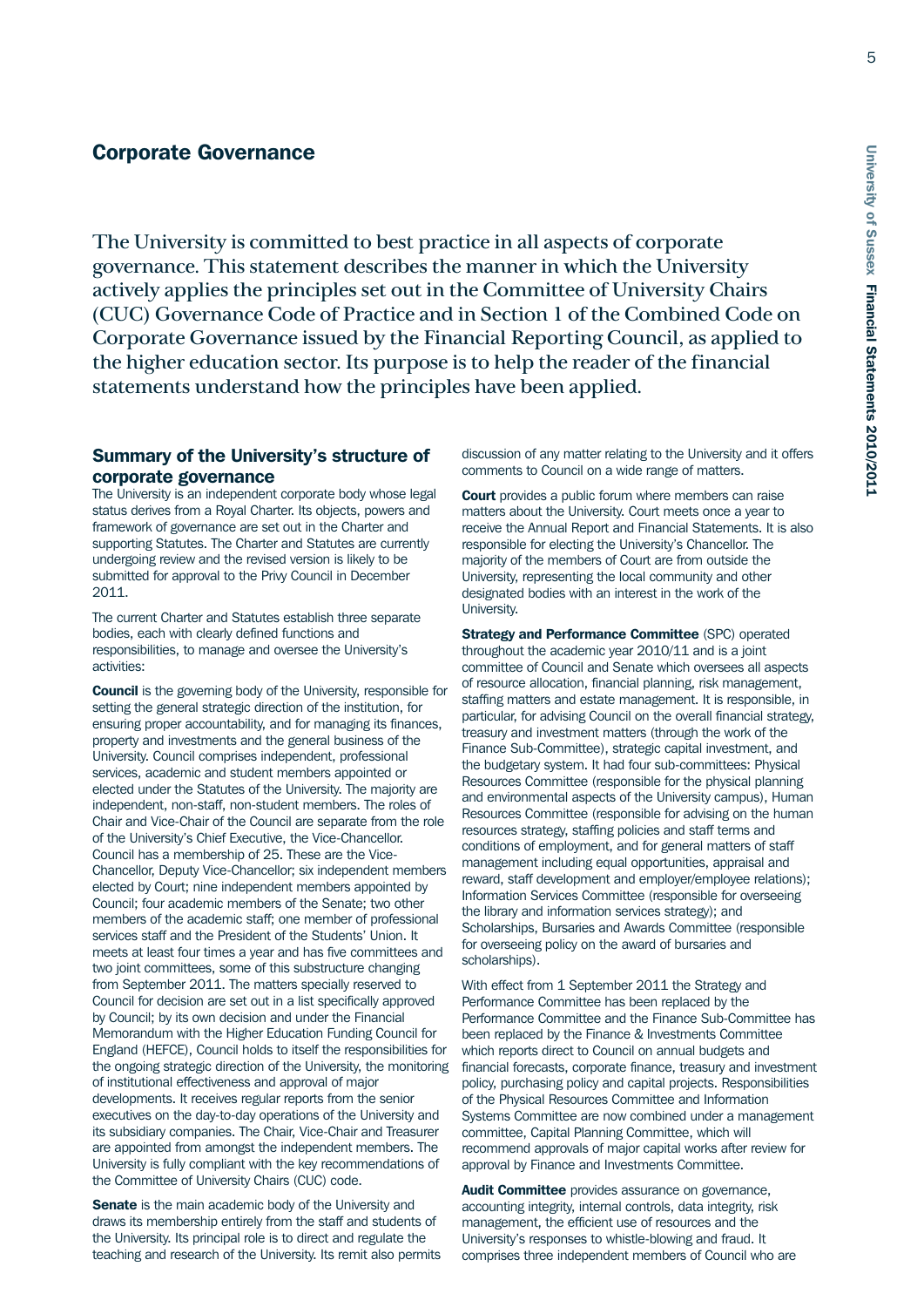#### **Corporate Governance (continued)**

not members of SPC (2010/11)/Finance and Investment Committee (2011/12). It has the power to co-opt up to two other independent members from outside of Council with financial, accounting or audit experience. It meets four times a year. Although Senior Executives attend meetings of the Audit Committee as necessary, they are not members, and the Committee reserves sessions for independent discussion with the auditors without officers present.

**Nominations Committee** is responsible for making recommendations to Council and Court on the appointment of the independent members of Council and Court and for making appointments to Council Committees.

**Remuneration and Review Committee** is responsible for determining, on behalf of Council, the remuneration of all senior staff of the University. It is being replaced by Remuneration Committee.

**Health, Safety and Environment Committee** advises Council on the University's Health and Safety Policy; acts as the consultative body of the University on matters of health, safety and environment; audits the health, safety and environmental performance of the University and provides assurance to Council that the University is meeting its obligations in matters of health, safety and environment.

**Equality and Diversity Committee** formulates, and provides advice on, policies for the promotion of equality and diversity across the University; monitors the University's equal opportunities policies; advises on the fulfilment of statutory obligations and promotes activities aimed at furthering equality and diversity in the University.

**Brighton and Sussex Medical School Joint Board** is responsible to the Board of Governors of the University of Brighton and Council of the University of Sussex for the educational character, teaching and research profile of the Brighton and Sussex Medical School (BSMS). It also ensures that the BSMS operates within policies and frameworks set by the parent bodies; it plans for the strategic development and resourcing of the BSMS; it considers the composition and structure of the senior management of the BSMS and it receives and reviews the financial estimates of the BSMS.

**Honorary Degrees Committee**, a joint committee of Council and Senate, is responsible for recommendations on the number of awards of honorary degrees and to whom they should be awarded.

**The Vice-Chancellor**, appointed by Council after consultation with the Senate, exercises management supervision of the University. Under the terms of the Financial Memorandum between the University and the HEFCE, the Vice-Chancellor is the accountable officer of the University.

A **Register of Members' Interests** is maintained by the Registrar and Secretary which includes details of the interests of independent members of Council, and of senior officers and members of staff who have significant financial authority or access to privileged information.

#### **Statement of public benefit**

The University is an exempt charity within the meaning of the Charities Acts 1993 and 2006. Trustees who served during the year and up to the date of signing the financial statements are Prof RJ Allison, Mr C Brodie, Mrs CC Brooke,

Dr SW Bunting, Mrs PA Burr, Prof J Cassell, Dr AEW Chitty, Mr D Cichon, Mrs F Clarkson CBE, Mrs PJ Coare, Mr SHD Fanshawe, Prof M J G Farthing, Mr M Fuhr OBE, Mr A Ghosh, Ms S James, Mr E Jenner MBE, Mr G Jones DL, Dr J Law, Prof C Marlin, Mrs S Mbubaegbu CBE, Ms S Nebhrajani, Ms L Rodrigues, Dr H Prance, Mr P Saraga CBE, Mr C Tait, Prof JC Bourne Taylor, Prof JDM Watson, Prof BL Weiss, Mrs B Winter.

Under the provisions of the Charities Act 2006 charities are required to demonstrate explicitly how they provide public benefit. Under the 2006 Act, the Higher Education Funding Council for England (HEFCE) is the principal regulator of English higher education institutions that are exempt charities and thus for the University of Sussex. The University's Council, in setting and reviewing institutional objectives and activities, has taken into consideration the Charity Commission's guidance on the reporting of public benefit requiring: that there must be clearly identifiable benefits related to the aims of the charity; that the benefits must be to the public or to a section of the public; that where the benefit is to a section of the public, the opportunity to benefit must not be unreasonably restricted by geographical or other restrictions or by ability to pay fees; that people in poverty must not be excluded from the opportunity to benefit. Induction of new Council members covers the charitable objectives and charitable responsibilities of members as charity trustees. Annual updates are provided by the University lawyers on a range of issues affecting Council members, and these explicitly cover best practice and statutory developments in the areas of charity law.

#### **Aims and objectives**

The objects of the University as set out in its Royal Charter are 'to advance learning and knowledge by teaching and research, and to enable students to obtain the advantages of University education'. These align closely with two of the charitable purposes of advancement of education and the advancement of science. Our values are stated clearly in our strategy *Making the future* and inform all our work to ensure we meet our charitable aims and corporate objectives. They are: excellence, interdisciplinarity, engagement, challenge, partnership, professionalism, equality and diversity and service. Sussex is distinctive in the social engagement of its staff, students and activities, conferring benefits on students and staff but also local and global communities. We offer a top-class teaching and learning environment with access to quality modern infrastructure and a diverse student experience bring together students from over 120 nations to work and study together and benefit from leisure and social facilities to produce well-rounded citizens capable of making an impact on society. Our research impacts on daily lives in a wide spectrum of activities, informing public policy and bringing new technologies for the benefit of society. We are currently expanding our teaching and learning and research activity, ensuring that the benefits of a Sussex education and the downstream benefit of our research can impact on more beneficiaries of our work.

#### **Beneficiaries and activities which generate public benefit**

The prime beneficiaries of our teaching are the University's undergraduate and postgraduate students. Our teaching generates public benefit through the quality education which students engage in at Sussex which allows them to undertake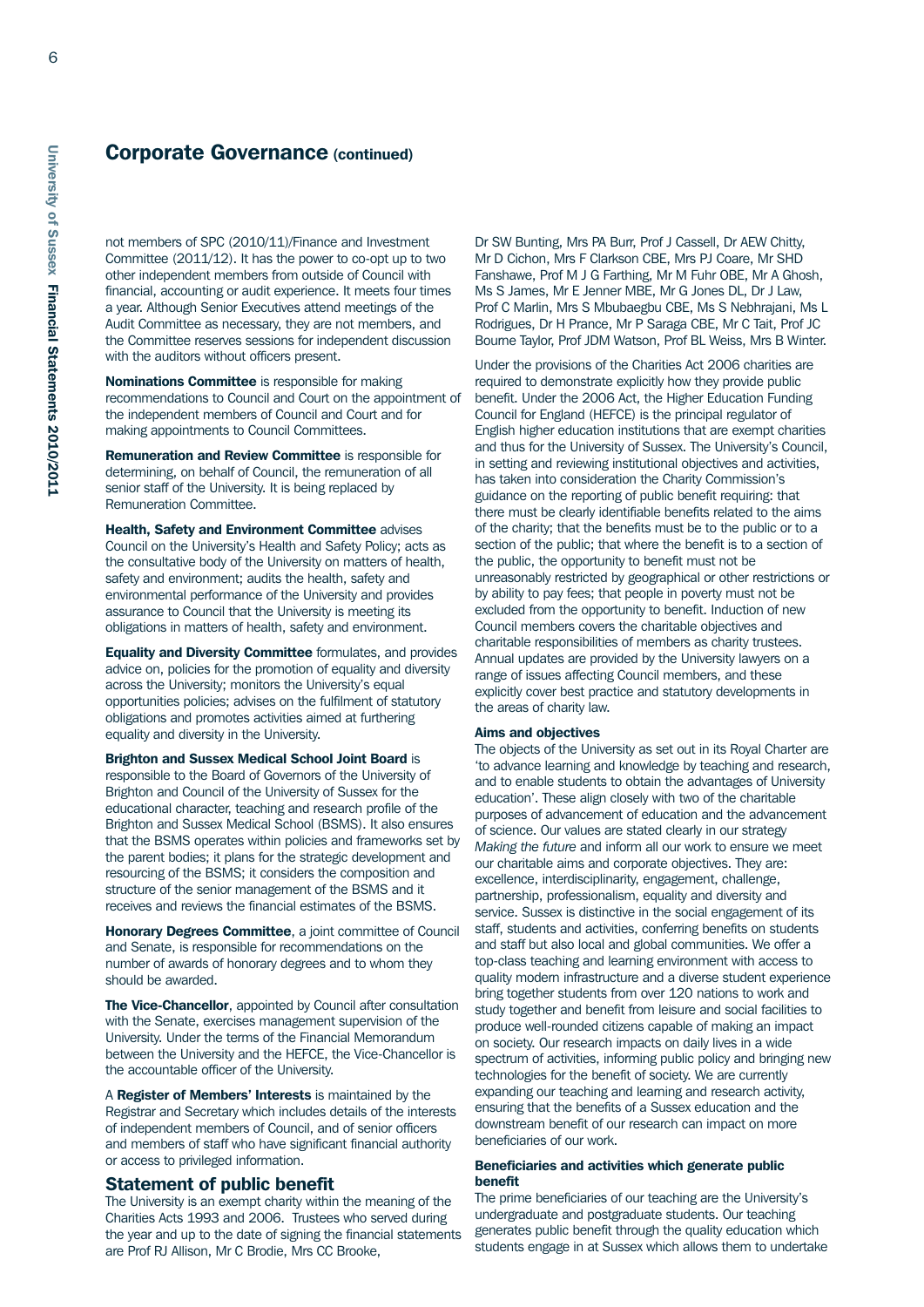jobs and careers in their subject or in areas where the skills and intellectual rigour of their training have direct relevance. Many go on to share their learning and knowledge with others, some through formal teaching careers and others through social and workplace interchange. Graduates make a major contribution to society as a whole through wealth generation and their cultural and economic impact on society.

The prime beneficiaries of our research, which covers a broad range of disciplines and outputs, range from those directly affected by new medical and technological advances to those benefitting more indirectly from economic, cultural, social, environmental and political improvements secured through better knowledge and understanding, including informing public policy in areas such as migration and technology and innovation policies. Our work thus has benefits which may be wide in scope and others which are extremely specific and deliver improved lifestyles to those concerned.

Three projects, more details of which may be found in the Research Review 2011 on the University's website, demonstrate typical specific public benefits arising from our work:

- •A radical new software is being developed to produce prognostic information from diagnostic body scan images of cancer patients which will aid the prediction of early response to treatment, prognosis and tissue characterisation particularly in colorectal cancer.
- •Research shows that repetition in reading storybooks is more likely to lead to a child acquiring new vocabulary. An experiment in which three-year-olds were exposed to two new words compared one group who heard three different stories with the same new words with another group who repeatedly heard only one of the stories with the same new words. Each book contained drawings of the new objects. When tested after a week, those who had heard just one story were much better at recalling and remembering the new words than those who had been exposed to three different stories.
- •Highly fertile dark soils in Amazonia, commonly known as anthropogenic dark earths (ADEs) had been thought to be naturally occurring but are now known to be human made. They are now believed to have supported the tens of millions of people who suffered catastrophic mortality. New research by an international team of anthropologists and soil scientists is revealing the existence of anthropogenic soils in tropical West Africa. These soils are highly prized by farmers who are able to use them to farm intensively, unlike the natural soils in which they are formed. Understanding their creation and complex biology holds great scientific interest: ADEs suggest a potential opportunity for improving agricultural practices while mitigating climate change.

The University's activities in education and in research contribute positively across a range of charitable benefits, including the relief of poverty, the advancement of religion, the advancement of health and the saving of lives, the advancement of citizenship and community development, the advancement of amateur sport, the advancement of human rights, conflict resolution and reconciliation and the promotion of religious and racial harmony, equality and diversity, the advancement of environmental protection or improvement.

#### **Targets and achievements**

The University sets key performance indicators and targets for its strategic and charitable objectives as part of its long term strategic plan. Council regularly considers progress across indicators at each meeting and through its key committees.

The quality of learning and teaching is reflected in the University's standing in league tables especially through the National Student Survey (NSS). Summaries of outcomes may be found under HE League Tables on our University's website. The improvements in NSS ratings have contributed strongly to the University being one of fifteen UK universities to appear in the top twenty of all four major UK league tables compiled by UK national newspapers, and this is direct recognition by beneficiaries of the value delivered to them by their education. We regularly receive accolades for the quality and impact of our education work. A prestigious National Teaching Fellowship has been awarded this year to Cath Holmström (Social Work and Social Care) for individual excellence in teaching in higher education.

The University's Strategic Plan 2009-2015 *Making the future*, available on the University website, pays due regard to the obligation to act for the public benefit and sets out a valuesbased vision which includes the following strategic goals:

- •To develop the international renown of the University of Sussex as a research-intensive centre of creative thinking, learning and discovery, where excellence and innovation flourish and every individual is encouraged to make a lasting contribution to scholarship, knowledge and society. To deliver teaching and learning programmes that are informed by current research, are attractive to students from all socioeconomic and cultural backgrounds and that deliver skills for life. Monitoring is undertaken through NSS and other student feedback including a developed structure of student representatives to ensure that the student voice is heard on delivering education. We are focusing effort on improving employability of graduates through a restructuring and relocation of careers and employability services, leadership training and other targeted activities, such as our flagship Sussex Plus programme which allows all students to build up a portfolio of activities outside their accredited studies to demonstrate their organisation and social contributions while at Sussex. Successful employment in graduate level jobs demonstrates the public benefit of our education.
- •To deliver a vibrant and well-rounded student experience consistent with the attributes of a Sussex graduate including opportunities to participate in a range of cultural and sporting activities, and maintain and provide a social and caring community with high levels of professional and mutual support. Delivery and monitoring is through curricular activities as above and extra-curricular activities are delivered through volunteering, clubs and societies and sports activities funded by the University and delivered through the Students Union who are benchmarking their impact through national independent assessment schemes.
- •To create a sustainable university, with a well-functioning and reliable infrastructure, that is financially, socially and environmentally sound. We monitor this through financial KPIs, space efficiency measures and energy and carbon statistics.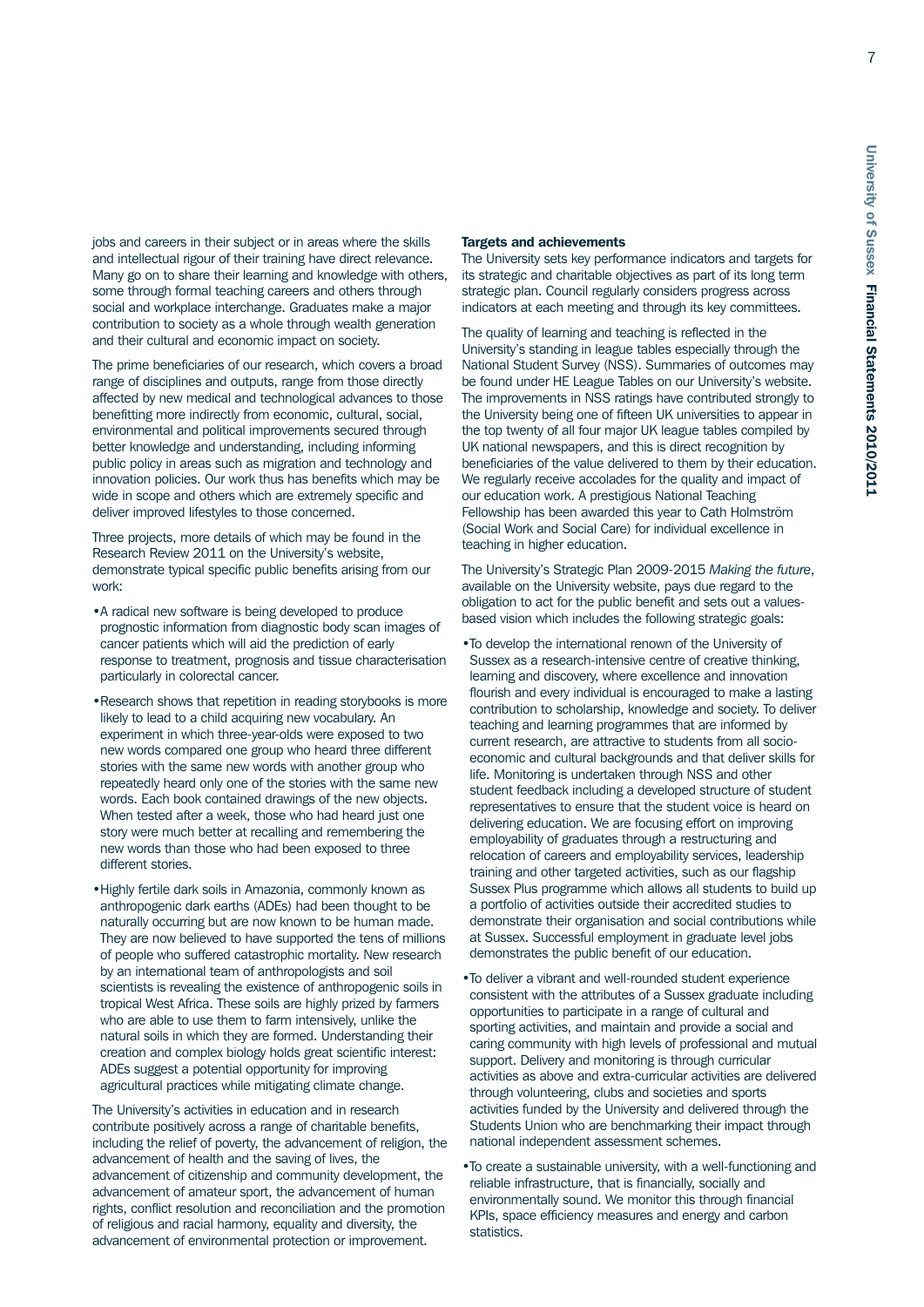# **Corporate Governance (continued)**

•To help businesses and organisations in the region develop higher staff skill levels through training, and to stimulate innovation through partnership with other institutions outside Sussex to benefit the wider society. We monitor our progress through activity statistics returned in data submitted nationally, and it was announced that we will receive extra HEIF grant funding for enterprise and innovation based on our comparative performance to other HEIs.

#### **Removing barriers to public benefit**

The University considers possible barriers to benefitting from our education and research, and especially in the case of education, and attempts to mitigate them to secure access to the benefits of our work. There are few barriers geographically as we recruit students from all over the UK and the world. We promote affordable student accommodation which we own and operate, or lease, or head-lease from local property owners, which makes Sussex a safe and accessible destination to study.

Cost of study and maintenance could present the largest hurdle to suitably qualified students so this is where we focus many of our initiatives to reduce barriers to the public benefit offered by our education. We have a number of scholarship schemes accessible to different levels of study, open in most cases to home and international students to ensure access to our education programmes is available to those demonstrating the academic excellence which confirms they would benefit from studying at Sussex. We source scholarships on merit from agencies such as UK research councils, and scholarships to secure access for students is one of the three points of focus of our 50th anniversary fundraising in a specific 'People' strand. These are equally applicable to postgraduate work as to undergraduate, especially as in future the public funding for postgraduate taught courses could mean that fees will have to rise. An important part of our response to the new fees regime for Home/EU undergraduate students has been to agree a comprehensive range of pre-Sussex, at Sussex and post-Sussex support measures for first generation scholars, as well as for all students from poorer backgrounds. Interventions include aspirations raising in the regions (and wider, for example annual HE awareness raising in the Channel Islands) through close work with selected schools, access to bursaries at Sussex, and support for job seeking or further study after graduating. We have been successfully exceeding HEFCE benchmarks in most areas for several years and continue to work hard to improve access.

We work hard to ensure that capital investments address accessibility issues for physically disabled students, including purpose built flats integrated into our key student accommodation. We support students through our Student Life Centre to ensure that our retention rate is high, and have access to dyslexia support, counselling services and study support especially for students with mental health issues. All these initiatives focus on enabling students to remain and benefit from their experience at Sussex.

In the case of research we have to be mindful of rules concerning proper use of funds, which means that our areas of research investigation could in theory be limited to areas funded by third party research grant and contract sponsors. An amount of blue skies research, unfunded by sponsors, is

possible through our funding council block grant. In the case of important research for which we cannot secure funds from external agencies, we have on occasions successfully approached philanthropic donors who have contributed to ensuring that work can be carried out; one successful instance is around the health problems of the honey bee, which has been funded from a donations campaign. Such targeted initiatives can ensure that our research impact in important areas is not held back by lack of coverage by research grant-awarding bodies.

#### **Incidental private benefits**

The University is aware that certain activities may confer private benefit on employees (other than their core employment remuneration), especially in areas of enterprise development, spin-offs and other commercial intellectual property related activity. The University therefore has in place strict contractual policies to ensure that the public interest and wider public benefit are protected by requiring that rewards to individual staff inventors are paid out of additional income over and above the full economic cost of the University's activity which is the first call on revenues generated in such activity. Income is shared between University and inventors beyond this limit and is such that private benefit conferred is incidental to the public benefit of our education and research mission.

#### **Avoiding detriment in our activities**

Generally our activities will promote public benefit by their very nature. We take care during the conduct of our research work that we carry out ethical assessments of our work at proposal stage and we have a number of staff and student policies which require ethical considerations to be taken into account before commencing work which does not meet our stated policies.

#### **Future activities to enhance public benefit of our activities**

We have noted above a number of initiatives where we are seeking to make improvements through more targeted interventions in benefit to local and regional businesses through restructured organisation and focused initiatives, in increasing placement opportunities for students to improve their career prospects, and in wider careers and employability activities.

The landscape is changing on funding for Home/EU undergraduates, who form the majority of our student population, with new rules applying to entrants from 2012. The Government's proposals as set out in the 2011 White Paper on Higher Education will lead to a reduction in direct grant funding and an increase in student fees. This presents a significant challenge for this and other Universities to avoid the introduction of a price barrier that might restrict access by potential student beneficiaries from low income households. The University is already working with applicants and their parents and sponsors to ensure that they understand the financial impact of the new regime, which will include loan funding for tuition fees in full (rather than previous meanstesting and potential restricted access to funding based on income), and the benefits of the Higher Education experience which continue to be compelling in terms of the direct and indirect benefit to graduands over their working (and private) lives. The University is fully committed to developing access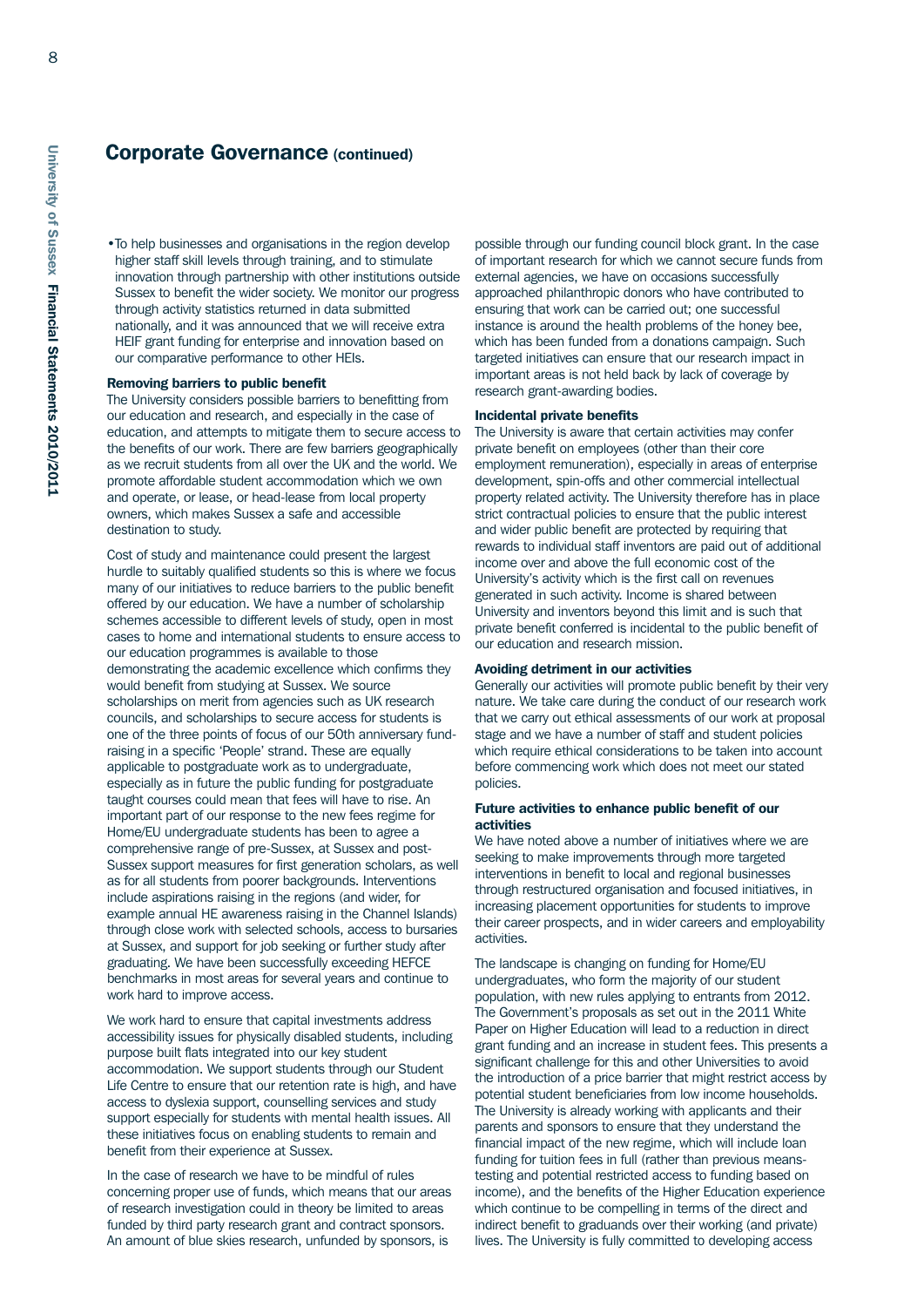and progress routes for students from all backgrounds (Making the future). As noted above, we have developed a comprehensive development and extension of existing programmes in our successful submission to OFFA (which may also be found on the University's website) through proposals to reinvest additional fee income equating to £6.5 million (at 2010/11 prices) in a programme of widening access activities. These will cover a step change in engagement with local and regional educational providers, assistance for students while at Sussex and extensive support through targeted careers and placement activity and/or assistance with access to postgraduate study on completion of undergraduate degree.

We continue to develop assistance through scholarships and bursaries for postgraduate courses in order that students who are capable of benefiting from a Sussex education should not be prevented access for affordability reasons. This may become more pressing potentially as students exit undergraduate courses in four years time with higher levels of debt than at present. In part at least we expect that increased success with attracting philanthropic gifts will help to secure funds to enable continued wide access to our education.

#### **Statement on internal control Scope of responsibility**

Council, as the governing body of the University, has responsibility for maintaining a sound system of internal control that supports the achievement of policies, aims and objectives, while safeguarding the public and other funds and assets for which we are responsible, in accordance with the responsibilities assigned to the governing body in the Charter and Statutes and the Financial Memorandum with HEFCE.

#### **The purpose of the system of internal control**

The system of internal control is designed to manage rather than eliminate the risk of failure to achieve policies, aims and objectives; it can therefore only provide reasonable and not absolute assurance of effectiveness. The system of internal control is based on an ongoing process designed to identify the principal risks to the achievement of policies, aims and objectives; to evaluate the nature and extent of those risks; and to manage them efficiently, effectively and economically.

#### **Review of effectiveness**

Council's review of the effectiveness of the system of internal control is informed by the work of internal auditors, not employed by the University, who operate to the standards defined in Accountability and Audit: HEFCE Code of Practice. It is also informed by the Audit Committee, which has oversight of internal audit and which reports annually to Council for its approval of the effectiveness of risk management and the system of internal control; by the work of the Senior Executives and the risk owners within the University who have responsibility for the development and maintenance of the internal control framework and by comments made by the external auditors.

#### **Capacity to handle risk**

As the governing body, Council has responsibility for the University's risk management framework. For this purpose, the Audit Committee oversees and provides assurance on the operation of the framework. The Vice Chancellor's Executive Group, which meets to receive and consider reports on

recommendations for action or decision to Council, coordinates the management of risk within the University's Schools and departments and ensures that the risk register is kept up-to-date and that appropriate business continuity and disaster recovery plans are in place. It is supported for this purpose by Internal Audit. Risk management within Schools and departments is supplemented by risk assessments and monitoring by project managers for cross-organisational projects.

#### **The risk and control framework**

The following processes have been established:

- •Council meets at least three times through the year to consider the plans and strategic direction of the University
- •Council requires regular reports from Senior Executives on the steps they are taking to manage risks in their areas of responsibility, including progress reports on key projects
- •Council receives periodic reports from the Chair of the Audit Committee concerning internal control, and receives copies of the minutes of all Audit Committee meetings. The Audit Committee meets four times a year and receives regular reports from internal audit, which include internal audit's independent opinion on the adequacy and effectiveness of the institution's system of internal control, including the risk register, together with recommendations for improvement
- •the Risk Management Strategy classifies risks as strategic (managed by SRC) and operational (managed by the Vice-Chancellor's Executive Group) and reports are provided to Audit Committee, which assures itself from reports and representations received and the work of the internal auditors that a comprehensive system of risk management is operational throughout the year
- •risk management has been embedded at School and support unit level by ensuring that the annual planning cycle includes detailed review of the risks facing each School or support unit, by each School or support unit having a risk mitigation strategy and each risk being assigned to a manager
- •a risk prioritisation methodology based on risk ranking has been established
- •reports are received from those managers identified as having responsibility for managing key corporate risks
- an organisation-wide risk register is maintained of all the key corporate risks and is reviewed formally by Council once a year
- •a system of key performance indicators has continued to be developed, and risk management considerations are addressed specifically on all major projects and decisionmaking papers through the committee structure.

Council is of the view that there is an ongoing process for identifying, evaluating and managing the University's significant risks, that it has been in place for the year ended 31 July 2010 and up to the date of approval of the Financial Statements, that it is regularly reviewed by Council and that it accords with the internal control guidance for directors on the Combined Code as deemed appropriate for Higher Education.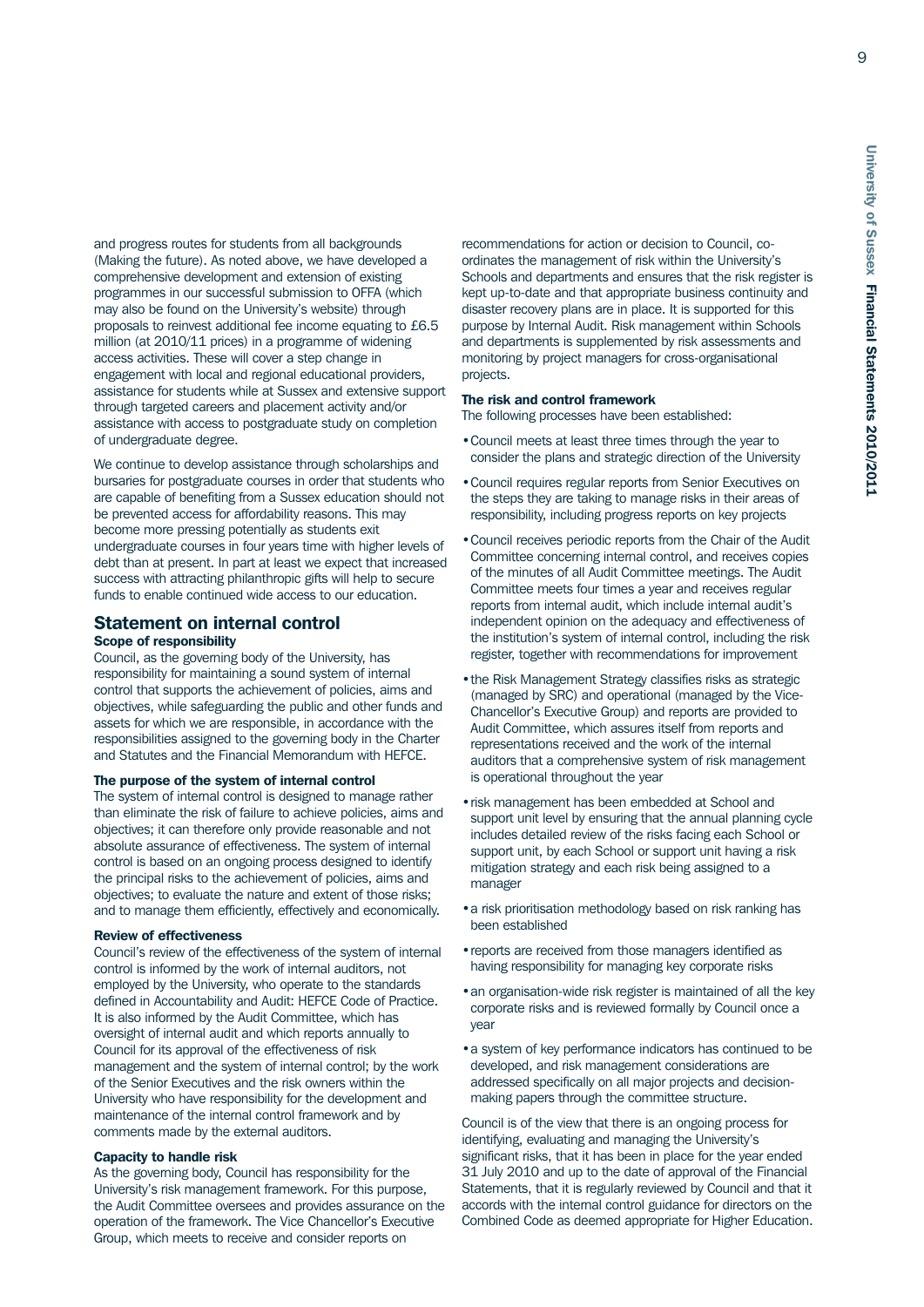# **University** <u>ዒ</u> **Sussex**

**Financial**

**State m ents**

# **Responsibilities of the University's Council**

In accordance with the University's Charter of Incorporation, Council is responsible for the administration and management of the affairs of the University and is required to present audited financial statements for each financial year.

Council is responsible for ensuring the proper maintenance of accounting records and the preparation of financial statements that give a true and fair view of the state of affairs of the University in accordance with the University's Charter and Statutes, the Statement of Recommended Practice: Accounting for Further and Higher Education Institutions dated June 2007, other relevant accounting and financial reporting standards and within the terms and conditions of a Financial Memorandum agreed between HEFCE and Council of the University.

Council, through its senior officers and the Strategy and Performance and Audit Committees, is required to ensure that in the preparation of accounting statements:

- suitable accounting policies are selected and applied consistently
- judgements and estimates are made that are reasonable and prudent
- applicable accounting and financial reporting standards have been followed, subject to any material departures disclosed and explained in the financial statements, and
- financial statements are prepared on the going concern basis unless it is inappropriate to presume that the University will continue in operation.

Council has taken reasonable steps, through its senior officers and Audit Committee to:

- ensure that funds from HEFCE are used only for the purposes for which they have been given and in accordance with the Financial Memorandum with the Funding Council and any other conditions which HEFCE may from time to time prescribe
- ensure that funds from the Training and Development Agency are used only for the purposes for which they have been given and in accordance with the Funding Agreement with the Agency and any other conditions which the Agency may from time to time prescribe
- ensure that there are appropriate financial and management controls in place to safeguard public funds and funds from other sources
- safeguard the assets of the University and to prevent and detect fraud and other irregularities, and
- secure the economical, efficient and effective management of the University's resources and expenditure.

Council is satisfied that the University has adequate resources to continue in operation for the foreseeable future; for this reason the going concern basis continues to be adopted in the preparation of the financial statements.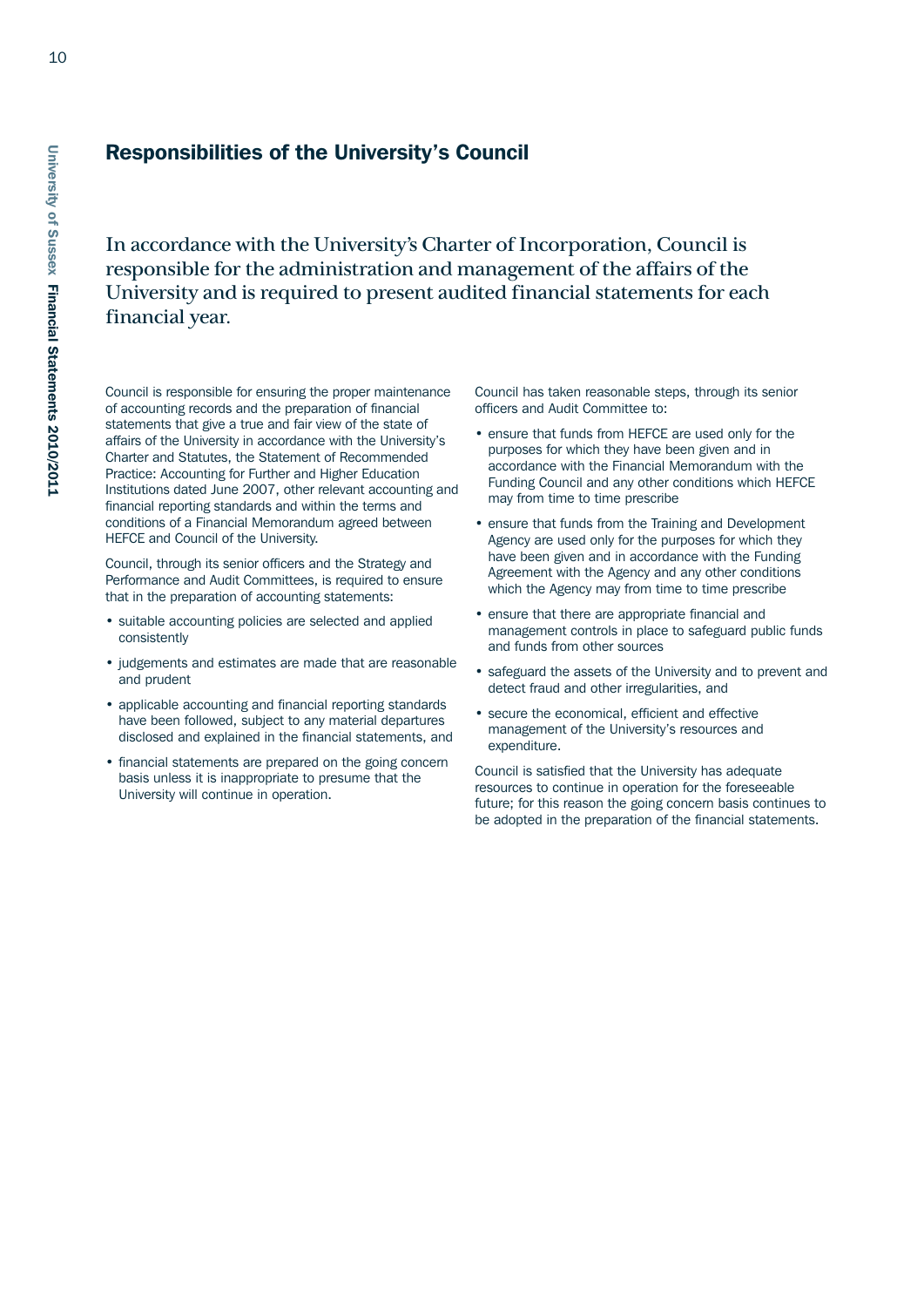# **Independent auditor's report to the Council of the University of Sussex**

We have audited the group and University financial statements (the ''financial statements'') of University of Sussex for the year ended 31 July 2011 which comprise the Group Income and Expenditure Account, the Group and University Balance Sheets, the Group Cash Flow Statement, the Statement of Group Total Recognised Gains and Losses ,and the related notes. The financial reporting framework that has been applied in their preparation is applicable law and United Kingdom Accounting Standards (United Kingdom Generally Accepted Accounting Practice).

This report is made solely to the Council, in accordance with the Charters and Statutes of the University. Our audit work has been undertaken so that we might state to the University Council those matters we are required to state to it in an auditor's report and for no other purpose. To the fullest extent permitted by law, we do not accept or assume responsibility to anyone other than the University Council for our audit work, for this report, or for the opinions we have formed.

# **Respective responsibilities of the University Council and auditor**

As explained more fully in the Statement of Responsibilities of the University Council set out on page 10 the Council is responsible for the preparation of financial statements which give a true and fair view. Our responsibility is to audit, and express an opinion, on the financial statements in accordance with applicable law and International Standards on Auditing (UK and Ireland). Those standards require us to comply with the Auditing Practices Board's Ethical Standards for Auditors.

The maintenance and integrity of the University's website is the responsibility of the University's Council; the work carried out by the auditors does not involve consideration of these matters and, accordingly, the auditors accept no responsibility for any changes that may have occurred to the financial statements since they were initially presented on the website.

Legislation in the United Kingdom governing the preparation and dissemination of financial statements may differ from legislation in other jurisdictions.

# **Scope of the audit of the financial statements**

An audit involves obtaining evidence about the amounts and disclosures in the financial statements sufficient to give reasonable assurance that the financial statements are free from material misstatement, whether caused by fraud or error. This includes an assessment of: whether the accounting policies are appropriate to the Group's and University's circumstances and have been consistently applied and adequately disclosed; the reasonableness of significant accounting estimates made by the Council; and the overall presentation of the financial statements. In addition, we read all the financial and non-financial information in the Financial Statements to identify material inconsistencies with the audited financial statements. If we become aware of any apparent material misstatements or inconsistencies we consider the implications for our report.

# **Opinion on financial statements**

In our opinion:

- give a true and fair view of the state of the affairs of the Group and University as at 31 July 2011 and of the Group's income and expenditure, recognised gains and losses and cash flows for the year then ended;
- have been properly prepared in accordance with United Kingdom Generally Accepted Accounting Practice; and
- have been prepared in accordance with the Statement of Recommended Practice – Accounting for Further and Higher Education.

# **Opinion on other matters prescribed in the HEFCE Audit Code of Practice issued under the Further and Higher Education Act 1992**

In our opinion, in all material respects:

- funds from whatever source administered by the University for specific purposes have been properly applied to those purposes
- income has been applied in accordance with the University's Statutes; and
- funds provided by HEFCE have been applied in accordance with the Financial Memorandum and any other terms and conditions attached to them.

# **Matters on which we are required to report by exception**

We have nothing to report in respect of the following matter where the HEFCE Audit Code of Practice issued under the Further and Higher Education Act 1992 requires us to report to you if, in our opinion:

• the statement of internal control included as part of the Corporate Governance Statement is inconsistent with our knowledge of the University and group.

#### **Chris Wilson (Senior Statutory Auditor) For and on behalf of KPMG LLP, Statutory Auditors** Chartered Accountants 1 Forest Gate, Brighton Road

Crawley, West Sussex RH11 9PT

**25 November 2011**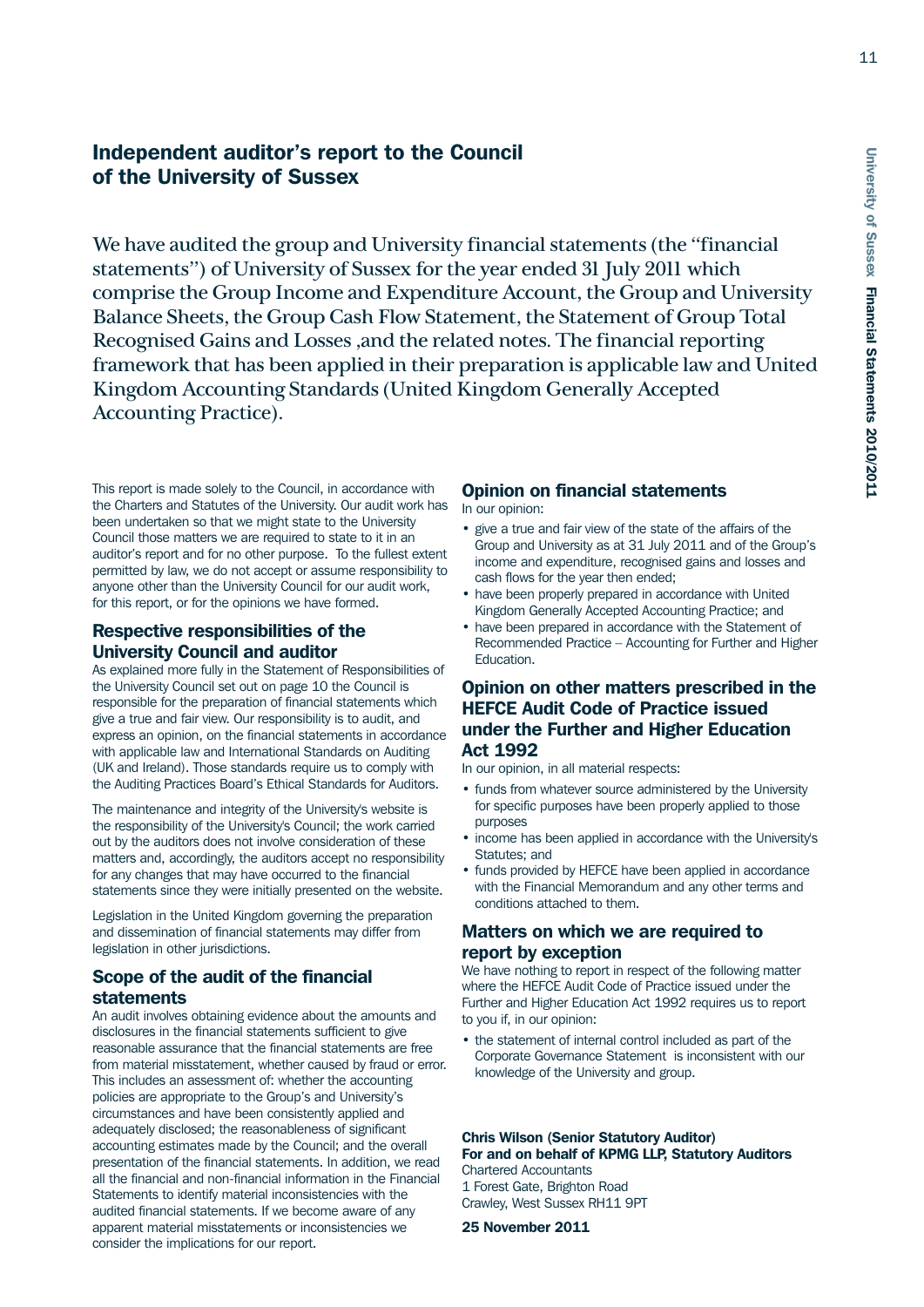# **Consolidated Income and Expenditure Account**

for the year ended 31 July 2011

|                                                                                                                            |             | 2011      | 2010     |
|----------------------------------------------------------------------------------------------------------------------------|-------------|-----------|----------|
|                                                                                                                            | <b>Note</b> | £'000     | £'000    |
| <b>Income</b>                                                                                                              |             |           |          |
| Funding council grants                                                                                                     | 1.1         | 56,619    | 56,675   |
| Academic fees and support grants                                                                                           | 1.2         | 57,066    | 49,142   |
| Research grants and contracts                                                                                              | 1.3         | 31,337    | 29,607   |
| Other operating income                                                                                                     | 1.4         | 31,361    | 30,044   |
| Endowment income and interest receivable                                                                                   | 1.5         | 734       | 529      |
| Total income: Group and share of joint ventures                                                                            |             | 177,117   | 165,997  |
| Less: Share of joint ventures income                                                                                       | 17          | (10, 313) | (9, 332) |
| <b>Group income</b>                                                                                                        |             | 166,804   | 156,665  |
|                                                                                                                            |             |           |          |
| <b>Expenditure</b>                                                                                                         |             |           |          |
| Staff costs                                                                                                                | 2.1         | 88,923    | 89,460   |
| <b>Exceptional staff costs</b>                                                                                             | 2.5         |           | 5,089    |
| Depreciation                                                                                                               | 2.4         | 7,926     | 8,485    |
| Other operating expenses                                                                                                   | 2.3         | 64,309    | 57,284   |
| Interest payable                                                                                                           | 2.2         | 4,696     | 5,416    |
| Total expenditure: Group and share of joint ventures                                                                       |             | 165,854   | 165,734  |
| Less: Share of joint ventures expenditure                                                                                  | 17          | (10, 027) | (9, 113) |
| <b>Group expenditure</b>                                                                                                   |             | 155,827   | 156,621  |
|                                                                                                                            |             |           |          |
| Group surplus on continuing operations after                                                                               |             |           |          |
| depreciation of fixed assets at cost and before tax                                                                        |             | 10,977    | 44       |
| Share of surplus in joint venture                                                                                          | 17          | 286       | 219      |
| Total surplus on continuing operations after depreciation<br>of fixed assets and disposal of assets at cost but before tax |             | 11,263    | 263      |
| <b>Taxation</b>                                                                                                            |             |           |          |
| Historic cost surplus on continuing operations after<br>depreciation of fixed assets at cost, disposal of assets and tax   |             | 11,263    | 263      |

The consolidated income and expenditure of the University and its subsidiaries relate wholly to continuing operations. The Statement of Consolidated Income and Expenditure should be read in conjunction with the Statement of Consolidated Total Recognised Gains And Losses on Page 15.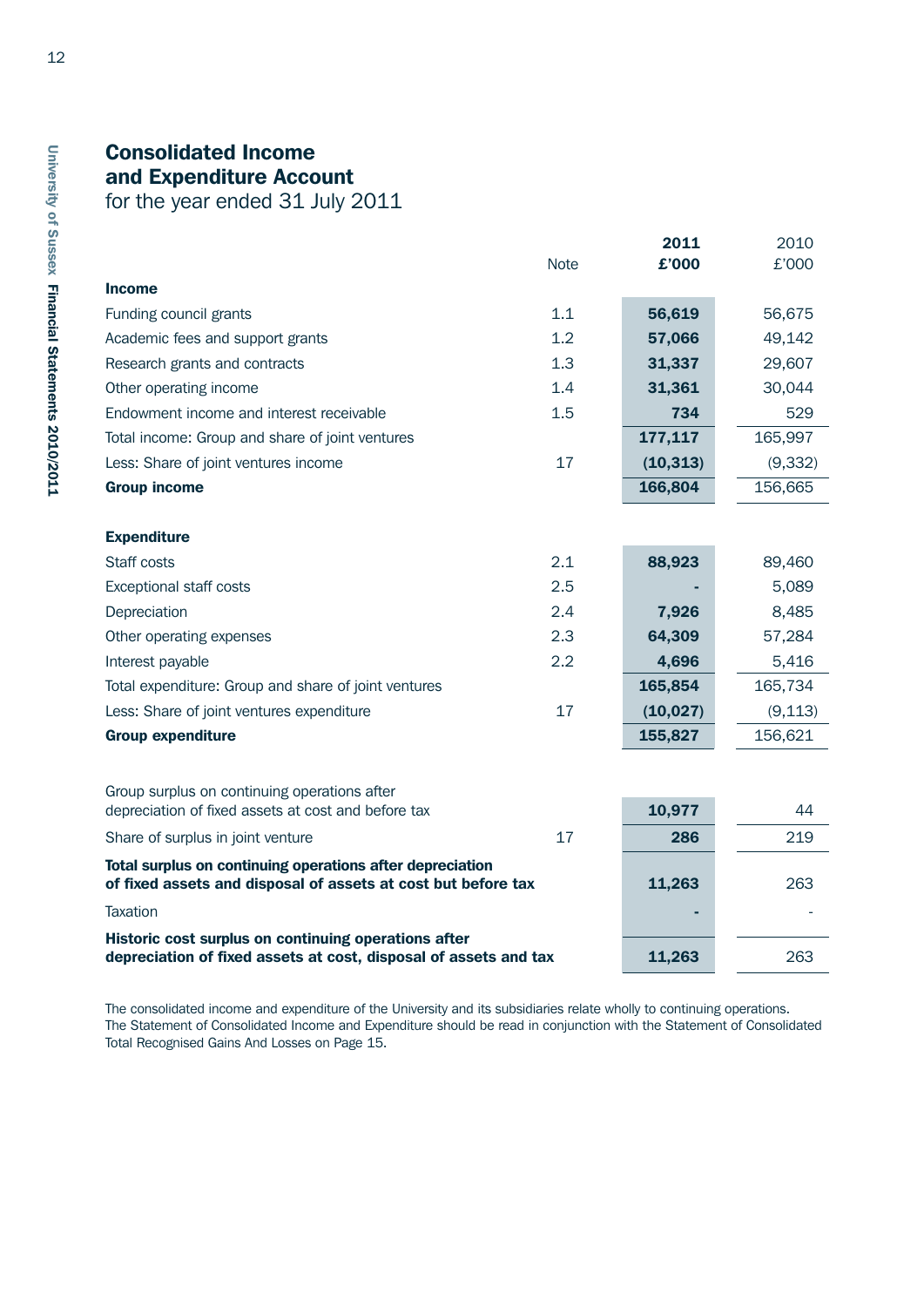# **Consolidated Balance Sheet**

as at 31 July 2011

|                                                                |                | 2011      | 2010      |
|----------------------------------------------------------------|----------------|-----------|-----------|
|                                                                | <b>Note</b>    | £'000     | £'000     |
| <b>Fixed assets</b>                                            |                |           |           |
| Tangible assets                                                | 3              | 184,969   | 150,118   |
| Investments                                                    | $\overline{4}$ | 356       | 322       |
| Investment in joint venture:                                   |                |           |           |
| Share of gross assets                                          | 17             | 7,378     | 6,459     |
| Share of gross liabilities                                     | 17             | (2,816)   | (2, 183)  |
|                                                                |                |           |           |
| <b>Endowment investments</b>                                   | 6              | 6,503     | 5,112     |
| <b>Current assets</b>                                          |                |           |           |
| <b>Stocks</b>                                                  |                | 274       | 279       |
| <b>Debtors</b>                                                 | 7              | 13,310    | 12,753    |
| Investments                                                    | 11.5           |           | 27,556    |
| Cash at bank and in hand                                       | 11.5           | 402       | 209       |
|                                                                |                | 13,986    | 40,797    |
| <b>Creditors:</b> amounts falling due within one year          | 8              | (44, 583) | (47, 605) |
| <b>Net current liabilities</b>                                 |                | (30, 597) | (6,808)   |
| <b>Total assets less current liabilities</b>                   |                | 165,793   | 153,020   |
| <b>Creditors:</b> amounts falling due after more than one year | 9              | (47, 440) | (48, 100) |
| <b>TOTAL NET ASSETS excluding pension liability</b>            |                | 118,353   | 104,920   |
| <b>Pension liability</b>                                       | 14             | (25, 524) | (34, 104) |
| <b>TOTAL NET ASSETS including pension liability</b>            |                | 92,829    | 70,816    |
| <b>Represented by:</b>                                         |                |           |           |
| <b>Deferred capital grants</b>                                 | 10             | 63,947    | 62,094    |
| <b>Endowments</b>                                              |                |           |           |
| Permanent                                                      | 13             | 3,449     | 3,252     |
| Expendable                                                     | 13             | 3,054     | 1,860     |
|                                                                |                | 6,503     | 5,112     |
| <b>Reserves</b>                                                |                |           |           |
| Income and expenditure account excluding pension liability     | 12.1           | 45,944    | 35,769    |
| Pension reserve                                                | 12.1           | (25, 524) | (34, 104) |
| Income and expenditure account including pension liability     |                | 20,420    | 1,665     |
| Capital reserve                                                | 12.3           | 1,802     | 1,802     |
| Revaluation reserve                                            | 12.2           | 157       | 143       |
| <b>TOTAL FUNDS</b>                                             |                | 92,829    | 70,816    |

The Financial Statements were approved by the Council on 25 November 2011 and signed on its behalf by:

**Professor M J G Farthing S H D Fanshawe R A Spencer Vice-Chancellor Chair of Council Director of Finance**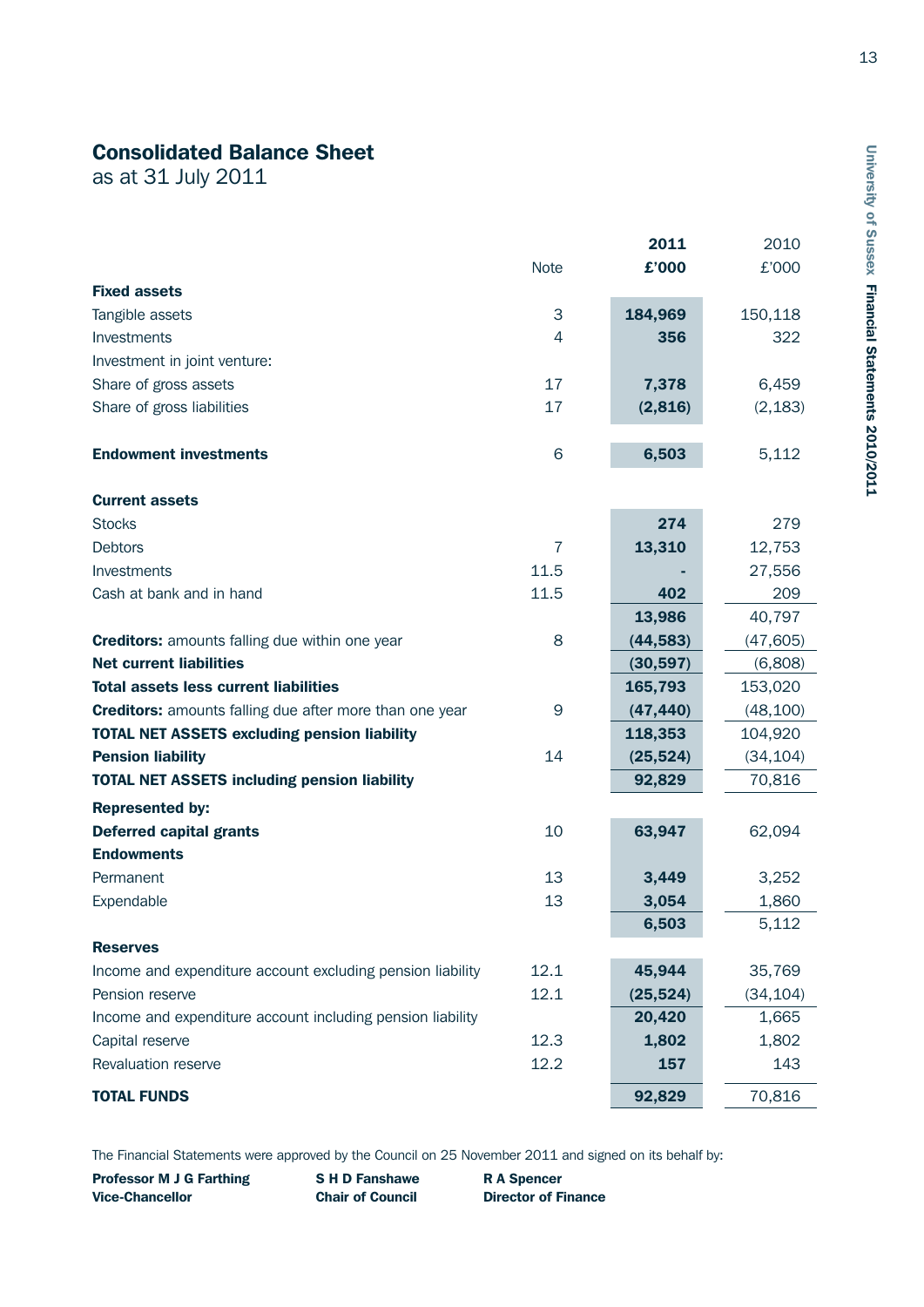# **University Balance Sheet**

as at 31 July 2011

|                                                                |                | 2011      | 2010      |
|----------------------------------------------------------------|----------------|-----------|-----------|
|                                                                | <b>Note</b>    | £'000     | £'000     |
| <b>Fixed assets</b>                                            |                |           |           |
| Tangible assets                                                | 3              | 181,251   | 146,262   |
| Investment                                                     | 4              | 518       | 484       |
| <b>Endowment investments</b>                                   | 6              | 6,503     | 5,112     |
| <b>Current assets</b>                                          |                |           |           |
| <b>Stocks</b>                                                  |                | 274       | 261       |
| <b>Debtors</b>                                                 | $\overline{7}$ | 17,212    | 16,635    |
| Investments                                                    | 11.5           |           | 27,556    |
| Cash at bank and in hand                                       |                |           | 1         |
|                                                                |                | 17,486    | 44,453    |
| <b>Creditors:</b> amounts falling due within one year          | 8              | (44, 703) | (47,969)  |
| <b>Net current liabilities</b>                                 |                | (27, 217) | (3,516)   |
| <b>Total assets less current liabilities</b>                   |                | 161,055   | 148,342   |
| <b>Creditors:</b> amounts falling due after more than one year | 9              | (45, 746) | (46, 293) |
| <b>TOTAL NET ASSETS excluding pension liability</b>            |                | 115,309   | 102,049   |
| <b>Pension liability</b>                                       | 14             | (25, 524) | (34, 104) |
| <b>TOTAL NET ASSETS including pension liability</b>            |                | 89,785    | 67,945    |
| <b>Represented by:</b>                                         |                |           |           |
| <b>Deferred capital grants</b>                                 | 10             | 63,382    | 61,509    |
| <b>Endowments</b>                                              |                |           |           |
| Permanent                                                      | 13             | 3,449     | 3,252     |
| Expendable                                                     | 13             | 3,054     | 1,860     |
|                                                                |                | 6,503     | 5,112     |
| <b>Reserves</b>                                                |                |           |           |
| Income and expenditure account excluding pension liability     | 12.1           | 45,267    | 35,285    |
| Pension reserve                                                | 12.1           | (25, 524) | (34, 104) |
| Income and expenditure account including pension liability     |                | 19,743    | 1,181     |
| <b>Revaluation reserve</b>                                     | 12.2           | 157       | 143       |
| <b>TOTAL FUNDS</b>                                             |                | 89,785    | 67,945    |

The Financial Statements were approved by the Council on 25 November 2011 and signed on its behalf by:

**Professor M J G Farthing S H D Fanshawe R A Spencer Vice-Chancellor Chair of Council Director of Finance**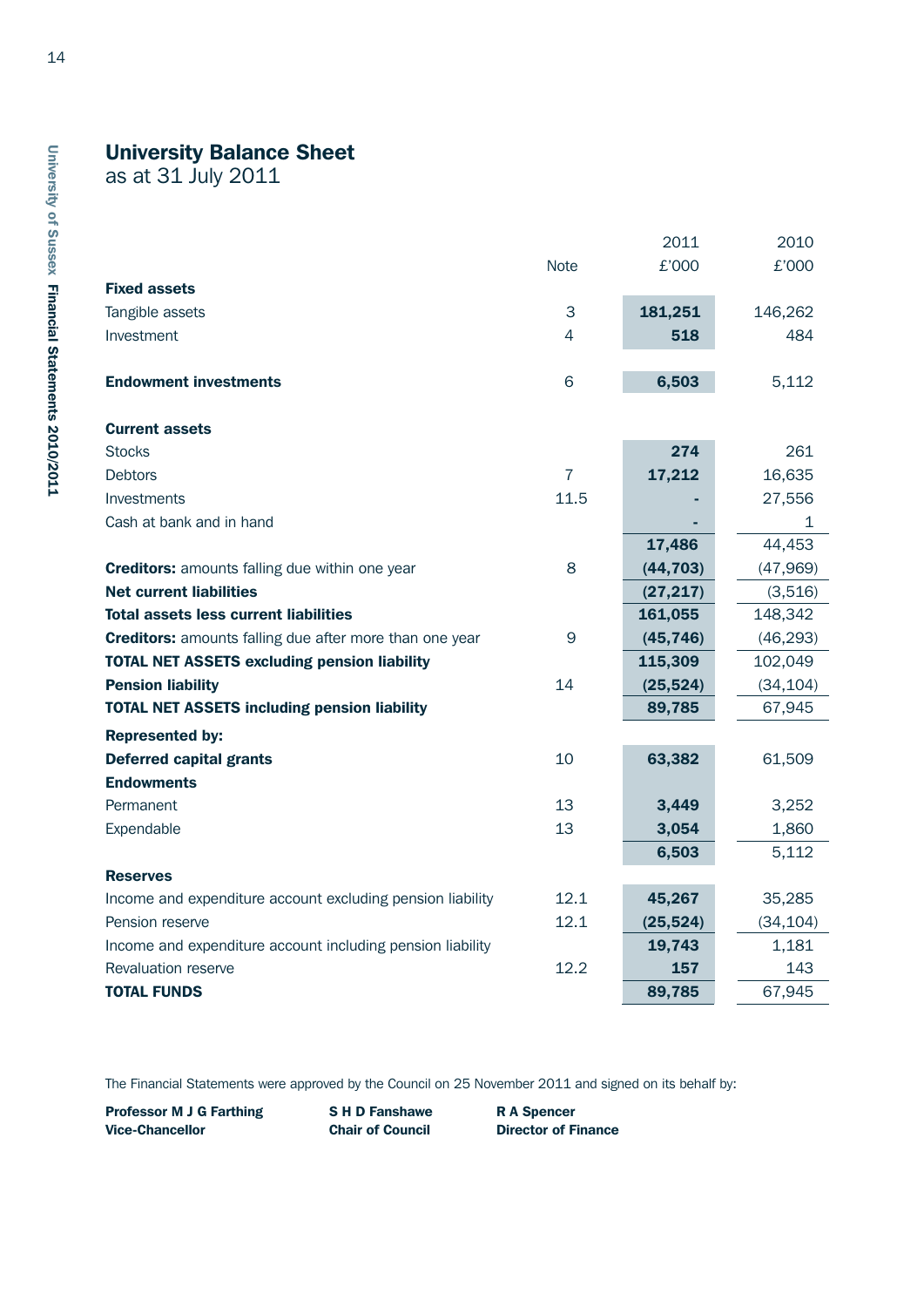# **Consolidated Cash Flow Statement**

for the year ended 31 July 2011

|                                                           | <b>Note</b> | 2011<br>£'000 | 2010<br>£'000 |
|-----------------------------------------------------------|-------------|---------------|---------------|
| Net cash inflow from operating activities                 | 11.1        | 16,363        | 15,757        |
| Returns on investments and servicing of finance           | 11.2        | (2,962)       | (3, 170)      |
| Capital expenditure and financial investment              | 11.3        | (37, 374)     | (14, 013)     |
| Cash outflow before use of liquid resources and financing | 11.5        | (23, 973)     | (1,426)       |
| Management of liquid resources                            |             | 27,556        | (286)         |
| Financing                                                 | 11.4        | (688)         | 1,456         |
| Increase/(decrease) in cash                               |             | 2,895         | (256)         |

# **Reconciliation of Net Cash Flow to Movement in Net Funds 2011** 2010

|                                            |      | £'000     | £'000     |
|--------------------------------------------|------|-----------|-----------|
| Increase/(decrease) in cash in the year    |      | 2,895     | (256)     |
| (Decrease)/increase in short-term deposits | 11.5 | (27, 556) | 286       |
| New finance acquired                       | 11.4 |           | (40,000)  |
| Repayment of debt                          | 11.4 | 688       | 38,544    |
| Change in net funds                        |      | (23, 973) | (1, 426)  |
| Net debt at 1 August                       | 11.5 | (26, 283) | (24, 857) |
| Net debt at 31 July                        | 11.5 | (50, 256) | (26, 283) |

# **Statement of Consolidated Total Recognised Gains and Losses**

| for the year ended 31 July 2011 | 2011 | 2010 |
|---------------------------------|------|------|
|---------------------------------|------|------|

|                                                              |      | £'000  | £'000 |
|--------------------------------------------------------------|------|--------|-------|
| Surplus after depreciation of assets at cost and tax         |      | 11,263 | 263   |
| Appreciation of endowment asset investments                  | 6    | 247    | 362   |
| Endowment income received for year                           | 13   | 1,248  | 329   |
| Endowment investment income retained for year                | 13   | 143    | 134   |
| Endowment expenditure made during year                       | 13   | (532)  | (302) |
| Unrealised surplus on revaluation of fixed asset investments | 12.2 | 14     | 38    |
| Actuarial gain on pension scheme                             | 14   | 7,492  | 867   |
| Total recognised surplus relating to the year                |      | 19,875 | 1,691 |

15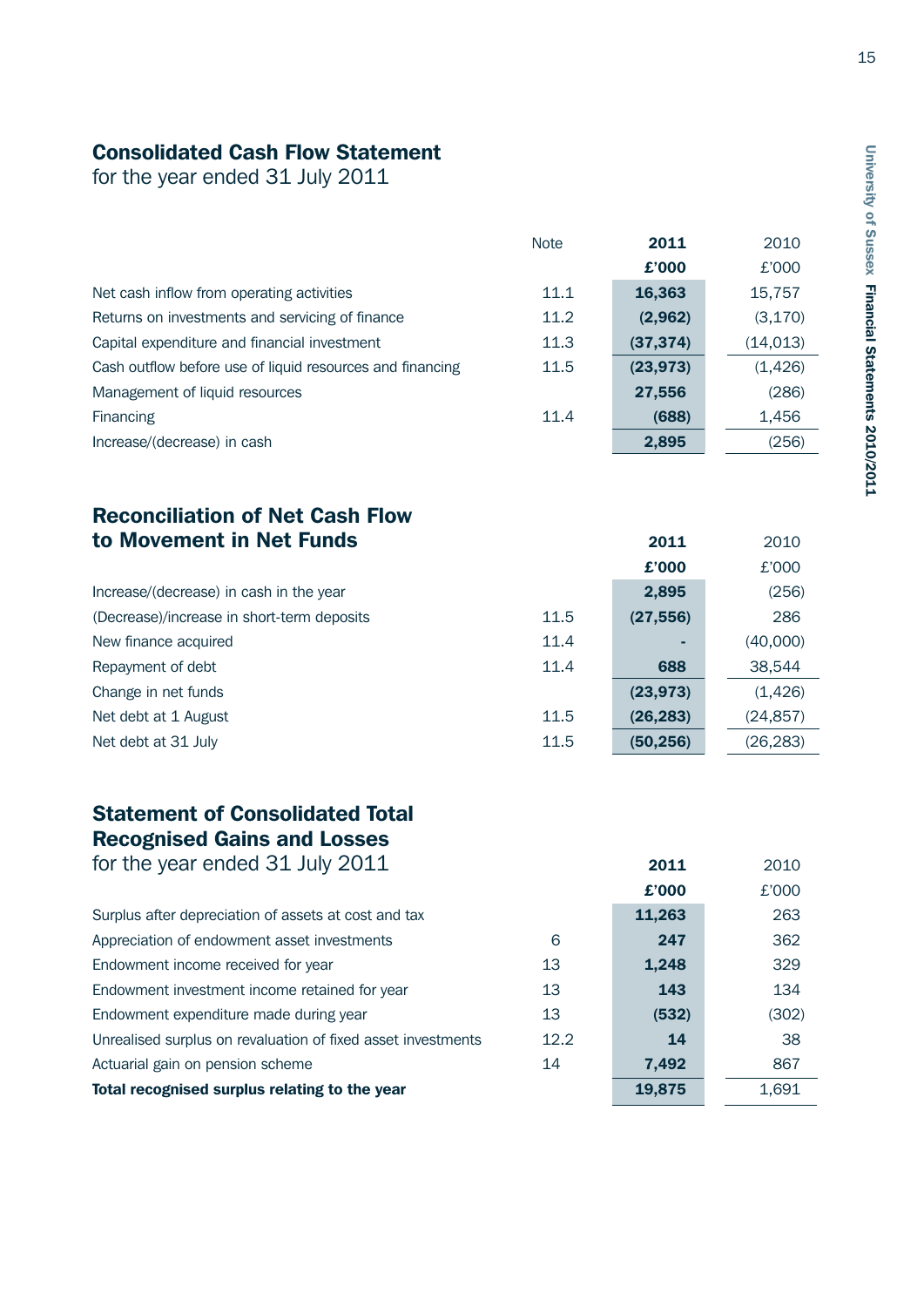# **Statement of Accounting Policies**

#### **1. Basis of preparation**

These financial statements have been prepared in accordance with the Statement of Recommended Practice (SORP): Accounting in Further and Higher Education Institutions 2007 and in accordance with applicable Accounting Standards. They conform to guidance published by the Higher Education Funding Council.

In these financial statements the following new standard has been adopted for the first time: FRS 30 Heritage Assets. The implementation of FRS 30 has had no material effect on these financial statements.

#### **2. Basis of accounting**

The financial statements are prepared under the historical cost convention modified for the valuation of Endowment Asset Investments and Fixed Asset Investments.

#### **3. Basis of consolidation**

The consolidated financial statements include the financial statements of the University and its subsidiary undertakings for the financial year to 31 July 2011. These are Sussex Innovation Centre Development Limited, East Slope Housing Limited, University of Sussex Intellectual Property Limited and Sussex Innovation Centre Management Limited. The results of the Students' Union are not consolidated because it is an independent association with separate control.

#### **4. Recognition of income**

**Funding Council Grants** are accounted for in the period to which they relate.

**Tuition Fee** income is credited to the income and expenditure account in the year in which students are studying. Bursaries and scholarships are accounted for as expenditure and not deducted from income.

**Research grants, contracts and other services rendered** are accounted for on an accruals basis and included to the extent of the completion of the contract or service concerned; any payments received in advance of such performance are recognised on the balance sheet as deferred income within creditors.

**Capital Grants** received in respect of the acquisition or construction of fixed assets are credited to deferred capital grants in the balance sheet and are released to the income and expenditure account over the useful economic life of the asset for which the grant was awarded.

**Sale of goods** receipts are credited to the income and expenditure account at the time of supply to the customers or when the terms of the contract have been satisfied.

**Endowment and investment income** is credited to the income and expenditure account on a receivable basis. Income from restricted endowments not expended in accordance with the restrictions of the endowment, is transferred from the income and expenditure account to restricted endowments. Any realised gains or losses from dealing in the related assets are retained within the endowment in the balance sheet.

**Revaluation Surplus** on fixed asset investments is credited to the revaluation reserve, via the statement of total

recognised gains and losses; a diminution in value is charged to the income and expenditure account as a debit, to the extent that it exceeds a previous revaluation surplus.

Increases or decreases in value arising on the revaluation or disposal of endowment assets, are accounted for by debiting or crediting the endowment asset, crediting or debiting the endowment fund and is reported in the statement of total recognised gains and losses.

#### **5. Charitable Donations**

Unrestricted donations are those with no restrictions on their application. Where there is also no requirement for their capital to be maintained, they are credited to the income and expenditure account when received. Unrestricted donations whose capital must be maintained are credited to permanent (unrestricted) endowments in the balance sheet.

Restricted donations are those which must be applied to a specific purpose. Where there is no requirement for capital to be maintained, a restricted donation is credited to expendable (restricted) endowments in the balance sheet and then released to the income and expenditure account to match expenditure incurred in meeting the objectives set out by the donor. However if the donation is to be applied to the acquisition or construction of a fixed asset it is credited to deferred capital grants and released to the income and expenditure account over the useful economic life of the asset which it has funded. A restricted donation whose capital must be maintained is credited to permanent (restricted) endowments.

#### **6. Agency Arrangements**

Funds which the institution receives and disburses as paying agent on behalf of a funding body, are excluded from the income and expenditure of the institution where the institution is exposed to minimal risk or enjoys minimal economic benefit related to the transaction.

#### **7. Leases and Hire Purchase Contracts**

Costs in respect of operating leases are charged on a straight-line basis over the lease term.

Finance leases, which substantially transfer all the benefits and risks of ownership of an asset to the Institution, are treated as if the asset had been purchased outright. The assets are included in fixed assets and the capital elements of the leasing commitments are shown as obligations under finance leases. The lease rentals are treated as consisting of capital and interest elements. The capital element is applied in order to reduce outstanding obligations and the interest element is charged to the income and expenditure account in proportion to the reducing capital element outstanding. Assets held under finance leases are depreciated over the shorter of the lease term or the useful economic lives of equivalent owned assets.

#### **8. Taxation**

The University is considered to pass the tests set out in Paragraph 1 Schedule 6 Finance Act 2010 and therefore it meets the definition of a charitable company for UK corporation tax purposes. Accordingly, the University is potentially exempt from taxation in respect of income or capital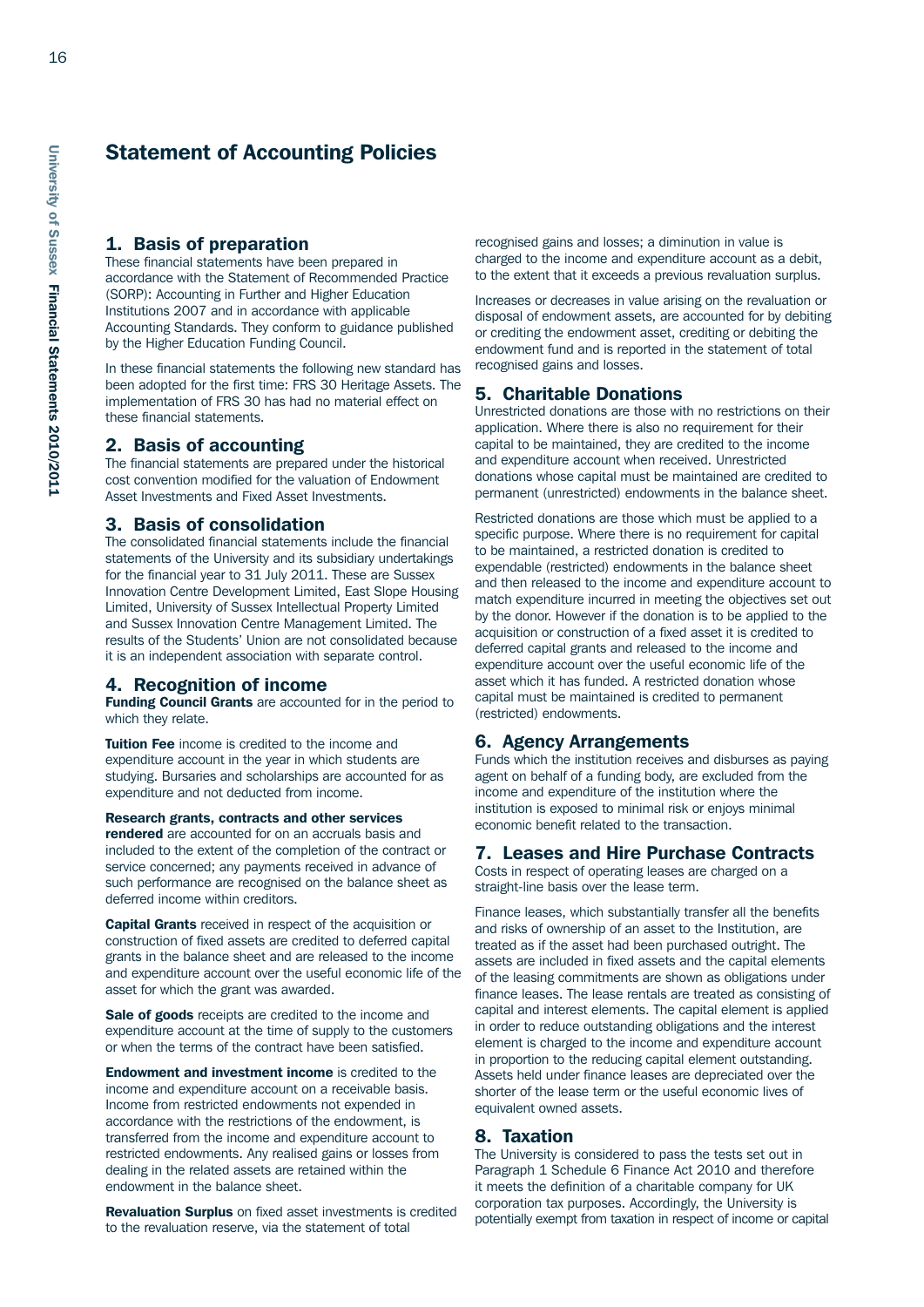gains received within categories covered by Chapter 3 Part 11 Corporation Tax Act 2010 or Section 256 of the Taxation of Chargeable Gains Act 1992, to the extent that such income or gains are applied exclusively to charitable purposes.

The University is registered for and subject to VAT on its business activities. The University's charitable non business activities fall outside the scope of VAT. Any irrecoverable input VAT suffered on the acquisition of goods and services forms part of the cost, charged to the income and expenditure account, of those goods and services and of the values attributed to assets and liabilities in the balance sheet.

The University's subsidiary companies are subject to taxes including corporation tax and VAT in the same way as any commercial organisation. The tax charged to the profit and loss account is based on the subsidiary companies' profit for the year and takes into account tax arising because of timing differences between the treatment of certain items for tax and accounting purposes.

In Sussex Innovation Centre Management Ltd deferred tax is recognised without discounting in respect of all material timing differences arising from the treatment of certain items for tax and accounting purposes which have arisen but not reversed by the balance sheet date except as otherwise required by Financial Reporting Standard (FRS) 19 'Deferred Tax'. The remaining subsidiary companies have put a deed of covenant in place to pay over taxable profits to the University and therefore do not expect to incur any income or capital tax liabilities.

#### **9. Pension schemes**

Pension schemes are accounted for in accordance with FRS17 'Retirement Benefits'.

Defined contribution scheme contributions are charged to the income and expenditure account as they become payable.

Defined benefit multi-employer schemes, where the University is unable to identify its share of the underlying assets and liabilities of the scheme on a consistent and reasonable basis, are accounted for as defined contribution schemes.

The accounting impact of defined benefit schemes is reflected throughout the financial statements. The difference between the fair value of the pension scheme's assets and the scheme's liabilities measured on an actuarial basis are recognised in the University's balance sheet. The bid value is used to determine the fair value of traded assets. Changes in the net asset/liability arising from the current service cost, interest cost on scheme liabilities and the expected return on scheme assets are charged to the income and expenditure account in the year in which they occur. Actuarial gains and losses are taken to the statement of consolidated total recognised gains and losses for the year.

#### **10. Foreign currency translation**

Transactions denominated in foreign currencies are recorded at the rate of exchange ruling on the dates of the transactions. Monetary assets and liabilities denominated in foreign currencies are translated into sterling at year end rates. The resulting exchange differences are dealt with in the determination of income and expenditure for the financial year.

#### **11. Equipment, land and buildings**

Equipment, Land and Buildings are stated at cost. Costs incurred in relation to a tangible fixed asset, after its initial purchase or production, are capitalised to the extent that they increase the expected future benefits to the institution from the existing tangible fixed asset beyond its previously assessed standard of performance; the cost of any such enhancements are added to the gross carrying amount of the tangible fixed asset concerned.

No depreciation is charged on assets in the course of construction and a full charge for the year is made for assets brought into use during the year. No charge for depreciation is made in the year in which an asset is disposed of.

Freehold land is not depreciated; freehold buildings are depreciated over their expected useful economic life of 50 years and Improvements to buildings over 20 years.

Leasehold land with an unexpired term of more than 50 years is not amortised. Leasehold land with an unexpired term of 50 years or less and leasehold buildings are amortised over the term of the lease up to a maximum of 50 years.

Equipment, including computers and software, costing less than £10,000 per individual item or group of related items is written off in the year of acquisition. All other equipment is capitalised.

Capitalised equipment is stated at cost and depreciated over its expected useful life, as follows

- General equipment 5 years
- Equipment acquired for specific research projects 3 years
- Structural equipment 10 years

Where buildings and equipment are acquired with the aid of specific grants, the assets are capitalised and depreciated in accordance with the policy set out above, with the related grant credited to a deferred capital grant account and released to the income and expenditure account over the expected useful economic life of the related asset.

A review for impairment of a fixed asset is carried out if events or changes in circumstances indicate that the carrying amount of the fixed asset may not be recoverable.

Works of art and other valuable artefacts (heritage assets) valued at more than £50,000 are capitalised and recognised at the cost or value of the acquisition, where such a cost or valuation is reasonably obtainable. Heritage assets are not depreciated since their long economic life and high residual value mean that any depreciation would not be material.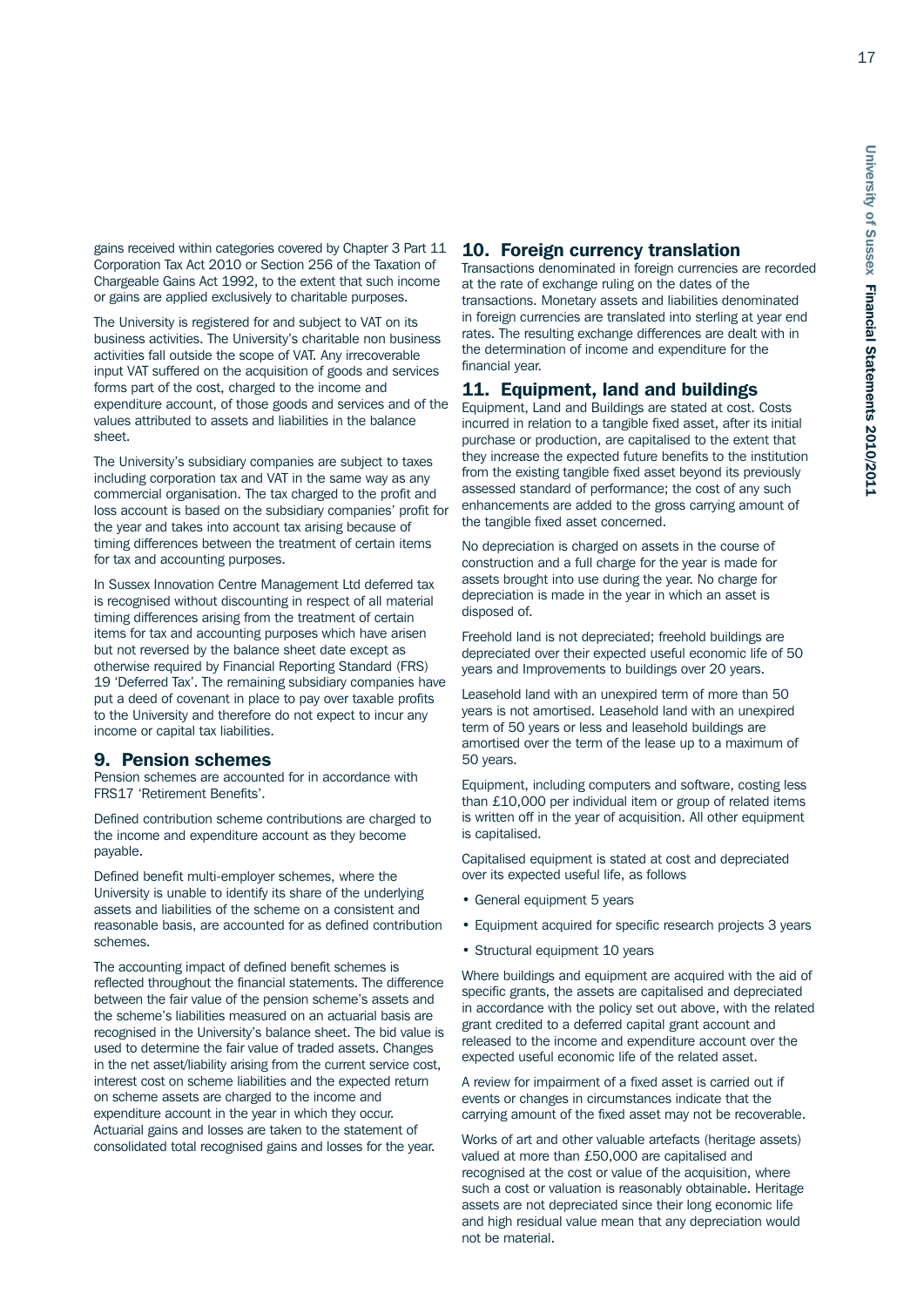#### **12. Investments**

Listed investments held as fixed assets or endowment assets are shown at market value. Investments in subsidiary undertakings are shown at the lower of cost or net realisable value, and investments in joint ventures are shown in the consolidated balance sheet at attributable share of net assets.

Current asset investments, which may include listed investments, are shown at the lower of cost and net realisable value.

#### **13. Stocks**

Stock is valued at the lower of cost and net realisable value.

#### **14. Repairs and maintenance**

Expenditure to ensure that a tangible fixed asset maintains its previously recognised standard of performance is recognised in the income and expenditure account in the period it is incurred. The Institution has a planned 5 year rolling maintenance programme, which is reviewed on an annual basis.

#### **15. Cash flows and liquid resources**

Cash flows comprise increases or decreases in cash. Cash includes cash in hand, cash at bank, and deposits repayable on demand. Deposits are repayable on demand if they are available within 24 hours without penalty. No other investments, however liquid, are included as cash.

Liquid resources comprise assets held as readily disposable store of value. They include term deposits, government securities and loan stock held as part of the Institution's treasury management activities. They exclude any such assets held as endowment asset investments.

#### **16. Provisions**

Provisions are recognised when the institution has a present legal or constructive obligation where, as a result of a past event, it is probable that a transfer of economic benefit will be required to settle the obligation and a reliable estimate can be made of the amount of the obligation.

#### **17. Joint ventures**

The University uses the gross equity method of consolidating joint venture entities in accordance with FRS 9. The University's share of income and expenditure in joint venture entities is recognised in the consolidated income and expenditure account in accordance and its share of assets and liabilities in joint venture entities are recognised in the consolidated balance sheet. Note 17 to the accounts provides additional information on the financial performance of the University's joint venture with the University of Brighton (The Brighton and Sussex Medical School).

#### **18. Intra-Group Transactions**

Gains or losses on any intra-group transactions are eliminated in full. Amounts in relation to debts and claims between undertakings included in the consolidation are also eliminated.

Balances between the University and its associates and joint ventures are not eliminated; unsettled normal trading transactions are included as current assets or liabilities. Any gains or losses are included in the carrying amount of assets of either entity.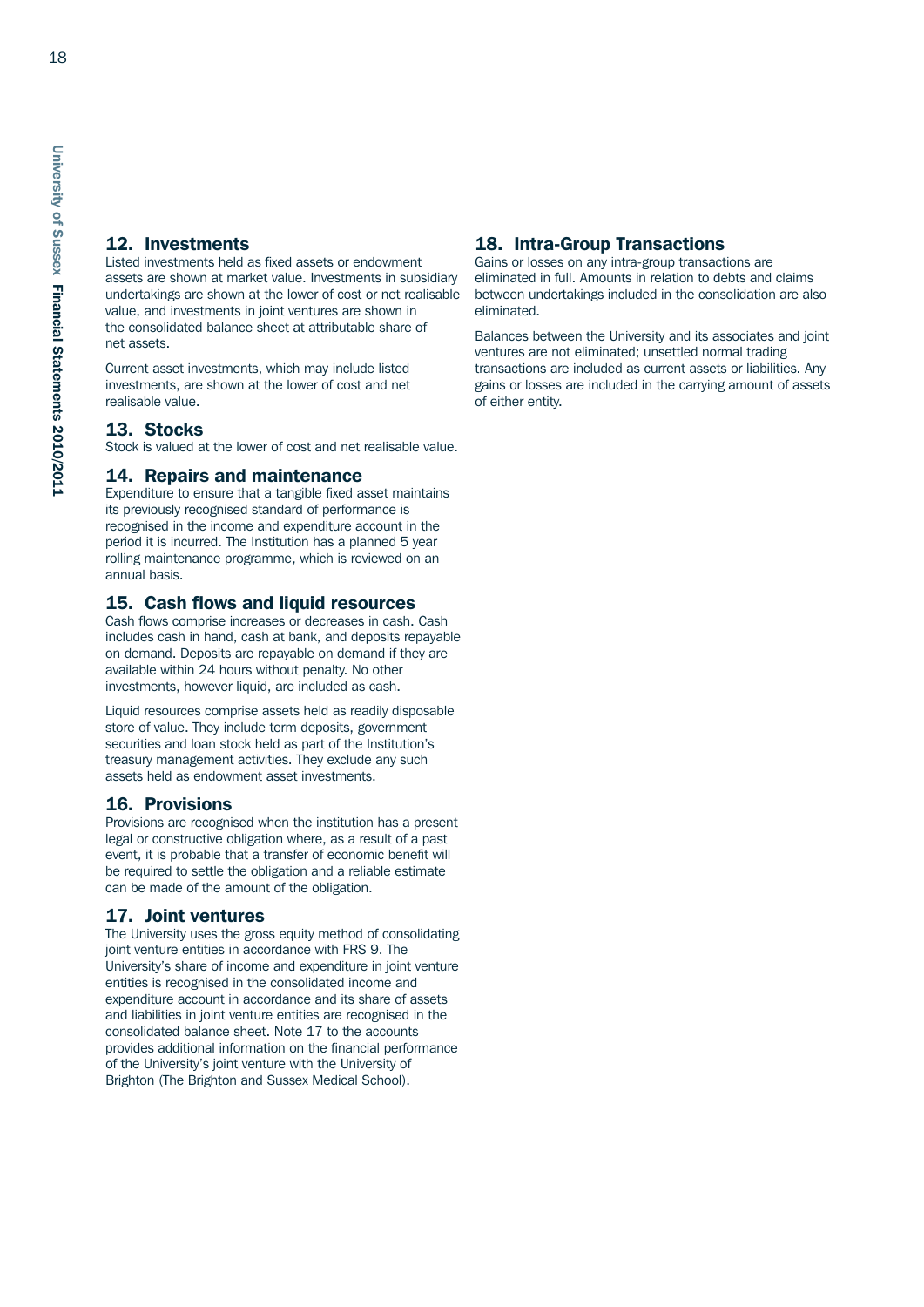# **Notes to the Financial Statements**

**NOTE 1 Income** 

|                                                   | 2011   | 2010   |
|---------------------------------------------------|--------|--------|
| 1.1 Funding council grants                        | £'000  | £'000  |
| <b>Recurrent grant</b>                            |        |        |
| <b>HEFCE</b> grant                                | 49,059 | 47,419 |
| Training and Development Agency For Schools (TDA) | 1,815  | 1,695  |
| <b>Specific grant</b>                             |        |        |
| Other                                             | 3,336  | 4,311  |
| Deferred capital grants released in year          |        |        |
| <b>Buildings</b>                                  | 1,878  | 2,238  |
| Equipment                                         | 531    | 1,012  |
|                                                   | 56,619 | 56,675 |
| 1.2 Tuition fees and education contracts          |        |        |
| Full-time students: UK/EU                         | 28,660 | 27,148 |
| Full-time students: international                 | 24,261 | 17,756 |
| Part-time and other                               | 2,888  | 2,974  |
| Research training support grants                  | 220    | 82     |
| Short courses                                     | 1,037  | 1,182  |
|                                                   | 57,066 | 49,142 |
| 1.3 Research grants and contracts                 |        |        |
| Research councils                                 | 16,884 | 16,369 |
| <b>UK-based charities</b>                         | 5,509  | 4,371  |
| European Commission                               | 3,657  | 3,621  |
| Other grants and contracts                        | 4,469  | 4,441  |
| Releases from deferred capital grants             | 818    | 805    |
|                                                   | 31,337 | 29,607 |
| 1.4 Other operating income                        |        |        |
| Residences, catering and other operations         | 18,137 | 17,168 |
| Other services rendered                           | 2,855  | 2,745  |
| Other income                                      |        |        |
| General academic services                         | 3,053  | 3,373  |
| NHS grants                                        | 1,189  | 1,145  |
| Staff and student services                        | 961    | 978    |
| Central administrative                            | 3,443  | 2,654  |
| Other                                             | 1,723  | 1,981  |
|                                                   | 31,361 | 30,044 |
| 1.5 Endowment income and interest receivable      |        |        |
| Transferred from endowments (Note 13)             | 532    | 302    |
| Income from short-term investments                | 202    | 227    |
|                                                   | 734    | 529    |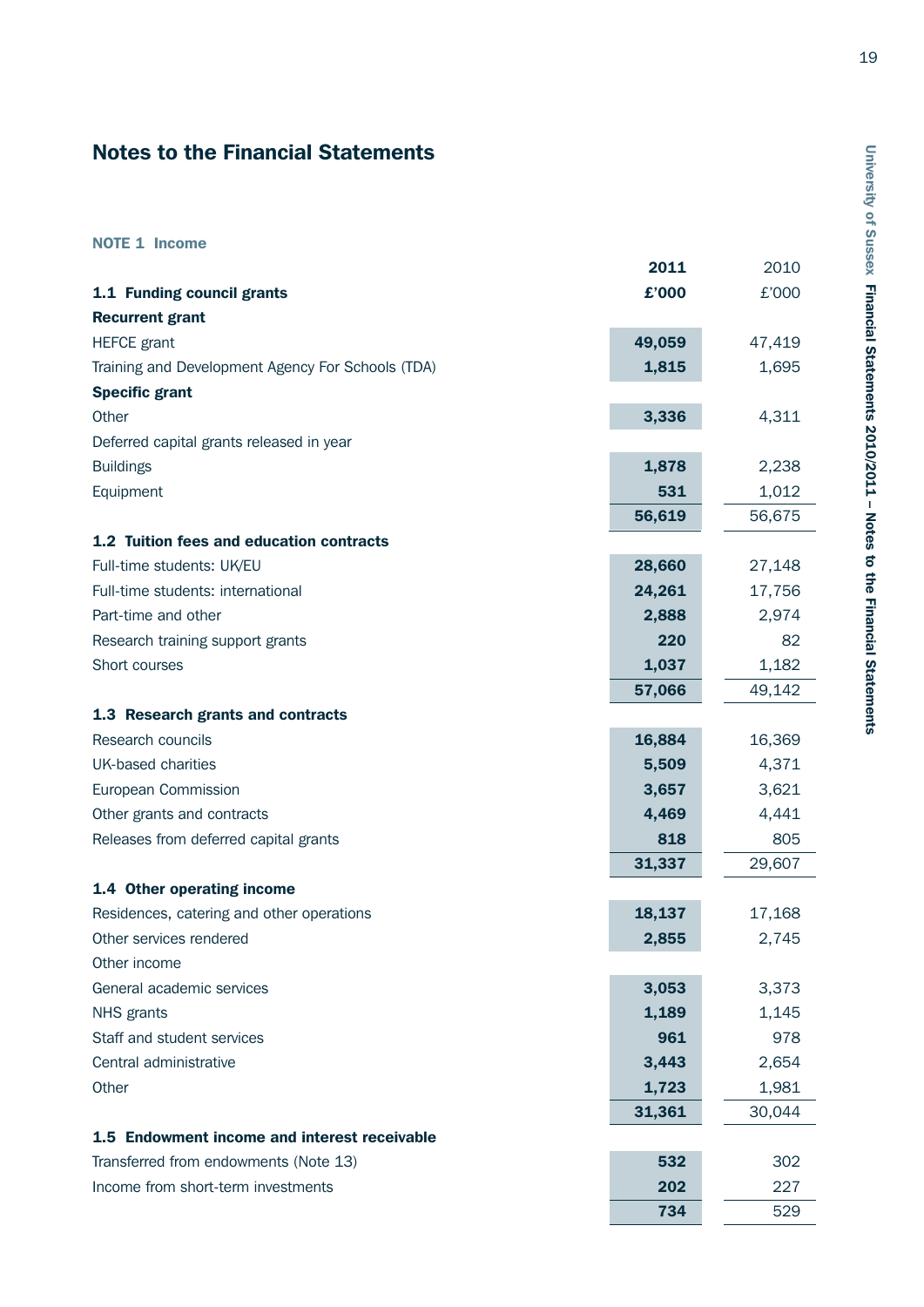#### **NOTE 2 Expenditure**

|                                          | 2011   | 2010   |
|------------------------------------------|--------|--------|
| 2.1 Staff costs                          | £'000  | £'000  |
| Wages and salaries                       | 73,718 | 74,271 |
| Social security costs                    | 6,405  | 6,415  |
| Other pension costs                      | 8,800  | 8,774  |
|                                          | 88,923 | 89,460 |
|                                          |        |        |
|                                          | 2011   | 2010   |
| <b>Emoluments of the Vice-Chancellor</b> | £'000  | £'000  |
| Salary                                   | 227    | 227    |
| Pension contributions                    | 36     | 36     |
| Other                                    | 9      |        |

The pension contributions are in respect of employer's contributions to USS and are paid at the same rates as for other academic and related staff.

| 798<br>Academic/clinical<br>808<br>108<br>105<br><b>Technical</b><br>809<br>Professional management and professional support<br>795<br>Other, including clerical and manual<br>142<br>155<br>1,880<br>1.840 | The average monthly number of persons (including senior post-holders)<br>employed by the University during the year, expressed as full-time<br>equivalents was: | 2011<br><b>Number</b> | 2010<br><b>Number</b> |
|-------------------------------------------------------------------------------------------------------------------------------------------------------------------------------------------------------------|-----------------------------------------------------------------------------------------------------------------------------------------------------------------|-----------------------|-----------------------|
|                                                                                                                                                                                                             |                                                                                                                                                                 |                       |                       |
|                                                                                                                                                                                                             |                                                                                                                                                                 |                       |                       |
|                                                                                                                                                                                                             |                                                                                                                                                                 |                       |                       |
|                                                                                                                                                                                                             |                                                                                                                                                                 |                       |                       |
|                                                                                                                                                                                                             |                                                                                                                                                                 |                       |                       |

**272** 270

#### **Trustee expenses**

Amounts paid to or on behalf of trustees was £5,626 (2010: £5,481). The University had no linked charities during the year including the period up to signing the financial statements.

| Remuneration of higher paid staff (including the Vice-Chancellor<br>but excluding employer's pension contributions)                                                                                                                                      | 2011<br><b>Number</b> | 2010<br>Number |
|----------------------------------------------------------------------------------------------------------------------------------------------------------------------------------------------------------------------------------------------------------|-----------------------|----------------|
| £100,001-£110,000<br>£110,001-£120,000<br>£120,001-£130,000<br>£130,001-£140,000<br>£140,001-£150,000<br>£150,001-£160,000<br>£160,001-£170,000<br>£170,001-£180,000<br>£180,001-£190,000<br>£190,001-£200,000<br>£200,001-£210,000<br>£210,001-£220,000 | 6<br>8                | 9<br>2         |
| £220,001-£230,000                                                                                                                                                                                                                                        |                       |                |

There were no compensation payments for loss of office paid to former senior post-holders in 2011 (2010: £0).

|                                              | 2011  | 2010  |
|----------------------------------------------|-------|-------|
| 2.2 Interest payable                         | £'000 | £'000 |
| Loans wholly repayable within five years     | 32    | 15    |
| Loans not wholly repayable within five years | 2,643 | 2,888 |
| Finance leases                               | 606   | 605   |
| Net interest on pension liabilities          | 1,415 | 1,908 |
|                                              | 4.696 | 5.416 |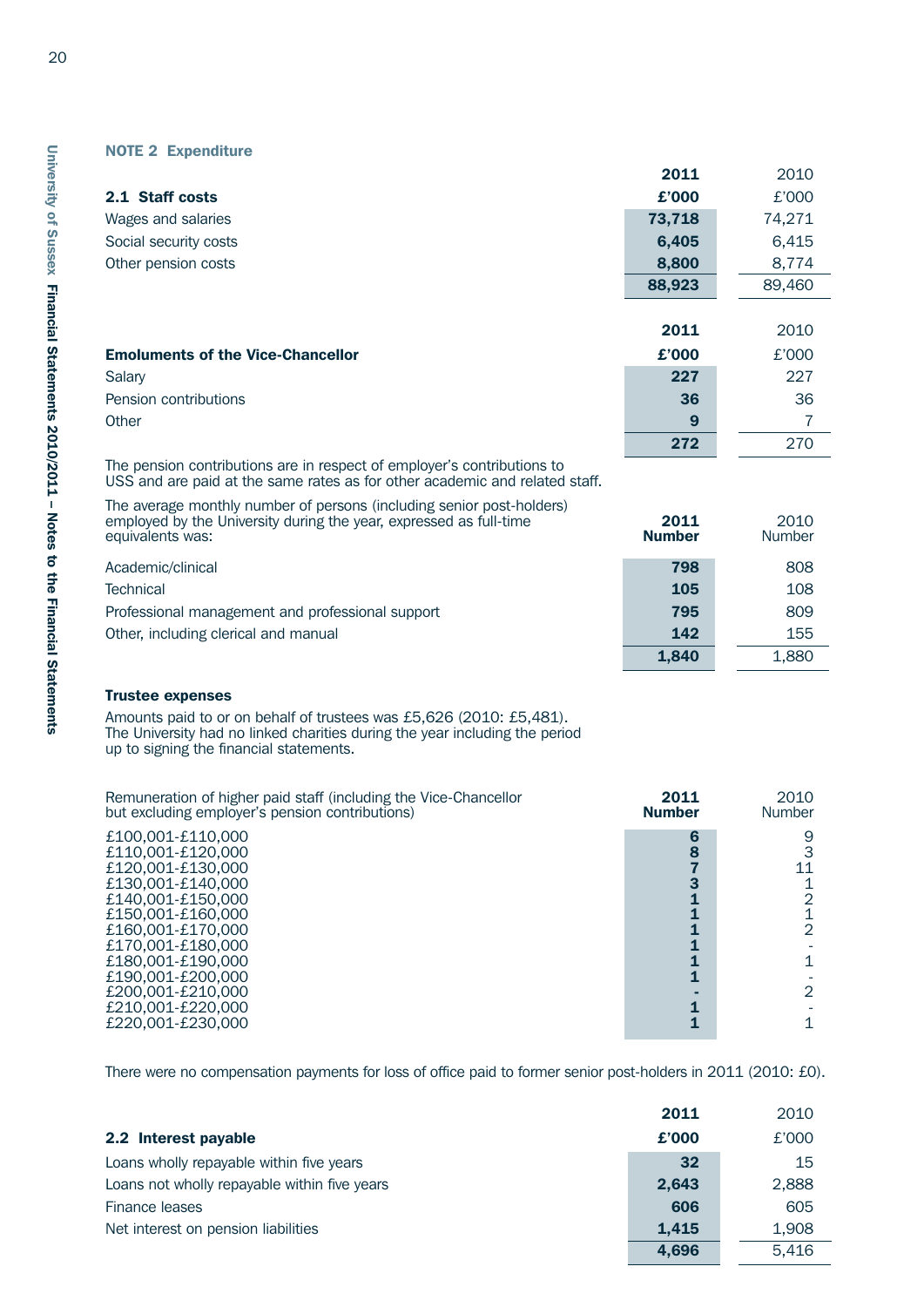#### **NOTE 2 Expenditure (continued)**

|                                                         | 2011   | 2010   |
|---------------------------------------------------------|--------|--------|
| 2.3 Other operating expenses                            | £'000  | £'000  |
| Residences, catering and other operations               | 8,424  | 7,814  |
| Consumable and laboratory expenditure                   | 12,145 | 11,031 |
| Books and periodicals                                   | 2,493  | 2,313  |
| Fellowships, scholarships and prizes                    | 3,113  | 3,106  |
| Heat, light, water and power                            | 2,124  | 1,948  |
| Repairs and general maintenance                         | 8,820  | 5,118  |
| Research grants and contracts                           | 11,003 | 10,450 |
| Auditors' remuneration*                                 | 59     | 58     |
| Auditors' remuneration in respect of non-audit services | 102    | 8      |
| Equipment                                               | 2,108  | 1,829  |
| Academic services                                       | 1,184  | 1,437  |
| Staff and student                                       | 1,218  | 1,152  |
| General education                                       | 7,878  | 6,507  |
| Central administration and services                     | 2,564  | 1,800  |
| Premises – other costs                                  | 1,074  | 2,317  |
| Other expenses                                          |        | 396    |
|                                                         | 64,309 | 57,284 |

\* Includes £55,625 in respect of the University (2010: £53,568)

| 2.4             | <b>Analysis of</b><br>expenditure<br>by activity | <b>Staff</b><br>costs | Exceptional<br><b>Staff</b><br>Costs | Depreciation | Other<br>operating<br>expenses | Interest<br>payable | <b>Total</b><br>2011 | Total<br>2010 |
|-----------------|--------------------------------------------------|-----------------------|--------------------------------------|--------------|--------------------------------|---------------------|----------------------|---------------|
|                 |                                                  | £'000                 | £'000                                | £'000        | £'000                          | £'000               | £'000                | £'000         |
| <b>Schools</b>  |                                                  | 46,927                |                                      | 3,411        | 8,329                          | ٠                   | 58,667               | 60,914        |
|                 | Academic services                                | 5,982                 |                                      | 1,644        | 5,277                          | ٠                   | 12,903               | 11,698        |
| & contracts     | Research grants                                  | 11,361                |                                      | 943          | 10,359                         |                     | 22,663               | 21,407        |
|                 | Residences, catering<br>and other operations     | 3,577                 |                                      | 855          | 8,424                          | 3,119               | 15,975               | 15,863        |
| <b>Premises</b> |                                                  | 3,186                 |                                      | 444          | 13,227                         | ٠                   | 16,857               | 13,326        |
|                 | Administration                                   | 9,555                 |                                      | 343          | 2,565                          |                     | 12,463               | 11,711        |
|                 | Other expenses                                   | 8,335                 |                                      | 286          | 16,128                         | 1,577               | 26,326               | 30,815        |
|                 | <b>Total per income and</b>                      |                       |                                      |              |                                |                     |                      |               |
|                 | expenditure account                              | 88,923                |                                      | 7,926        | 64,309                         | 4,696               | 165,854              | 165,734       |
|                 | Total comparative 2010                           | 89,460                | 5,089                                | 8,485        | 57,284                         | 5,416               | 165,734              |               |

|                                             | 2011  | 2010  |
|---------------------------------------------|-------|-------|
| The depreciation charge has been funded by: | £'000 | £'000 |
| Deferred capital grants released            | 3.069 | 3.896 |
| General income                              | 4.857 | 4.589 |
|                                             | 7.926 | 8.485 |

The charge for depreciation includes amounts of £0.018m funded by general income and £0.089m funded by deferred capital grants, in respect of the University's share of fixed asset equipment in the Brighton and Sussex Medical School.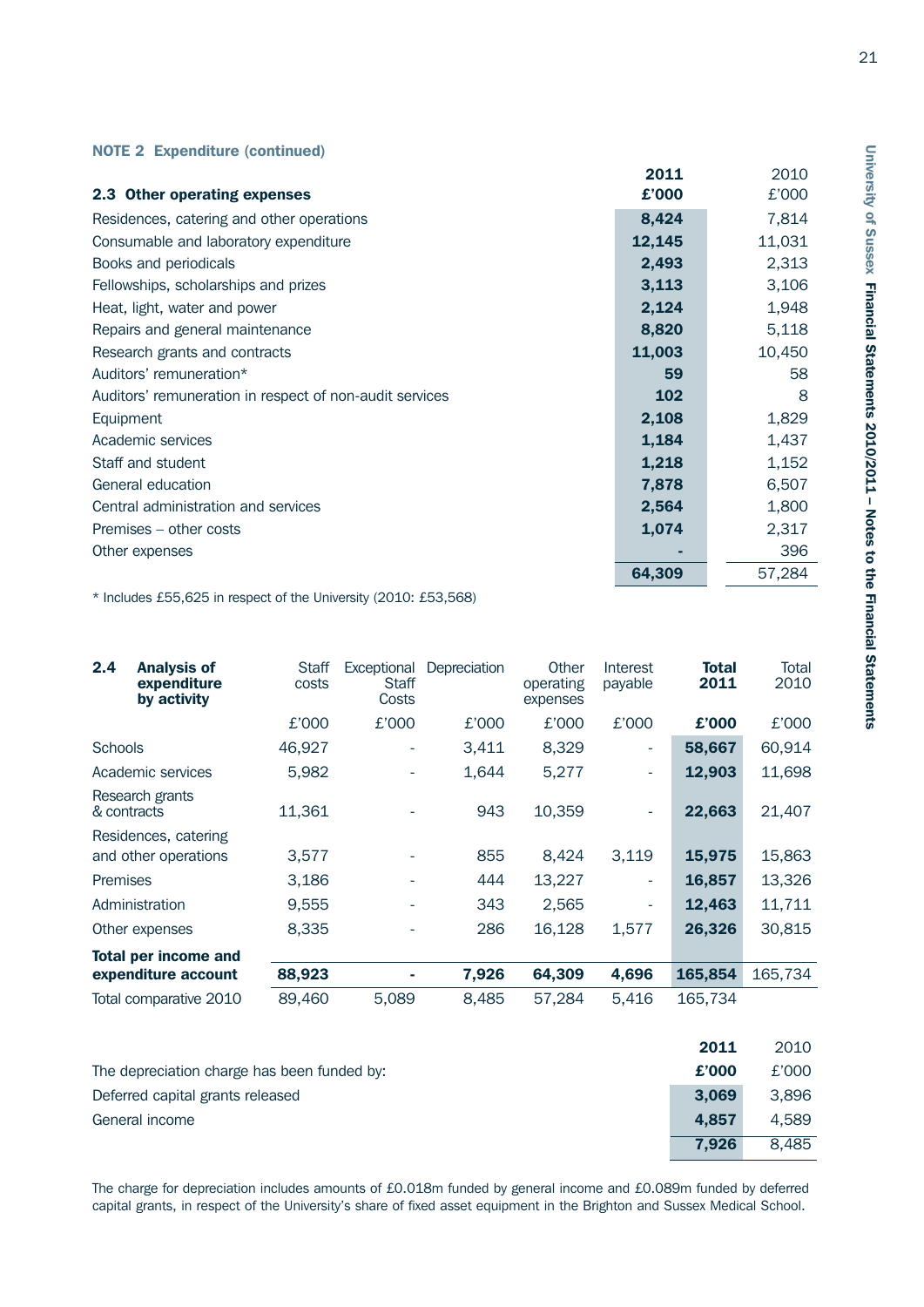#### **NOTE 2 Expenditure (continued)**

| 2.5 Exceptional items   | 2011         | 2010  |
|-------------------------|--------------|-------|
|                         | £'000        | £'000 |
| Exceptional staff costs | <b>STATE</b> | 5,089 |
|                         | ٠            | 5,089 |

During the year 2009-10 the University incurred costs of £5.089m in respect of a planned reduction in staff numbers.

# **NOTE 3 Tangible assets**

| <b>Consolidated</b>       |              | Assets in |           |                        |           |  |  |  |  |
|---------------------------|--------------|-----------|-----------|------------------------|-----------|--|--|--|--|
|                           |              |           | course of |                        |           |  |  |  |  |
|                           | <b>Total</b> | Freehold  |           | Leasehold construction | Equipment |  |  |  |  |
|                           | £'000        | £'000     | £'000     | £'000                  | £'000     |  |  |  |  |
| <b>Cost and valuation</b> |              |           |           |                        |           |  |  |  |  |
| At 1 August 2010          | 226,734      | 22,132    | 158,281   | 11,322                 | 34,999    |  |  |  |  |
| Additions at cost         | 42,665       |           | 8,415     | 32,635                 | 1,615     |  |  |  |  |
| At 31 July 2011           | 269,399      | 22,132    | 166,696   | 43,957                 | 36,614    |  |  |  |  |
| <b>Depreciation</b>       |              |           |           |                        |           |  |  |  |  |
| At 1 August 2010          | 76,616       | 6,117     | 41,565    | ٠                      | 28,934    |  |  |  |  |
| Charge for year           | 7,814        | 475       | 5,044     | ۰                      | 2,295     |  |  |  |  |
| At 31 July 2011           | 84,430       | 6,592     | 46.609    | ۰                      | 31,229    |  |  |  |  |
|                           |              |           |           |                        |           |  |  |  |  |
| Net book value at         | 184,969      | 15,540    | 120,087   | 43,957                 | 5,385     |  |  |  |  |
| 31 July 2011              |              |           |           |                        |           |  |  |  |  |
| Net book value at         | 150,118      | 16,015    | 116,716   | 11,322                 | 6,065     |  |  |  |  |
| 31 July 2010              |              |           |           |                        |           |  |  |  |  |

| <b>University</b>                 |              | Assets in |         |                          |           |  |  |  |
|-----------------------------------|--------------|-----------|---------|--------------------------|-----------|--|--|--|
|                                   |              |           |         | course of                |           |  |  |  |
|                                   | <b>Total</b> | Freehold  |         | Leasehold construction   | Equipment |  |  |  |
|                                   | £'000        | £'000     | £'000   | £'000                    | £'000     |  |  |  |
| <b>Cost and valuation</b>         |              |           |         |                          |           |  |  |  |
| At 1 August 2010                  | 221,311      | 16,981    | 158,281 | 11,322                   | 34,727    |  |  |  |
| Additions at cost                 | 42,656       |           | 8,415   | 32,635                   | 1,606     |  |  |  |
| At 31 July 2011                   | 263,967      | 16,981    | 166,696 | 43,957                   | 36,333    |  |  |  |
| <b>Depreciation</b>               |              |           |         |                          |           |  |  |  |
| At 1 August 2010                  | 75,049       | 4,789     | 41,565  | ٠                        | 28,695    |  |  |  |
| Charge for year                   | 7,667        | 346       | 5,044   | $\overline{\phantom{a}}$ | 2,277     |  |  |  |
| At 31 July 2011                   | 82,716       | 5,135     | 46,609  | ٠                        | 30,972    |  |  |  |
|                                   |              |           |         |                          |           |  |  |  |
| Net book value at                 | 181,251      | 11,846    | 120,087 | 43,957                   | 5,361     |  |  |  |
| 31 July 2011                      |              |           |         |                          |           |  |  |  |
| Net book value at<br>31 July 2010 | 146,262      | 12,192    | 116,716 | 11,322                   | 6,032     |  |  |  |

Freehold land valued at £3.639m is included in Fixed Assets and is not subject to depreciation.

Included in the total net book value of leasehold land and buildings for the University and the Group is £3.719m (2010: £3.843m) in respect of assets held under finance leases. Depreciation for the year on these assets was £0.124m (2010: £0.124m).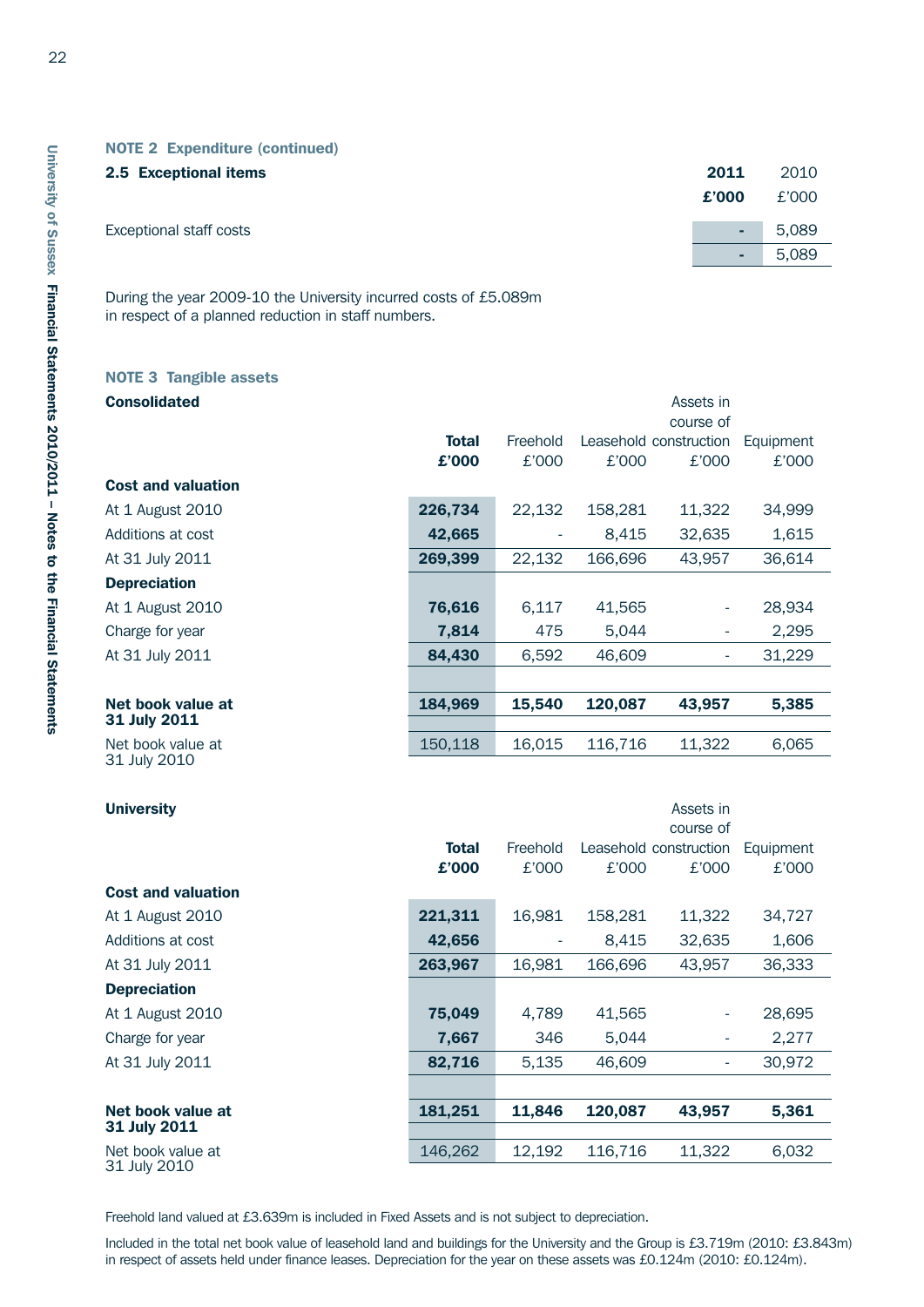#### **NOTE 4 Fixed asset investments**

|                                                                              | <b>Consolidated</b> |       | <b>University</b> |       |
|------------------------------------------------------------------------------|---------------------|-------|-------------------|-------|
|                                                                              | 2011<br>2010        |       | 2011              | 2010  |
|                                                                              | £'000               | £'000 | £'000             | £'000 |
| Listed securities                                                            | 193                 | 179   | 193               | 179   |
| Unlisted securities (includes investments<br>in subsidiaries and associates) | 163                 | 143   | 325               | 305   |
|                                                                              | 356                 | 322   | 518               | 484   |

#### **NOTE 5 Investment in subsidiary and associate companies and minority holdings**

|                                                    | <b>Share</b><br>class | No.              | Ordinary<br>holding      | <b>Value at cost</b><br>2011<br>2010 |                       | Nature of activity        |
|----------------------------------------------------|-----------------------|------------------|--------------------------|--------------------------------------|-----------------------|---------------------------|
|                                                    |                       |                  |                          | £                                    | £                     |                           |
| <b>Sussex Innovation Centre</b><br>Development Ltd | Ord<br>Pref           | 100<br>1,800,000 | 100%                     | 100<br>2                             | 100<br>$\overline{2}$ | Property development      |
| East Slope Housing Ltd                             | Ord                   | 2                | 100%                     | $\overline{\mathbf{2}}$              | 2                     | <b>Student lettings</b>   |
| University of Sussex<br>Intellectual Property Ltd  | Ord                   | 100              | 100%                     | 100                                  | 100                   | IP exploitation           |
| <b>Sussex University</b><br>Developments Ltd       | Ord                   | 100              | 100%                     | 100                                  | 100                   | <b>Inactive</b>           |
| Dreamclean Ltd                                     | Ord                   | 100              | 100%                     | 100                                  | 100                   | <b>Inactive</b>           |
| <b>USPAS Trustee Ltd</b>                           | Ord                   | 100              | 100%                     | 100                                  | 100                   | Pension corporate trustee |
| Sussex Innovation<br>Centre Management Ltd         | Ord<br>Pref           | 200<br>2,235     | 100%                     | 161,616<br>437                       | 161,616<br>437        | Property management       |
| <b>Interanalysis</b>                               | Ord                   | 20               | 20%                      | 50,000                               | 50,000                | <b>Software Training</b>  |
| <b>LeNSE Ltd</b>                                   | Ord                   | 100              | 11%                      | 50,000                               | 50,000                | Computer networking       |
| <b>Texrad Ltd</b>                                  | Ord                   | 390              | 39%                      | 20,000                               |                       | Research & development    |
| <b>WZVI Limited</b>                                | Ord                   | 100              | 10%                      | 100                                  | 100                   | Research & development    |
| Adsfab Ltd                                         | Ord C                 | 6,000            | $\overline{\phantom{a}}$ | 6,000                                | 6,000                 | Advertising agency        |
| <b>CVCP Properties PLC</b>                         | Ord                   | 36,582           | $< 1\%$                  | 36,582                               | 36,582                | Investment property       |
| The New Statesman Ltd                              | Ord                   | 1,626            | $< 1\%$                  | 1,626                                | 1,626                 | Media publication         |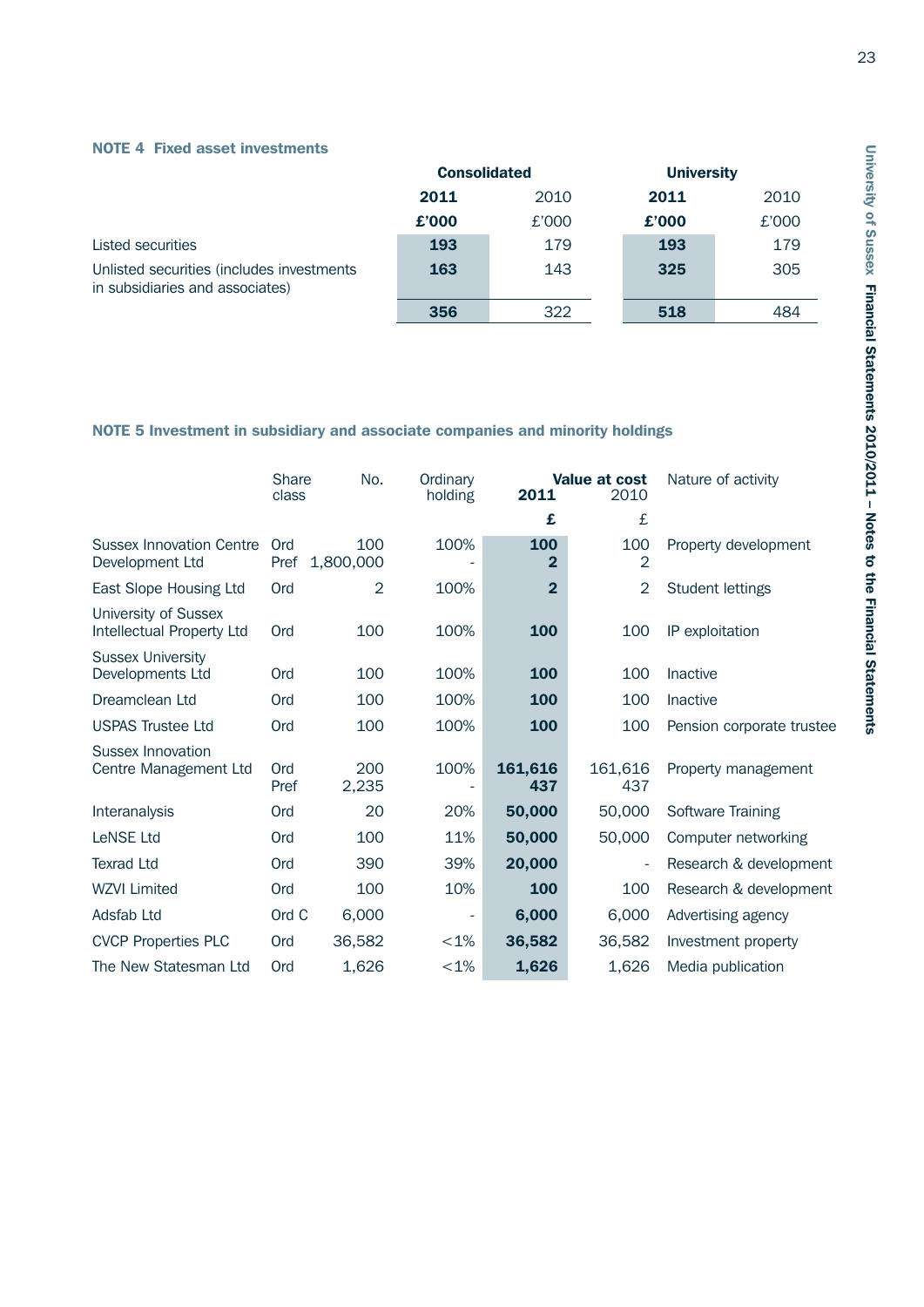| <b>NOTE 6 Endowment asset investments</b> |       | <b>Consolidated</b> | <b>University</b> |       |  |
|-------------------------------------------|-------|---------------------|-------------------|-------|--|
|                                           | 2011  | 2010                | 2011              | 2010  |  |
|                                           | £'000 | £'000               | £'000             | £'000 |  |
| At 1 August                               | 5,112 | 4,589               | 5,112             | 4,589 |  |
| Net additions                             | 1,144 | 161                 | 1,144             | 161   |  |
| Appreciation/(depreciation)               | 247   | 362                 | 247               | 362   |  |
| At 31 July                                | 6,503 | 5,112               | 6,503             | 5,112 |  |
| Fixed interest stocks                     | 120   | 118                 | 120               | 118   |  |
| Equities                                  | 3,345 | 3,155               | 3,345             | 3,155 |  |
| Property                                  | 47    |                     | 47                |       |  |
| <b>Bank balances</b>                      | 2,991 | 1,839               | 2,991             | 1,839 |  |
| <b>Total endowment asset investments</b>  | 6,503 | 5,112               | 6,503             | 5,112 |  |

Endowment Fund investments of £6.503m (2010: £5.112m) at market value are included in the Balance Sheet as Long Term Investments. Their market value is higher than cost by £0.4024m and in 2010: higher by £0.1554m.

| NOTE <sub>7</sub><br><b>Debtors</b>           | <b>Consolidated</b> |        | <b>University</b> |        |
|-----------------------------------------------|---------------------|--------|-------------------|--------|
|                                               | 2011                | 2010   | 2011              | 2010   |
| Amounts falling due within one year:          | £'000               | £'000  | £'000             | £'000  |
| Debtors and prepayments                       | 11,764              | 11,209 | 11,507            | 10,939 |
| Amounts due from subsidiary undertaking       | ۰                   |        | 1,162             | 1,159  |
|                                               | 11,764              | 11,209 | 12,669            | 12,098 |
| Amounts falling due after more than one year: |                     |        |                   |        |
| <b>Debtors</b>                                | 1,546               | 1.544  | 1,446             | 1,444  |
| Amounts due from subsidiary undertaking       | ۰                   |        | 3.097             | 3,093  |
|                                               | 1,546               | 1.544  | 4.543             | 4,537  |
| <b>Total debtors</b>                          | 13,310              | 12,753 | 17,212            | 16,635 |

**NOTE 8 Creditors: amounts falling due within one year**

|                                         | <b>Consolidated</b> |                          |        | <b>University</b> |
|-----------------------------------------|---------------------|--------------------------|--------|-------------------|
|                                         | 2011                | 2010                     | 2011   | 2010              |
|                                         | £'000               | £'000                    | £'000  | £'000             |
| Bank overdraft                          | 2,552               | 5,254                    | 2,552  | 5,254             |
| Mortgages and other loans               | 372                 | 432                      | 257    | 324               |
| Obligations under finance leases        | 290                 | 258                      | 290    | 258               |
| Research creditor                       | 8,906               | 8,607                    | 8,906  | 8,607             |
| Exceptional staff costs accrued         | 963                 | 4,452                    | 963    | 4,452             |
| Creditors and accruals                  | 31,500              | 28,602                   | 31,068 | 28,232            |
| Amounts owed to subsidiary undertakings |                     | $\overline{\phantom{a}}$ | 667    | 842               |
|                                         | 44,583              | 47,605                   | 44,703 | 47,969            |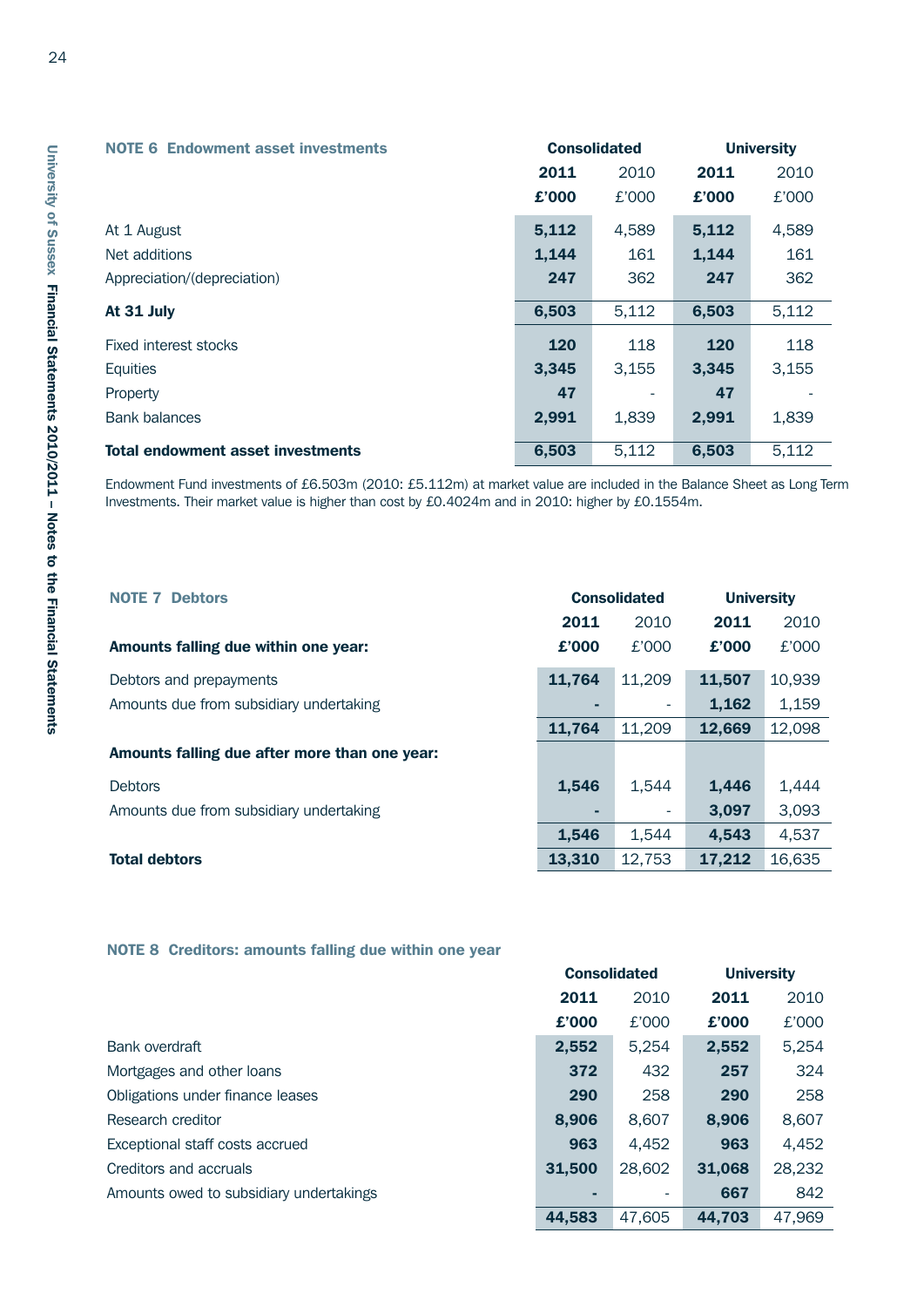|                                                             | <b>Consolidated</b> |        |        | <b>University</b> |
|-------------------------------------------------------------|---------------------|--------|--------|-------------------|
|                                                             | 2011                | 2010   | 2011   | 2010              |
|                                                             | £'000               | £'000  | £'000  | £'000             |
| Mortgages and other loans between one and five years        | 1,537               | 1,512  | 1,000  | 1,007             |
| Mortgages and other loans in five years or more             | 41,156              | 41,552 | 40,000 | 40,250            |
| Obligations under finance leases between one and five years | 1,568               | 1.407  | 1,568  | 1,407             |
| Obligations under finance leases in five years or more      |                     | 3,629  | 3.178  | 3,629             |
|                                                             | 47,440              | 48,100 | 45.746 | 46,293            |

Of the above loans, £37.218m funded the purchase of land and buildings.

Amounts repayable in respect of bank loans outstanding at 31 July 2011 may be analysed as follows:

| <b>Lender</b>                  | Year<br><b>loan</b><br>obtained | Year<br>of final<br>repayment | <b>Interest</b> | <b>Balance</b><br>2011<br>£'000 | <b>Balance</b><br>2010<br>£'000 |
|--------------------------------|---------------------------------|-------------------------------|-----------------|---------------------------------|---------------------------------|
| <b>University</b>              |                                 |                               |                 |                                 |                                 |
| <b>Barclays Bank</b>           | 2009                            | 2039                          | Fixed           | 40,000                          | 40,000                          |
| <b>HSBC</b>                    | 1996                            | 2016                          | Variable        | 1,250                           | 1,500                           |
| <b>HSBC</b>                    | 1992                            | 2012                          | Variable        |                                 | 47                              |
| <b>HSBC</b>                    | 1991                            | 2011                          | Variable        | 7                               | 33                              |
|                                |                                 |                               |                 | 41,257                          | 41,580                          |
| <b>Subsidiary company</b>      |                                 |                               |                 |                                 |                                 |
| <b>Barclays Bank</b>           | 2004                            | 2022                          | Fixed           | 1,808                           | 1,916                           |
|                                |                                 |                               |                 | 43,065                          | 43,496                          |
|                                |                                 |                               |                 |                                 |                                 |
| Due within one year            |                                 |                               |                 | 372                             | 432                             |
| Due between one and five years |                                 |                               |                 | 1,537                           | 1,512                           |
| Due in five years or more      |                                 |                               |                 | 41,156                          | 41,552                          |
|                                |                                 |                               |                 | 43,065                          | 43,496                          |

On 16 August the University drew down the first £10m of a £50m loan facility from Lloyds TSB Bank plc, a further £10m was drawn on 5 September 2011. This loan consists of £5m fixed for 10 years and £5m fixed for 5 years both of which have to be drawn by 3 November 2012 and £20m fixed for 23 years which has to be drawn by 3 November 2011. All the amounts are repayable by October 2034. The term and interest rate of the remaining £20m will be agreed with the bank by October 2012.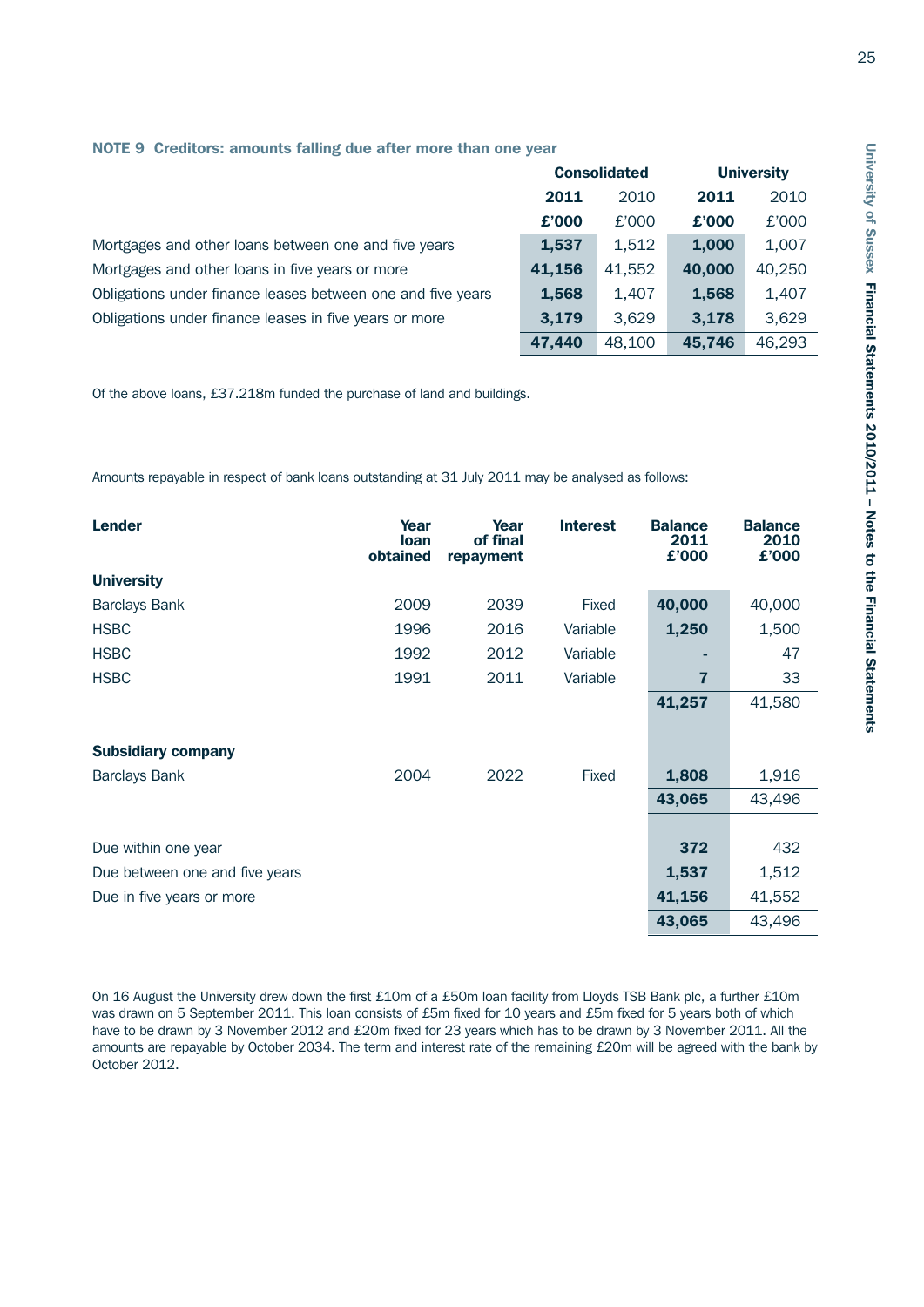# **NOTE 10 Deferred capital grants**

|                                    | <b>Consolidated</b> | <b>University</b> |
|------------------------------------|---------------------|-------------------|
|                                    | 2011                | 2011              |
|                                    | £'000               | £'000             |
| <b>At 1 August 2010</b>            |                     |                   |
| Land and buildings                 | 58,950              | 58,365            |
| Equipment                          | 2,682               | 2,682             |
| Other                              | 462                 | 462               |
| Total                              | 62,094              | 61,509            |
| <b>Cash receivable</b>             |                     |                   |
| Land and buildings                 | 4,400               | 4,400             |
| Equipment                          | 522                 | 522               |
| Other                              |                     |                   |
| <b>Total</b>                       | 4,922               | 4,922             |
| Released to income and expenditure |                     |                   |
| Land and buildings                 | 2,236               | 2,216             |
| Equipment                          | 833                 | 833               |
| Other                              |                     |                   |
| <b>Total</b>                       | 3,069               | 3,049             |
| At 31 July 2011                    |                     |                   |
| Land and buildings                 | 61,114              | 60,549            |
| Equipment                          | 2,371               | 2,371             |
| Other                              | 462                 | 462               |
| <b>Total</b>                       | 63,947              | 63,382            |

#### **NOTE 11 Notes to consolidated cash flow statement**

| 11.1 Reconciliation of consolidated           |             |         |          |
|-----------------------------------------------|-------------|---------|----------|
| surplus to net cash from operating activities | <b>Note</b> | 2011    | 2010     |
|                                               |             | £'000   | £'000    |
| Surplus before tax                            |             | 11,263  | 263      |
| Depreciation                                  |             | 7,814   | 8,373    |
| Deferred capital grants released to income    | 10          | (3,069) | (3,896)  |
| Investment income                             |             | (708)   | (506)    |
| Interest payable                              | 2.2         | 4,696   | 5,416    |
| Net pension credit                            |             | (2,503) | (1,685)  |
| Decrease/(increase) in stocks                 |             | 5       | (37)     |
| (Increase) in debtors                         |             | (557)   | (1, 172) |
| Investment in joint venture                   |             | (286)   | (388)    |
| (Decrease)/increase in creditors              |             | (292)   | 4,300    |
| <b>Exceptional costs</b>                      | 2.5         |         | 5,089    |
| Net cash inflow from operating activities     |             | 16,363  | 15,757   |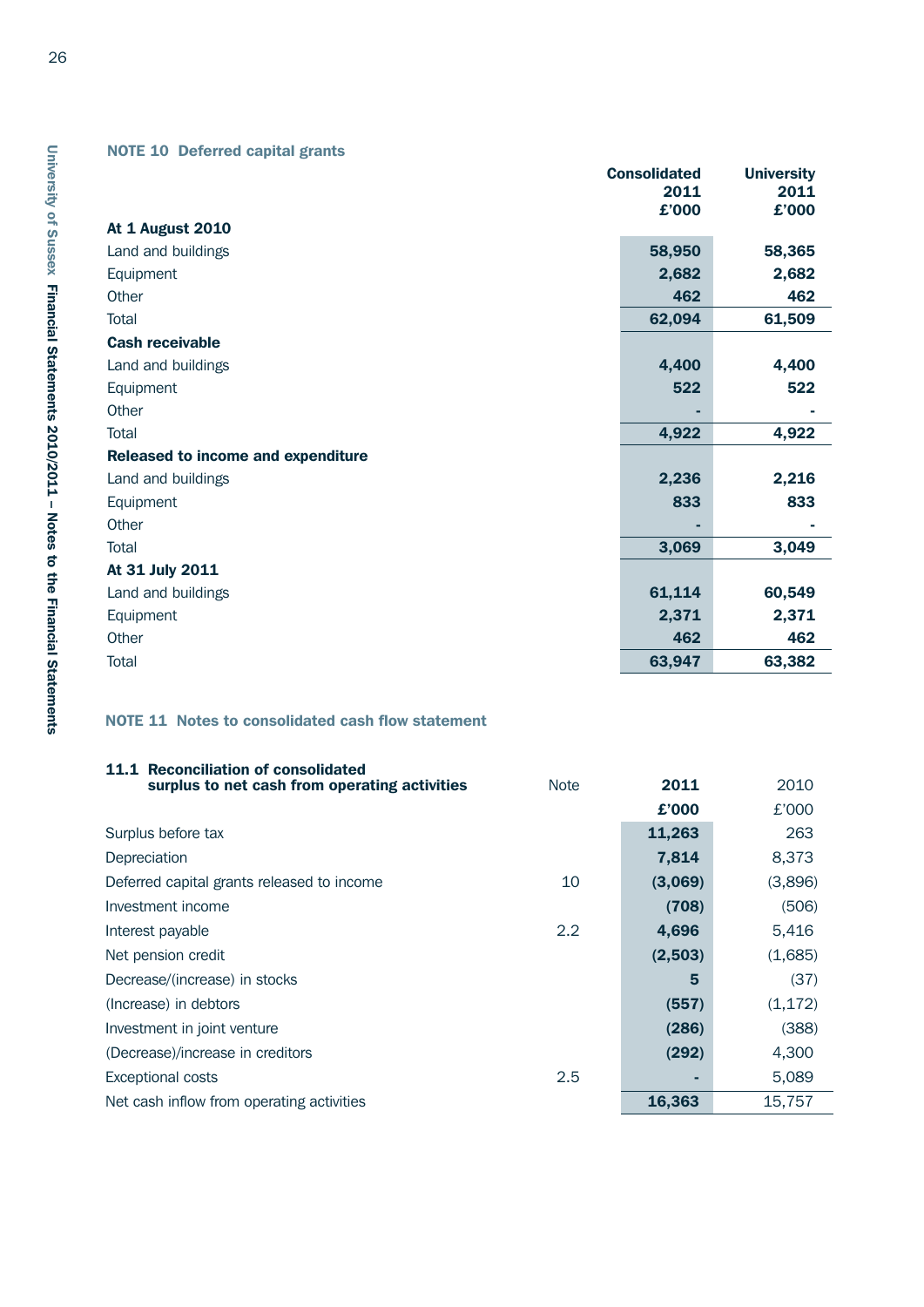# **NOTE 11 Notes to consolidated cash flow statement (continued)**

| 11.2 Returns on investments and servicing of finance | 2011    | 2010     |
|------------------------------------------------------|---------|----------|
|                                                      | £'000   | £'000    |
| Income from endowments                               | 143     | 134      |
| Income from short-term investments                   | 176     | 204      |
| Interest paid                                        | (3,281) | (3,508)  |
|                                                      | (2,962) | (3, 170) |

| 11.3 Capital expenditure and financial investment            | 2011      | 2010      |
|--------------------------------------------------------------|-----------|-----------|
|                                                              | £'000     | £'000     |
| Tangible fixed assets acquired (other than leased equipment) | (42, 665) | (25, 444) |
| Fixed asset investments                                      | (20)      | (50)      |
| Endowment asset investments acquired                         | (1, 144)  | (161)     |
|                                                              | (43,829)  | (25, 655) |
|                                                              |           |           |
| Deferred capital grants received                             | 4,922     | 11,313    |
| Endowments received                                          | 1,533     | 329       |
|                                                              | (37, 374) | (14, 013) |

| 11.4 Analysis of changes in<br>consolidated financing<br>during the year | <b>Total</b> | <b>Finance</b><br>leases | <b>Mortgages</b><br>loans/other | <b>Preference</b><br>share<br>capital |
|--------------------------------------------------------------------------|--------------|--------------------------|---------------------------------|---------------------------------------|
|                                                                          | £'000        | £'000                    | £'000                           | £'000                                 |
| Balance at 1 August 2010                                                 | 50.596       | 5.297                    | 43.497                          | 1.802                                 |
| Capital repayments                                                       | (688)        | (258)                    | (430)                           | -                                     |
| <b>Balances at 31 July 2011</b>                                          | 49.908       | 5,039                    | 43.067                          | 1.802                                 |

| <b>Analysis of changes</b><br><b>11.5</b><br>in net debt | At<br><b>1 August 2010</b> | Cash<br>flows | At<br>31 July 2011 |
|----------------------------------------------------------|----------------------------|---------------|--------------------|
|                                                          | £'000                      | £'000         | £'000              |
| Cash at bank and in hand                                 | 209                        | 193           | 402                |
| Overdraft                                                | (5,254)                    | 2,702         | (2,552)            |
|                                                          | (5,045)                    | 2,895         | (2, 150)           |
| Short term deposits                                      | 27,556                     | (27, 556)     |                    |
| Debt due within one year                                 | (690)                      | 28            | (662)              |
| Debt due after more than one year                        | (48,104)                   | 660           | (47, 444)          |
| Net debt                                                 | (26, 283)                  | (23, 973)     | (50, 256)          |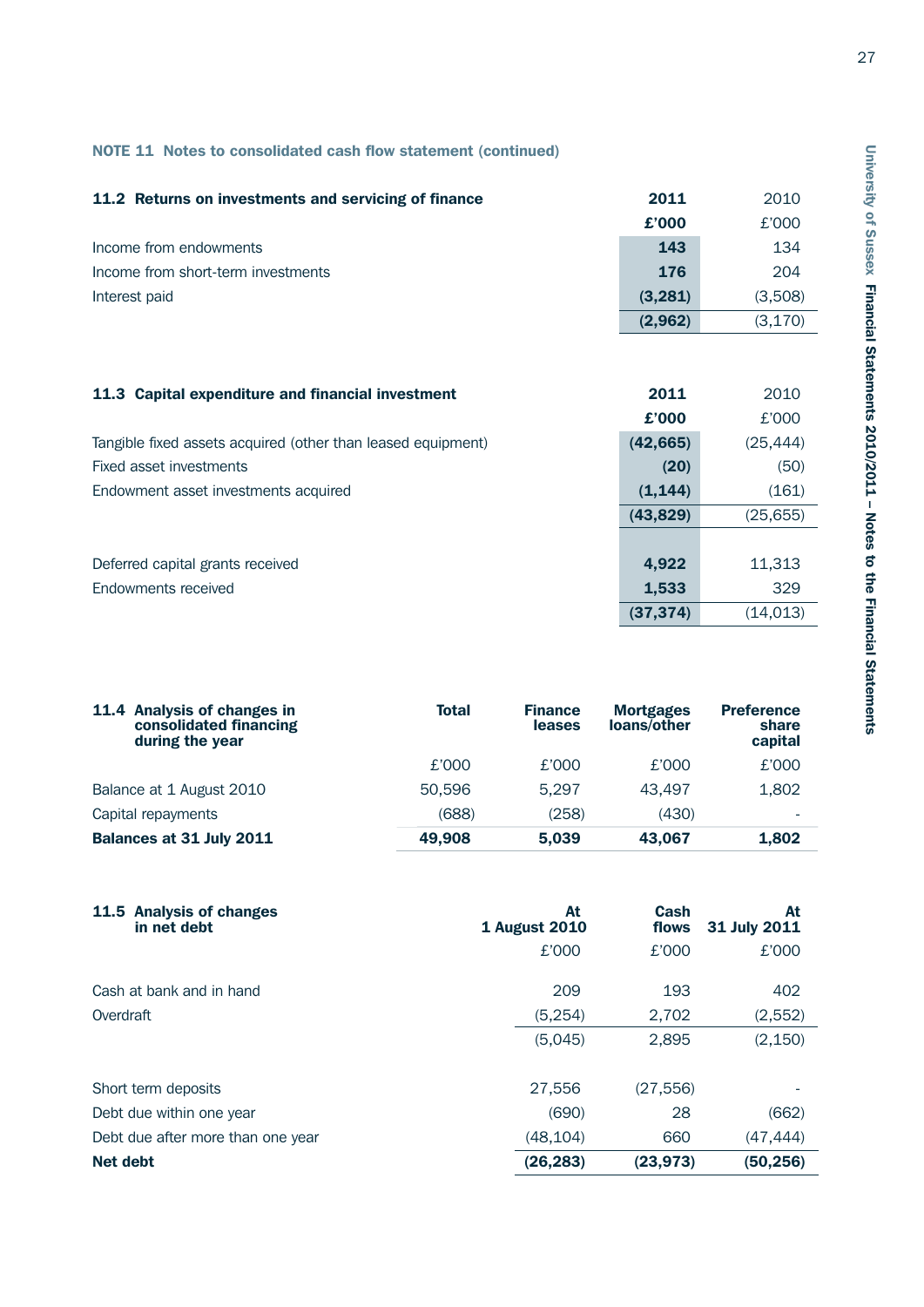| <b>NOTE 12 Movement on reserves</b>                         | <b>Consolidated</b> | <b>University</b> | Consolidated | <b>University</b> |
|-------------------------------------------------------------|---------------------|-------------------|--------------|-------------------|
|                                                             | 2011                | 2011              | 2010         | 2010              |
|                                                             | £'000               | £'000             | £'000        | £'000             |
| 12.1 Income and expenditure account reserve                 |                     |                   |              |                   |
| At 1 August                                                 | 1,665               | 1,181             | 535          | 277               |
| Surplus retained for the year                               | 11,263              | 11,070            | 263          | 37                |
| Actuarial gain on pension scheme                            | 7,492               | 7,492             | 867          | 867               |
| At 31 July                                                  | 20,420              | 19,743            | 1,665        | 1,181             |
| <b>Balance represented by:</b>                              |                     |                   |              |                   |
| Pension reserve                                             | (25, 524)           | (25, 524)         | (34, 104)    | (34, 104)         |
| Income and expenditure account reserve                      |                     |                   |              |                   |
| excluding pension reserve                                   | 45,944              | 45,267            | 35,769       | 35,285            |
| At 31 July                                                  | 20,420              | 19,743            | 1,665        | 1,181             |
|                                                             |                     |                   |              |                   |
|                                                             |                     |                   | 2011         | 2010              |
|                                                             |                     |                   | £'000        | £'000             |
| <b>12.2 Consolidated revaluation reserve</b>                |                     |                   |              |                   |
| At 1 August                                                 |                     |                   | 143          | 105               |
| Increase/(decrease) in the value of fixed asset investments |                     |                   | 14           | 38                |
| At 31 July                                                  |                     |                   | 157          | 143               |
|                                                             |                     |                   |              |                   |
|                                                             |                     |                   |              |                   |
|                                                             |                     |                   | 2011         | 2010              |
| 12.3 Consolidated Capital reserve                           |                     |                   | £'000        | £'000             |
| At 31 July                                                  |                     |                   | 1,802        | 1,802             |

The capital reserve balance of £1.802m arises on consolidation of the University's subsidiary companies, Sussex Innovation Centre Developments Limited and Sussex Innovation Centre Management Limited, and relates to the acquisition of £1.8m and £0.002m respectively of preference shares (nominal value) in the companies on the 31 July 2008 for a consideration of £2.

| <b>NOTE 13 Movement on endowments</b>       |       | <b>Restricted Unrestricted</b> | <b>Total</b> | <b>Permanent Permanent Permanent Expendable</b><br><b>Restricted</b> | <b>Total</b> |
|---------------------------------------------|-------|--------------------------------|--------------|----------------------------------------------------------------------|--------------|
|                                             | £'000 | £'000                          | £'000        | £'000                                                                | £'000        |
| At 1 August 2010                            |       |                                |              |                                                                      |              |
| Capital                                     | 2,841 | 33                             | 2,874        | 1,299                                                                | 4,173        |
| Accumulated income                          | 370   | 8                              | 378          | 561                                                                  | 939          |
|                                             | 3,211 | 41                             | 3,252        | 1,860                                                                | 5,112        |
| <b>Additions</b>                            | (16)  |                                | (16)         | 1,549                                                                | 1,533        |
| Appreciation of Endowment Asset Investments | 156   | $\overline{2}$                 | 158          | 89                                                                   | 247          |
| Income                                      | 81    | $\mathbf{1}$                   | 82           | 61                                                                   | 143          |
| Expenditure                                 | (27)  |                                | (27)         | (505)                                                                | (532)        |
| At 31 July 2011                             | 3,405 | 44                             | 3,449        | 3,054                                                                | 6,503        |
| Represented by:                             |       |                                |              |                                                                      |              |
| Capital                                     | 2,981 | 35                             | 3,016        | 2,925                                                                | 5,941        |
| Accumulated income                          | 424   | 9                              | 433          | 129                                                                  | 562          |
|                                             | 3,405 | 44                             | 3,449        | 3,054                                                                | 6,503        |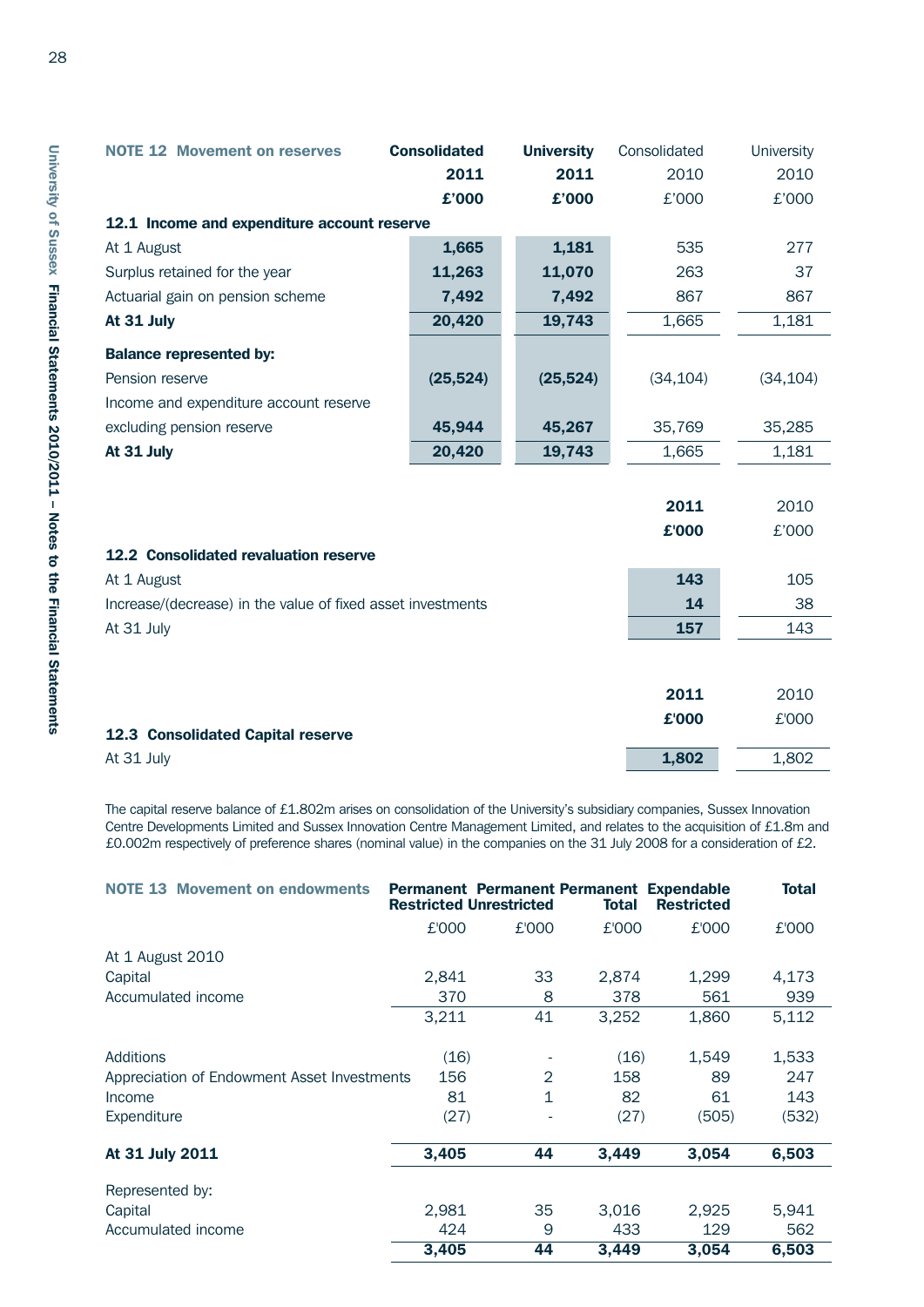#### **NOTE 14 Pension schemes**

The two principal pension schemes for the University's staff are the Universities Superannuation Scheme (USS) and the University of Sussex Pension and Assurance Scheme (USPAS). The schemes are defined benefit schemes, which are valued every three years by actuaries using the projected unit method. The rates of contribution payable are determined by the trustees on the advice of the actuaries. Both schemes provide benefits based on final pensionable salary. During the year the University opened its 'Group Stakeholder' defined contribution scheme which will become more significant in future years.

#### **USS**

The institution participates in the Universities Superannuation Scheme, a defined benefit scheme contracted out of the State Second Pension (S2P). The assets of the scheme are held in a separate trustee-administered fund, Universities Superannuation Scheme Limited. Because of the mutual nature of the scheme, the scheme's assets are not hypothecated to individual institutions and a scheme-wide contribution rate is set. The institution is therefore exposed to actuarial risks associated with other institutions' employees and is unable to identify its share of the underlying assets and liabilities of the scheme on a consistent and reasonable basis and therefore, as required by FRS 17 'Retirement benefits', accounts for the scheme as if it were a defined contribution scheme. As a result, the amount charged to the income and expenditure account represents the contributions payable to the scheme in respect of the accounting period.

The appointment of directors to the board of the trustee is determined by the company's Articles of Association. Four of the directors are appointed by Universities UK; three are appointed by the University and College Union, of whom at least one must be a USS pensioner member; one is appointed by the Higher Education Funding Councils; and a minimum of two and a maximum of four are co-opted directors appointed by the board. Under the scheme trust deed and rules, the employer contribution rate is determined by the trustee, acting on actuarial advice.

The latest triennial actuarial valuation of the scheme was at 31 March 2008. This was the first valuation for USS under the new scheme specific funding regime introduced by the Pensions Act 2004, which requires schemes to adopt a statutory funding objective, which is to have sufficient and appropriate assets to cover their technical provisions. The actuary also carries out regular reviews of the funding level each year between triennial valuations and details of his estimate of the funding level at 31 March 2011 are also included in this note.

The triennial valuation was carried out using the projected unit method. The assumptions which have the most significant effect on the result of the valuation are those relating to the rate of return on investments (i.e. the valuation rate of interest) the rates of increase in salary and pensions and the assumed rates of mortality. The financial assumptions are derived from market yields prevailing at the valuation date. An 'inflation risk premium' adjustment was also included by deducting 0.3% from the market-implied inflation on account of the historically high level of inflation implied by the government bonds (particularly when compared to the Bank of England's target of 2% for CPI which corresponds broadly to 2.75% for RPI per annum).

To calculate the technical provisions, it was assumed that the valuation rate of interest would be 6.4% per annum (which includes an additional assumed investment return over gilts of 2% per annum), salary increases would be 4.3% per annum (plus an additional allowance for increases in salaries due to age and promotion reflecting historical scheme experience, with further cautionary reserve on top for past service liabilities) and pensions would increase by 3.3% per annum.

Standard mortality tables were used as follows: Male members' mortality example that the example of PA92 MC YoB tables – rated down 1 year Female members' mortality PA92 MC YoB tables – No age rating

The actuary also carries out regular reviews of the funding level each year between triennial valuations and details of his estimate of the funding level at 31 March 2011 are also included in this note.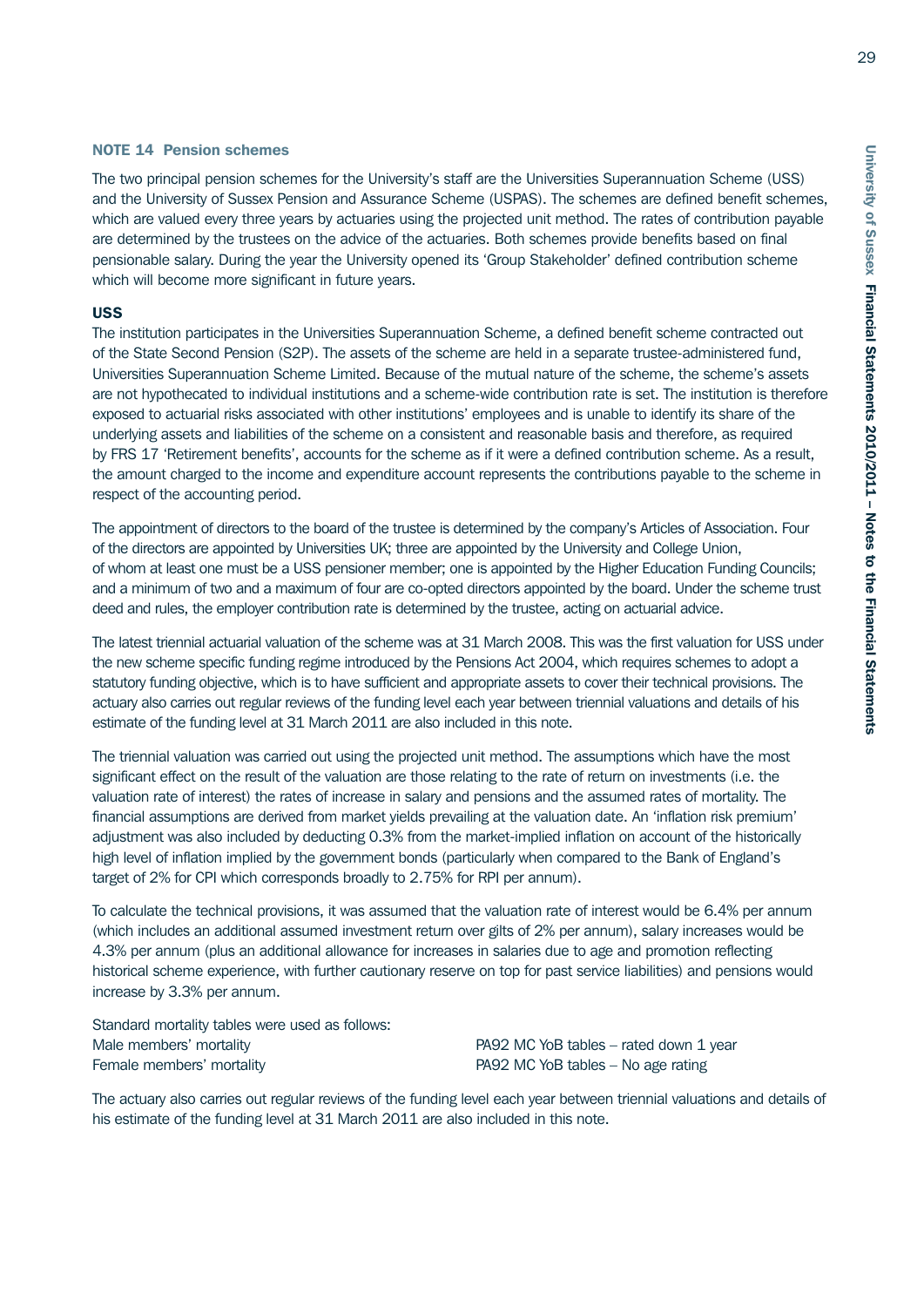Use of these mortality tables reasonably reflects the actual USS experience but also provides an element of conservatism to allow for further small improvements in mortality rates. The assumed life expectations on retirement at age 65 are:

| Males (females) currently aged 65 | 22.8 (24.8) years |
|-----------------------------------|-------------------|
| Males (females) currently aged 45 | 24.0 (25.9) years |

At the valuation date, the market value of the assets of the scheme was £28,842.6m and the value of the value of the scheme's technical provisions was £28,135.3m leaving a surplus of £707.3m. The assets therefore were sufficient to cover 103% of the benefits, which had accrued to members after allowing for expected future increases in earnings.

The actuary also valued the scheme on a number of other bases as at the valuation date. On the scheme's historic gilts basis, using a valuation rate of interest in respect of past service liabilities of 4.4% per annum (the expected return on gilts) the funding level was approximately 71%. Under the Pension Protection Fund regulations introduced by the Pensions Act 2004 it was 107% funded; on a buy out basis (i.e. assuming the Scheme had discontinued on the valuation date) the assets would have been approximately 79% of the amount necessary to secure all the USS benefits with an insurance company; and using FRS17 formula as if USS was a single employer scheme, using a AA bond discount rate of 6.5% per annum based on spot yields, the actuary estimated that the funding level at 31 March 2008 was 104%.

The technical provisions relate essentially to the past service the past service liabilities and funding levels, but it is also necessary to assess the ongoing cost of newly accruing benefits. The cost of future accrual was calculated using the same assumptions as those used to calculate the technical provisions except that the valuation rate of interest assumed asset outperformance over gilts of 1.7% per annum (compared to 2% per annum for the technical provisions) giving a discount rate of 6.1% per annum; also the allowance of promotional salary increases was not as high. Analysis has shown very variable levels of growth over and above general pay increases in recent years, and the salary growth assumption built into the cost of future accrual is based on more stable , historic, salary experience. However when calculating the past service liabilities of the scheme, a cautionary reserve has been included, in addition, on account of the variability mentioned above.

The institution contribution rate required for future service benefits alone at the date of the valuation was 16% of pensionable salaries and the trustee company, on the advice of the actuary, agreed to increase the institution contribution rate to 16% of pensionable salaries from 1 October 2009.

Since 31 March 2008 global investment markets have continued to fluctuate and as at 31 March 2011 the market's assessment of inflation has increased slightly. The government has also announced a change to the inflation measure used in determining the 'Official Pensions Index' from the Retail Price Index to the Consumer Prices Index. The actuary has taken this all into account into his funding level as at 31 March 2011 by reducing the assumption for pension increases from 3.3% to 2.9% pa. The actuary estimated that the funding level as at 31 March 2011 funding under the scheme specific funding regime had fallen from 103% to 98% (a deficit of circa £700 million). Over the past the past 12 months, the funding level has improved from 91% as at 31 March 2010 to 98%. This estimate is based on the funding level at the 31 March 2008, adjusted to reflect the fund's actual investment performance over the three years and changes in market conditions (market conditions affect both the valuation rate of interest and also the inflation assumption which in turn impacts on the salary and pension increase assumptions).

On the FRS17 basis, using a AA bond discount rate of 5.5% per annum based on spot yields, the actuary estimated that the funding level at 31 March 2011 was 86%. An estimate of funding level measured on a buyout basis at that date was approximately 54%.

The next formal valuation is at 31 March 2011 and this will incorporate updated assumptions agreed by the Trustee Company.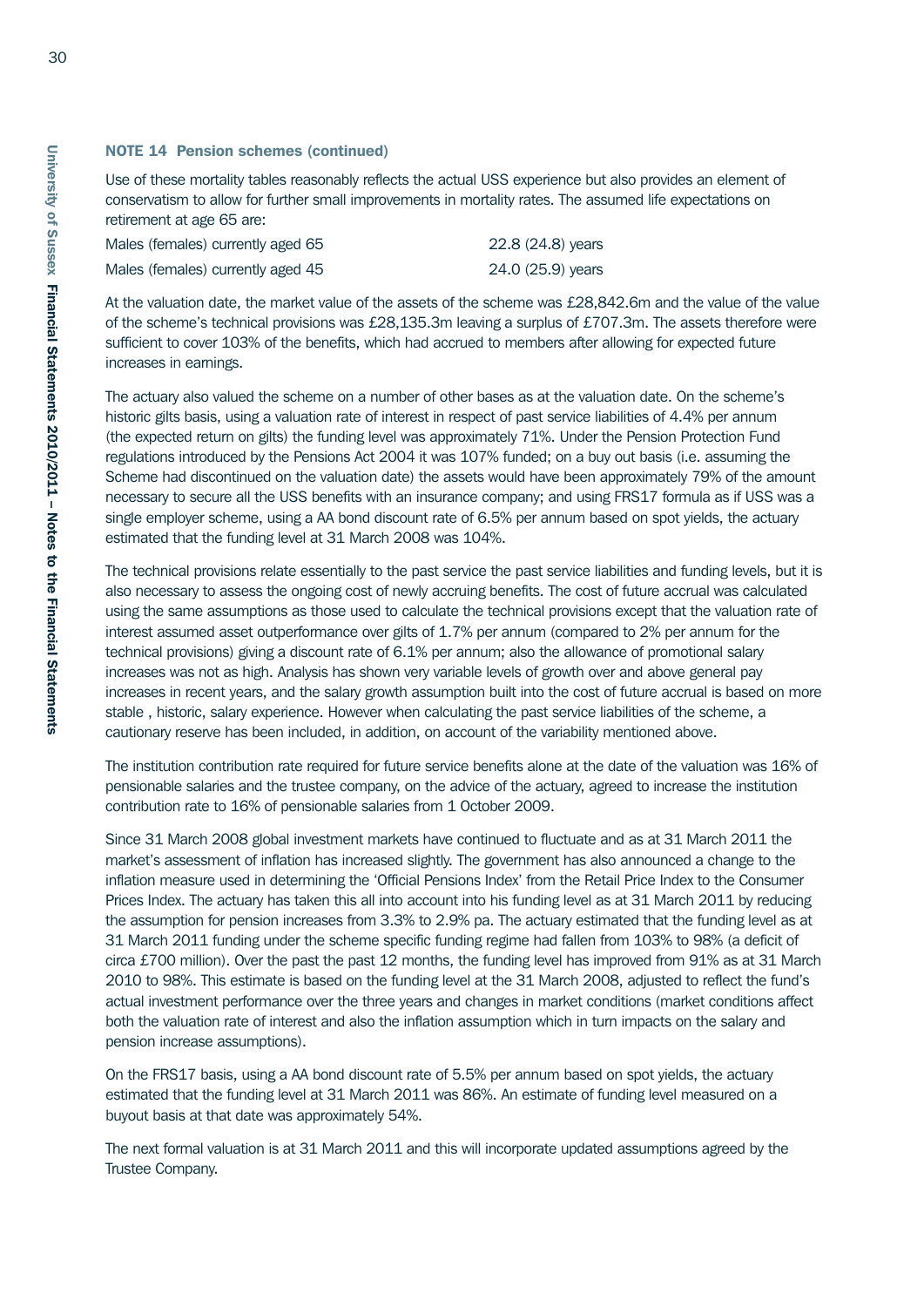Surpluses or deficits which arise at future valuations may impact on the University's future contribution commitment. A deficit may require additional funding in the form of higher contribution requirements, where a surplus could, perhaps, be used to similarly reduce contribution requirements. The sensitivities regarding the principal assumptions used to measure the scheme liabilities on technical provisions basis as at the date of the last triennial actuarial valuation are set out below:

| <b>Assumption</b>          | <b>Change in assumption</b>                                              | <b>Impact on scheme liabilities</b> |  |  |
|----------------------------|--------------------------------------------------------------------------|-------------------------------------|--|--|
| Valuation rate of interest | Increase/decrease by 0.5%                                                | Increase/decrease by £2.2 billion   |  |  |
| Rate of pension increases  | Increase/decrease by 0.5%                                                | Increase/decrease by £1.5 billion   |  |  |
| Rate of salary growth      | Increase/decrease by 0.5%                                                | Increase/decrease by £0.7 billion   |  |  |
| Rate of mortality          | More prudent assumption (move to<br>long cohort future improvements from | Increase by £1.6 billion            |  |  |
|                            | the medium cohort adopted at the valuation)                              |                                     |  |  |

USS is a 'last man standing' scheme so that in the event of the insolvency of any of the participating employers in USS, the amount of any pension funding shortfall (which cannot otherwise be recovered) in respect of that employer will be spread across the remaining participant employers and reflected in the next actuarial valuation of the scheme.

The trustee believes that over the long term equity investment and investment in selected alternative asset classes will provide superior returns to other investment classes. The management structure and targets set are designed to give the fund a bias towards equities through portfolios that are diversified both geographically and by sector. The trustee recognises that it would be theoretically possible to select investments producing income flows broadly similar to the estimated liability cash flows. However, in order to meet the long-term funding objective within a level of contributions that it considers the employers would be willing to make, the trustee has agreed to take on a degree of investment risk relative to the liabilities. This taking of investment risk seeks to target a greater return than the matching assets would provide whilst maintaining a prudent approach to meeting the fund's liabilities. Before deciding to take investment risk relative to the liabilities, the trustee receives advice from its internal investment team, its investment consultant and the scheme actuary, and considers the views of the employers. The strong positive cash flow of the scheme means that it is not necessary to realise investments to meet liabilities. The trustee believes that this, together with the ongoing flow of new entrants into the scheme and the strength of covenant of the employers enables it to take a longterm view of its investments. Short term volatility of returns can be tolerated and need not feed through directly to the contribution rate although the trustee is mindful of the desirability of keeping the funding level on the scheme's technical provisions close to or above 100% thereby minimizing the risk of the introduction of deficit contributions. The actuary has confirmed that the scheme's cash flow is likely to remain positive for the next ten years or more.

The next formal triennial actuarial valuation is due as at 31 March 2011 and will incorporate allowance for scheme benefit changes and any changes the trustee makes to the underlying actuarial assumptions. The contribution rate will be reviewed as part of each valuation and may be reviewed more frequently.

The total pension cost for the University was £7.974m (2010: £7.862m). This includes £0 (2010: £0) outstanding contributions at the balance sheet date. The contribution rate payable by the institution was 16% of pensionable salaries.

#### **USPAS**

The University operates a defined benefit scheme in the UK. An actuarial valuation was carried out at 31 March 2009 and updated to 31 July 2011 by a qualified independent actuary.

The pension expense charged to the income and expenditure account makes no allowances for actuarial gains and losses during the year. Actuarial gains and losses are recognised in the Statement of Total Recognised Gains and Losses (STRGL) in the year that they occur. (The current practice of increasing pensions in line with inflation is included in the measurement of the defined benefit obligation).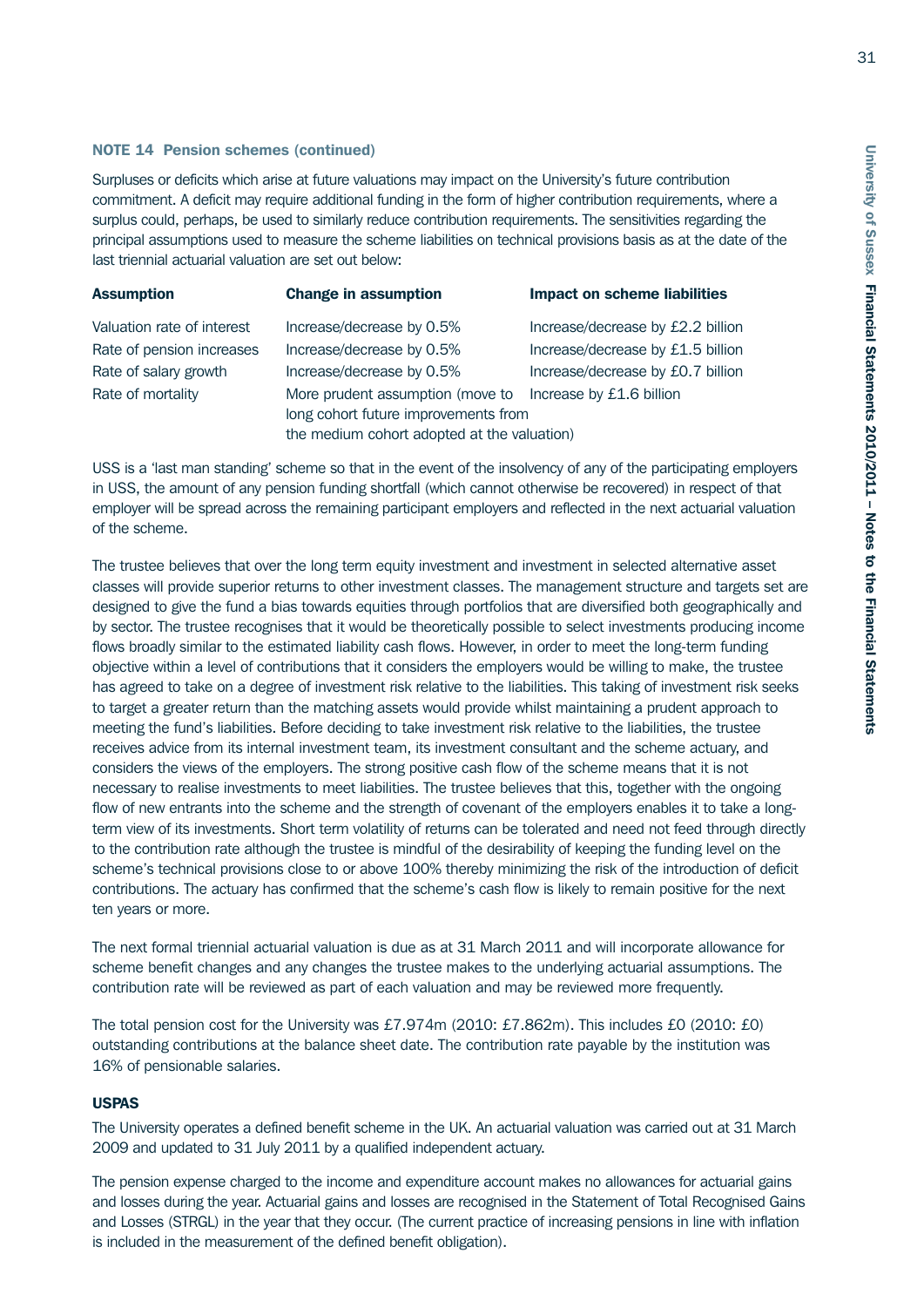|                                                          | At 31 July<br>2011<br>£'000 | At 31 July<br>2010<br>£'000 |
|----------------------------------------------------------|-----------------------------|-----------------------------|
| <b>Change in benefit obligation</b>                      |                             |                             |
| Benefit obligation at the beginning of the year          | 99,433                      | 91,996                      |
| Current service cost                                     | 819                         | 1,045                       |
| Interest cost                                            | 5,406                       | 5,733                       |
| Scheme participants' contributions                       | 896                         | 904                         |
| Actuarial (gains)/losses                                 | (3,739)                     | 3,718                       |
| Benefits paid                                            | (4,025)                     | (3,963)                     |
| Benefit obligation at the end of the year                | 98,790                      | 99,433                      |
| <b>Change in scheme assets</b>                           |                             |                             |
| Fair value of scheme assets at the beginning of the year | 65,329                      | 57,248                      |
| Expected return on scheme assets                         | 3,991                       | 3,825                       |
| Actuarial gains                                          | 3,753                       | 4,585                       |
| Employer contribution                                    | 3,322                       | 2,730                       |
| Member contributions                                     | 896                         | 904                         |
| Benefits paid                                            | (4,025)                     | (3,963)                     |
| Fair value of plan assets at the end of the year         | 73,266                      | 65,329                      |
| <b>Funded status</b>                                     |                             |                             |
| Net liability recognised in the balance sheet            | (25, 524)                   | (34, 104)                   |
|                                                          |                             |                             |
|                                                          | 2011                        | 2010                        |
|                                                          | £'000                       | £'000                       |
| <b>Components of pension cost:</b>                       | Q <sub>1</sub> Q            |                             |
| Currant convice cost                                     |                             | $1$ $045$                   |

| Current service cost             | 819     | 1.045   |
|----------------------------------|---------|---------|
| Interest cost                    | 5.406   | 5.733   |
| Expected return on scheme assets | (3.991) | (3.825) |
| Total pension cost recognised in | 2.234   | 2.953   |
| income and expenditure account   |         |         |

#### **Actuarial (gains)/losses immediately recognised:**

|                                                              | 2011      | 2010    |
|--------------------------------------------------------------|-----------|---------|
|                                                              | £'000     | £'000   |
| Actual return on scheme assets                               | (7, 744)  | (8,410) |
| Less expected return on scheme assets                        | (3,991)   | (3,825) |
|                                                              | (3, 753)  | (4,585) |
| Changes in assumptions                                       | 9,124     | 3,718   |
| Changes in assumptions due to change to cpi from rpi         | (12, 863) |         |
| Total changes in assumptions                                 | (3,739)   | 3,718   |
| Total pension cost recognised in the STRGL                   | (7, 492)  | (867)   |
| Cumulative amount of actuarial losses immediately recognised | 18,104    | 21,878  |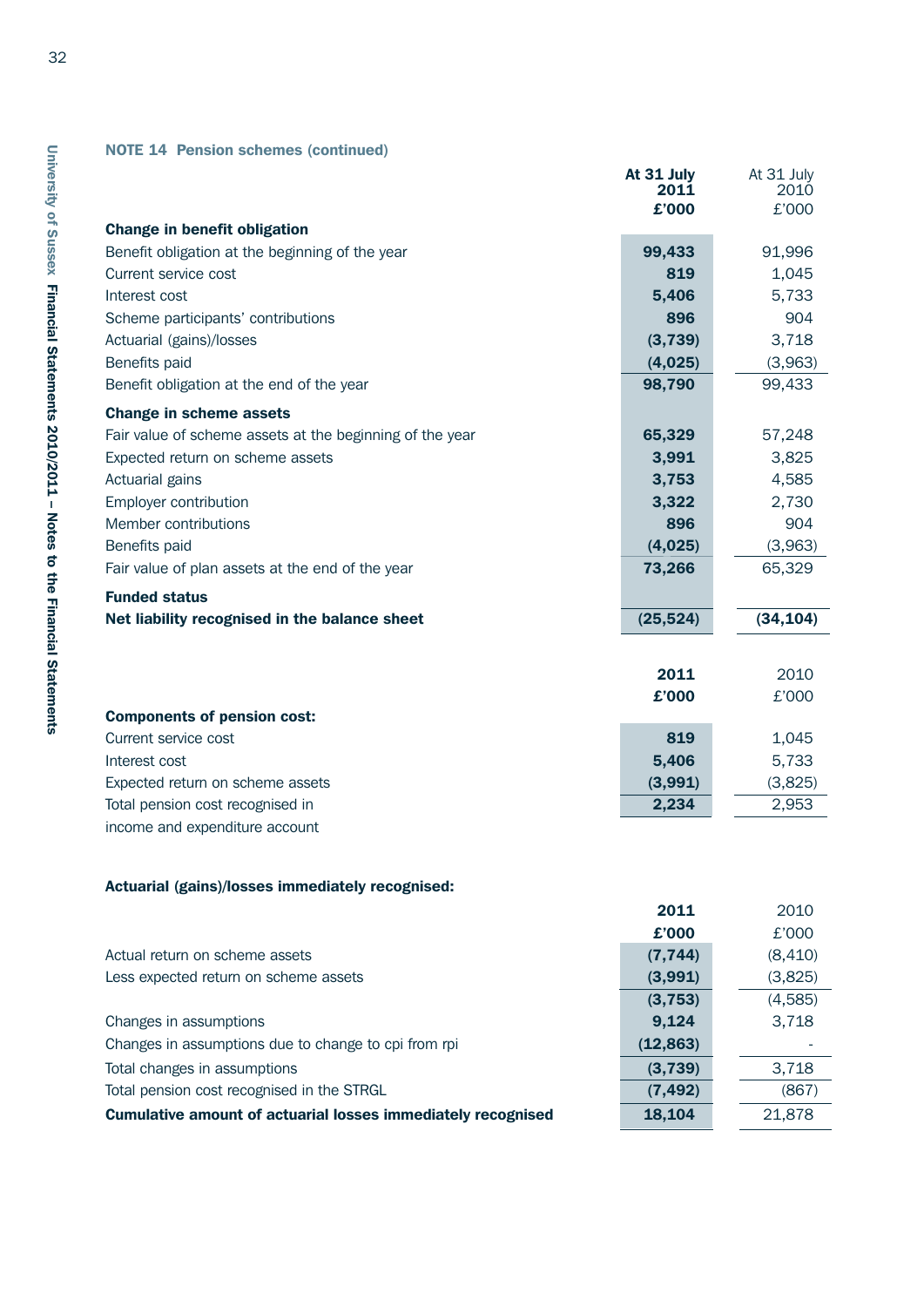#### **Scheme assets**

The weighted average asset allocation at the 31 July 2011 was:

|                                     | At 31 July<br>2011 | At 31 July<br>2011<br>£'000 | At 31 July<br>2010 | At 31 July<br>2010<br>£'000 |
|-------------------------------------|--------------------|-----------------------------|--------------------|-----------------------------|
| Equities                            | 60.3%              | 44,236                      | 60.3%              | 39,366                      |
| <b>Bonds</b>                        | 19.0%              | 13,965                      | 19.8%              | 12,933                      |
| Gilts                               | 19.0%              | 13,964                      | 19.5%              | 12,786                      |
| Cash                                | 1.7%               | 1,101                       | 0.4%               | 244                         |
| <b>Total Market Value of Assets</b> |                    | 73,266                      |                    | 65,329                      |

To develop the expected long-term rate of return on assets assumption, the university considered the current level of expected returns on risk free investments (primarily government bonds), the historical level of the risk premium associated with the other asset classes in which the portfolio is invested and the expectations for future returns of each asset class. The expected return for each asset class was then weighted based on the target asset allocation to develop the expected long-term rate of return on assets assumption for the portfolio. This resulted in the selection of the 5.90% assumption for the pension expense for the year ended 31 July 2011 and the 6.10% assumption for the pension expense for the year ended 31 July 2010.

|                                                                                                                                                         | 2011<br>£'000                | 2010<br>£'000                |
|---------------------------------------------------------------------------------------------------------------------------------------------------------|------------------------------|------------------------------|
| Actual return on plan assets                                                                                                                            | 7,744                        | 8,410                        |
| <b>Financial assumptions</b>                                                                                                                            |                              |                              |
| Discount rate                                                                                                                                           | 5.20%                        | 5.50%                        |
| Salary increases                                                                                                                                        | 4.40%                        | 3.70%                        |
| Rate of increases of pensions in payment - Pensioners<br>RPI capped at 6% pa<br>RPI capped at 3% pa<br>CPI capped at 6% pa<br>CPI capped at 3% pa       | N/A<br>N/A<br>2.20%<br>1.90% | 2.80%<br>2.50%<br>N/A<br>N/A |
| Rate of increases of pensions in payment – Non - pensioners<br>RPI capped at 6% pa<br>RPI capped at 3% pa<br>CPI capped at 6% pa<br>CPI capped at 3% pa | N/A<br>N/A<br>2.80%<br>2.50% | 4.00%<br>2.90%<br>N/A<br>N/A |
| Rate of increase for deferred pensioners (non GMP)<br><b>RPI</b><br><b>CPI</b>                                                                          | 3.40%<br>2.40%               | 2.70%<br>N/A                 |
| Expected return on assets                                                                                                                               | 5.90%                        | 6.10%                        |

#### **Weighted average life expectancy for mortality tables used to determine benefit obligations**

|                                           | 2011        |               | 2010 |        |
|-------------------------------------------|-------------|---------------|------|--------|
|                                           | <b>Male</b> | <b>Female</b> | Male | Female |
| Member age 65 (current life expectancy)   | 21.2        | 24.0          | 21.1 | 23.8   |
| Member age 45 (life expectancy at age 65) | 23.1        | 25.9          | 23.0 | 25.7   |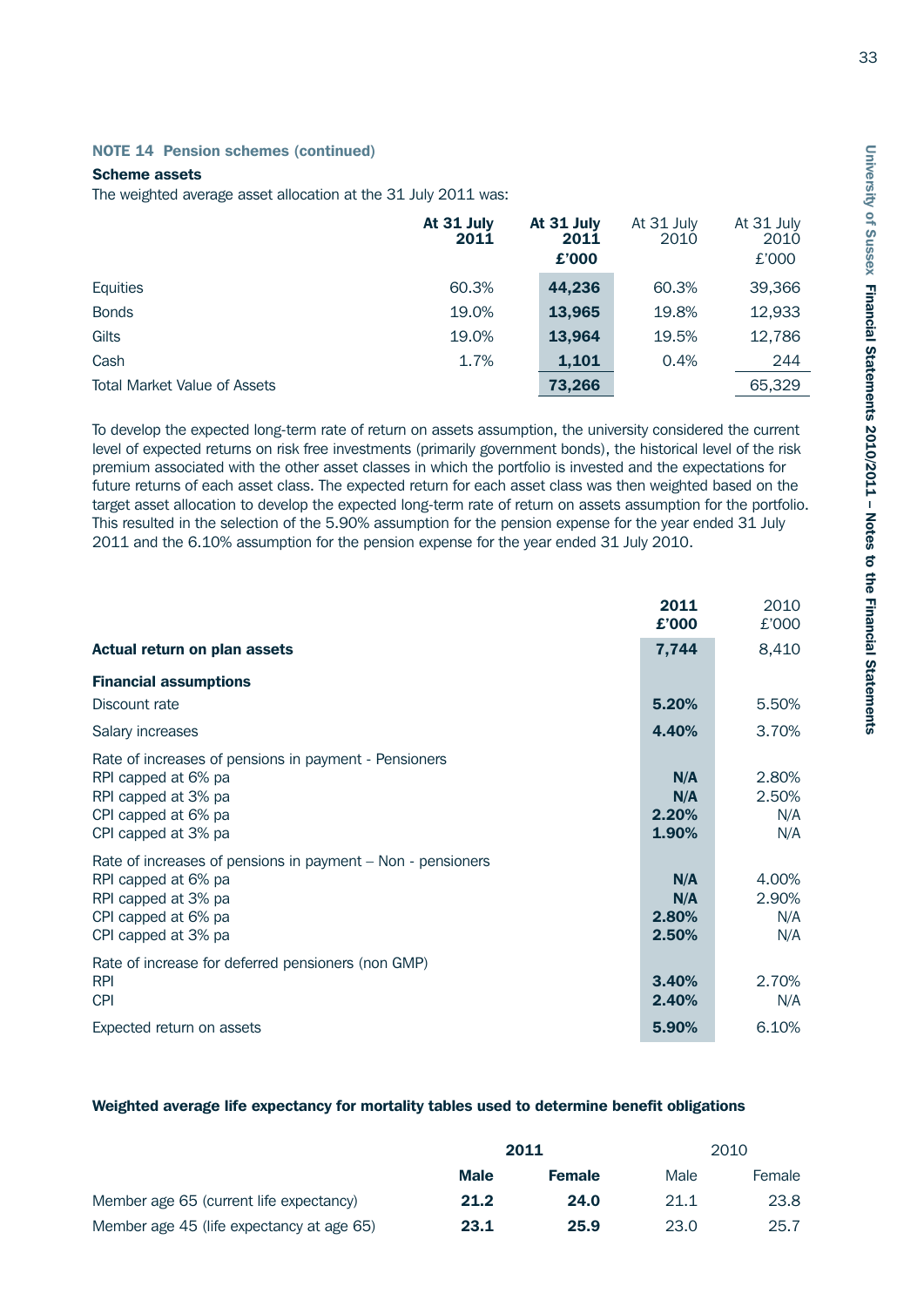|  |  |  | <b>NOTE 14 Pension schemes (continued)</b> |
|--|--|--|--------------------------------------------|
|--|--|--|--------------------------------------------|

| Five year history:                                                                  | 2011      | 2010      | 2009      | 2008      | 2007      |
|-------------------------------------------------------------------------------------|-----------|-----------|-----------|-----------|-----------|
|                                                                                     | £'000     | £'000     | £'000     | £'000     | £'000     |
| <b>Benefit obligation</b>                                                           | 98,790    | 99,433    | 91,996    | 92,634    | 82,548    |
| <b>Fair value of scheme assets</b>                                                  | 73,266    | 65,329    | 57,248    | 57,194    | 60,719    |
| <b>Deficit</b>                                                                      | (25, 524) | (34, 104) | (34, 748) | (35, 440) | (21, 829) |
| <b>Experience Gains and (Losses)</b><br>on Scheme Assets:                           |           |           |           |           |           |
| Amount (£'000)                                                                      | 3,753     | 4,585     | (4, 129)  | (8, 222)  | 1,141     |
| Percentage of Scheme Assets                                                         | 5%        | 7%        | (7%)      | (14%)     | 2%        |
| <b>Experience Gains and (Losses)</b><br>on Scheme Liabilities:                      |           |           |           |           |           |
| Amount (£'000)                                                                      | 108       |           | 1,900     | 1,500     | 1,449     |
| Percentage of the Present Value<br>of Scheme Liabilities                            |           |           | 2%        | 2%        | 2%        |
| Total amount recognised in the statement<br>of total recognised gains and (losses): |           |           |           |           |           |
| Amount (£'000)                                                                      | 7,492     | 867       | 1,462     | (13,860)  | 11,890    |
| Percentage of the Present Value of the<br><b>Scheme Liabilities</b>                 | 8%        | 1%        | 2%        | (16%)     | 14%       |

#### **SGSS**

Sussex Group Stakeholder Scheme (SGSS) is a defined contribution scheme for newly employed technical, clerical and other support staff. The scheme allows members to contribute a minimum 3% of monthly salary and offers life assurance and income protection in addition to pension benefits. The University contributes two times the member contribution up to a maximum 12% of monthly salary.

| Forecast |       |       |
|----------|-------|-------|
| 2012     | 2011  | 2010  |
| £'000    | £'000 | £'000 |
| 8.013    | 7.974 | 7,862 |
| 3,322    | 3.248 | 2.292 |
| 167      | 166   | 174   |
| 357      | 355   | 318   |
|          |       |       |

#### **NOTE 15 HEFCE Access funds**

|                               | 2011        | 2010  |
|-------------------------------|-------------|-------|
|                               | £'000       | £'000 |
| Balance at 1 August           | 4           | 10    |
| <b>Funding Council Grants</b> | 194         | 226   |
| Disbursed to Students         | (196)       | (232) |
| Balance unspent at 31 July    | $\mathbf 2$ | 4     |

Funding Council grants are solely for students; the University acts only as a paying agent.

The grants and related disbursements are therefore excluded from the Income and Expenditure Account.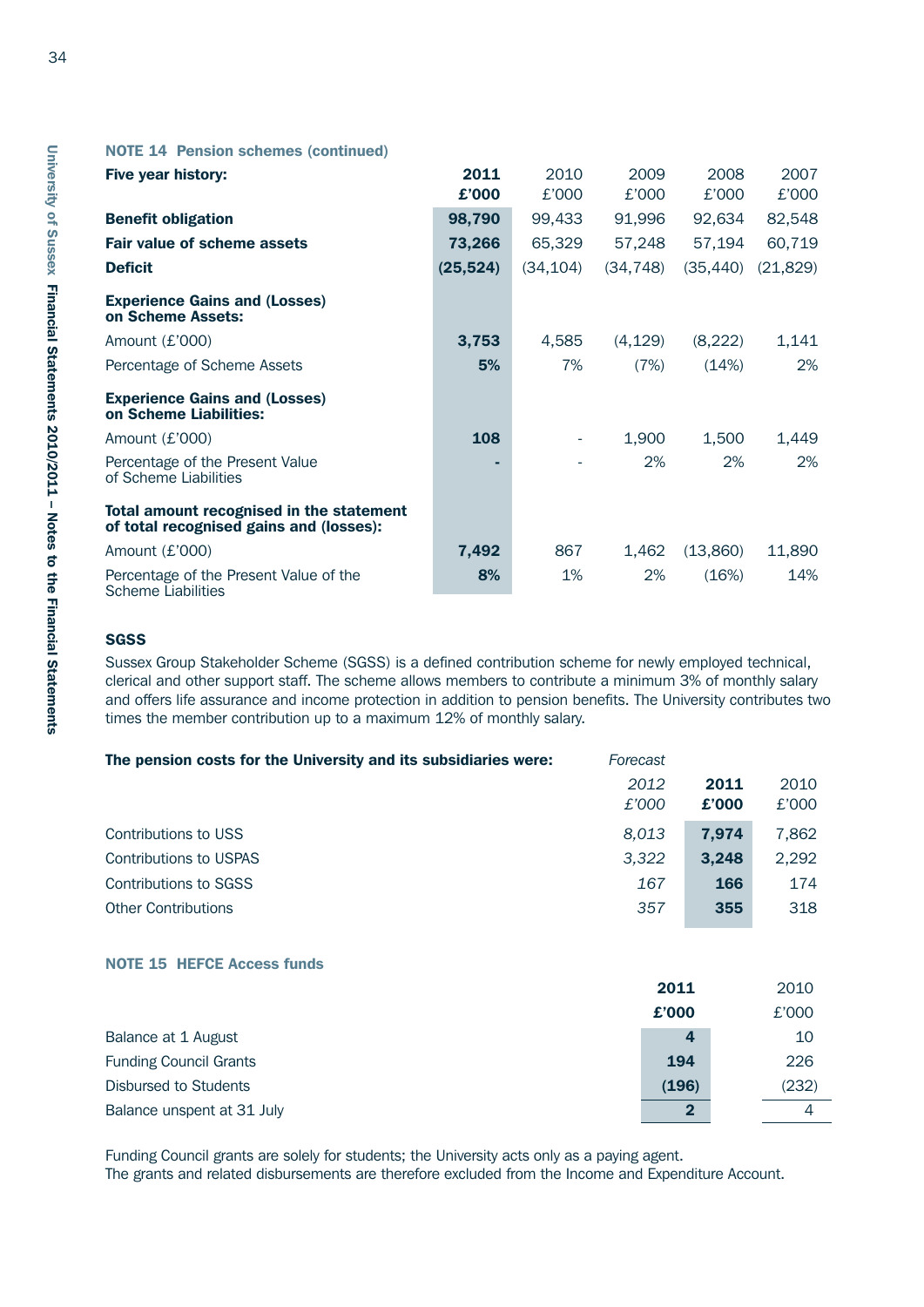| <b>NOTE 16 TDA training bursaries</b>     | 2011    | 2010    |
|-------------------------------------------|---------|---------|
|                                           | £'000   | £'000   |
| Balance at 1 August                       | (37)    | 104     |
| <b>TDA Grants</b>                         | 2,023   | 1,329   |
| Disbursed to Students                     | (1,704) | (1,441) |
| Administration costs                      | (37)    | (29)    |
| Balance owing to/(owed by) TDA at 31 July | 245     | (37)    |

# **NOTE 17 Brighton and Sussex Medical School**

| Income and expenditure account<br>for the year ended 31 July 2011 | <b>University</b><br>of Sussex | <b>University</b><br>of Brighton | <b>Joint venture</b><br>total | Joint venture<br>total |
|-------------------------------------------------------------------|--------------------------------|----------------------------------|-------------------------------|------------------------|
|                                                                   | 2011                           | 2011                             | 2011                          | 2010                   |
| <b>Income</b>                                                     | £'000                          | £'000                            | £'000                         | £'000                  |
| <b>HEFCE</b> grant                                                | 3,834                          | 3,754                            | 7,588                         | 7,538                  |
| NHS funds                                                         | 2,376                          | 2,376                            | 4,752                         | 2,471                  |
| Academic fees                                                     | 1,394                          | 1,394                            | 2,788                         | 2,477                  |
| Research grants and contracts                                     | 1,753                          | 1,309                            | 3,062                         | 2,291                  |
| Other                                                             | 956                            | 577                              | 1,533                         | 3,201                  |
| <b>Total Income</b>                                               | 10,313                         | 9,410                            | 19,723                        | 17,978                 |
| <b>Expenditure</b>                                                |                                |                                  |                               |                        |
| Staff costs                                                       | 5,019                          | 4,585                            | 9,604                         | 9,005                  |
| Depreciation                                                      | 112                            | 101                              | 213                           | 213                    |
| Other operating expenses                                          | 4,896                          | 4,494                            | 9,390                         | 8,412                  |
| Total expenditure                                                 | 10,027                         | 9,180                            | 19,207                        | 17,630                 |
| <b>Surplus on continuing operations</b>                           | 286                            | 230                              | 516                           | 348                    |
| <b>Surplus Brought forward for the year</b>                       | 4,276                          | 3,901                            | 8,177                         | 7,830                  |
| Surplus retained for the year                                     | 4,562                          | 4,131                            | 8,693                         | 8,177                  |

| <b>Balance sheet of the Community Chest</b><br>as at 31 July 2011 | <b>University</b><br>of Sussex | <b>University</b><br>of Brighton | <b>Joint venture</b><br>total | Joint venture<br>total |
|-------------------------------------------------------------------|--------------------------------|----------------------------------|-------------------------------|------------------------|
|                                                                   | 2011                           | 2011                             | 2011                          | 2010                   |
|                                                                   | £'000                          | £'000                            | £'000                         | £'000                  |
| <b>Fixed assets</b>                                               | 466                            | 466                              | 932                           | 1,145                  |
| <b>Current assets</b>                                             |                                |                                  |                               |                        |
| <b>Debtors</b>                                                    | 734                            | 734                              | 1,468                         | 1,002                  |
| Cash at bank and in hand                                          | 6,178                          | 5,485                            | 11,663                        | 10,273                 |
| <b>Current liabilities</b>                                        |                                |                                  |                               |                        |
| Creditors                                                         | (2, 370)                       | (2, 108)                         | (4, 478)                      | (3, 173)               |
| Net current assets                                                | 4,542                          | 4,111                            | 8,653                         | 8,102                  |
| <b>Total net assets</b>                                           | 5,008                          | 4.577                            | 9,585                         | 9,247                  |
| <b>Represented by:</b>                                            |                                |                                  |                               |                        |
| <b>Deferred capital grants</b>                                    | 446                            | 446                              | 892                           | 1,070                  |
| Income and expenditure account                                    | 4,562                          | 4,131                            | 8,693                         | 8,177                  |
|                                                                   | 5,008                          | 4,577                            | 9,585                         | 9.247                  |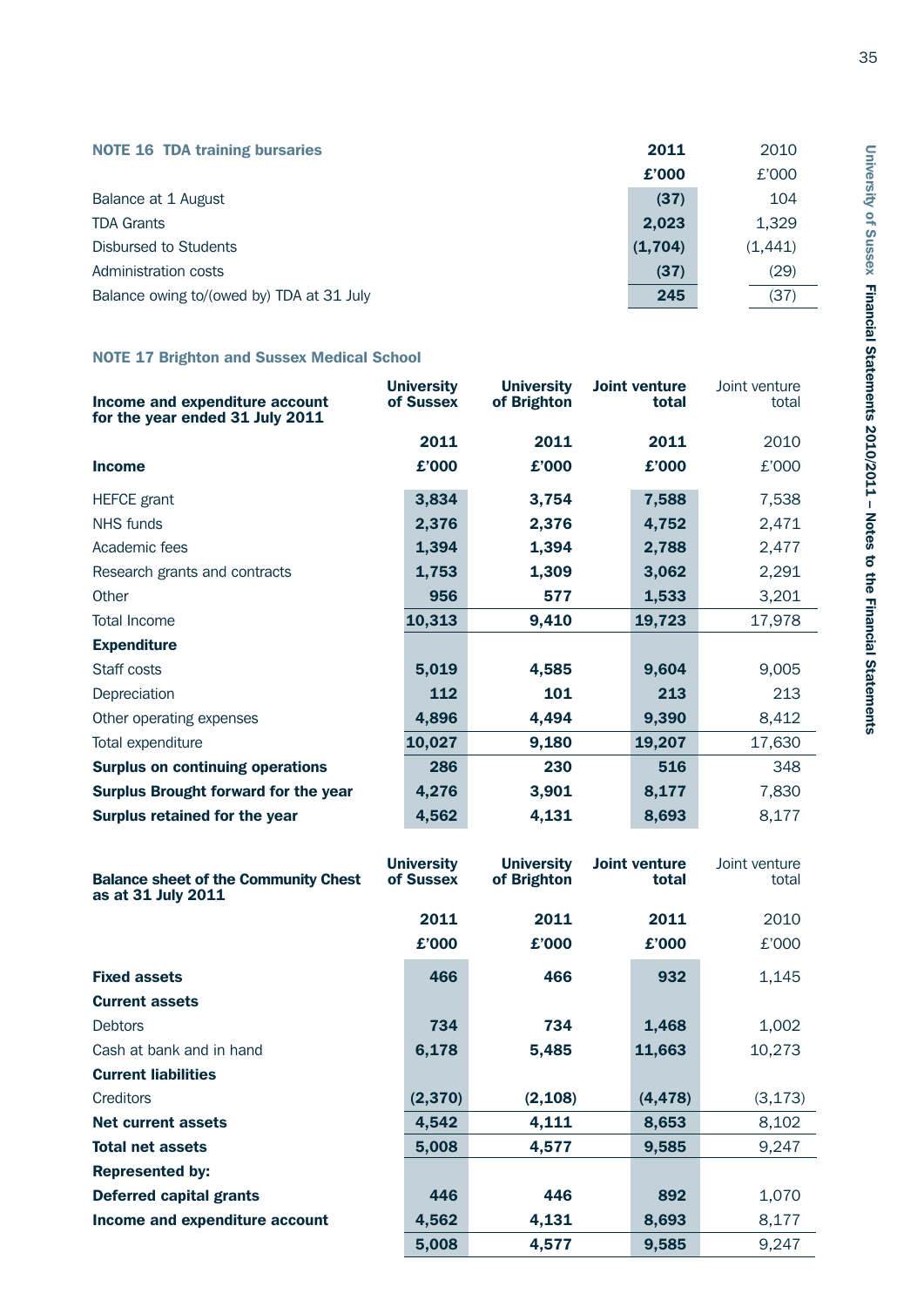#### **NOTE 17 Brighton and Sussex Medical School (continued)**

#### **Explanatory notes**

#### **(i) Background**

The Brighton & Sussex Medical School (BSMS) is an equal partnership between the Universities of Sussex and Brighton. However it is agreed that the University of Sussex will be allocated 75% of the income and expenditure relating to Oncology Research.

In accordance with FRS 9 transactions are reported under the definition of a 'joint venture'.

All revenue income received in respect of BSMS by each University is held in a 'community chest', managed by the University of Sussex. Expenditure incurred by each university on behalf of BSMS is reimbursed from the community chest.

#### **(ii) Accounting arrangements**

The income and expenditure of the BSMS for the year ended 31 July 2011 is reflected in the audited Financial Statements of both Universities as reflected in the table above. Each University has included its share of the gross assets and liabilities of the joint venture and its share of the turnover and surplus.

#### **(iii) Cash at bank and in hand**

The balance of £11.663m was held on behalf of the School at 31 July 2011 by the University of Sussex to meet expenditure commitments in 2011-12 to be settled by claims for reimbursement of expenditure from each University.

#### **NOTE 18 Capital commitments**

|                                                              | 2011   | 2010   |
|--------------------------------------------------------------|--------|--------|
| Authorised and contracted for at 31 July                     | £'000  | £'000  |
| Wholly or partly funded from loans and consolidated reserves | 18.142 | 20.821 |
|                                                              | 18.142 | 20.821 |

#### **NOTE 19 Operating lease commitments**

The University entered into an operating lease in September 2007 on a new student residence comprising 450 rooms. The lease has a minimum term of 20 years with annual rentals of £1.4m.

|                                                                        | 2011  | 2010  |
|------------------------------------------------------------------------|-------|-------|
|                                                                        | £'000 | £'000 |
| Annual rentals under operating leases payable and expiring after 5 yrs | 1,400 | 1.400 |